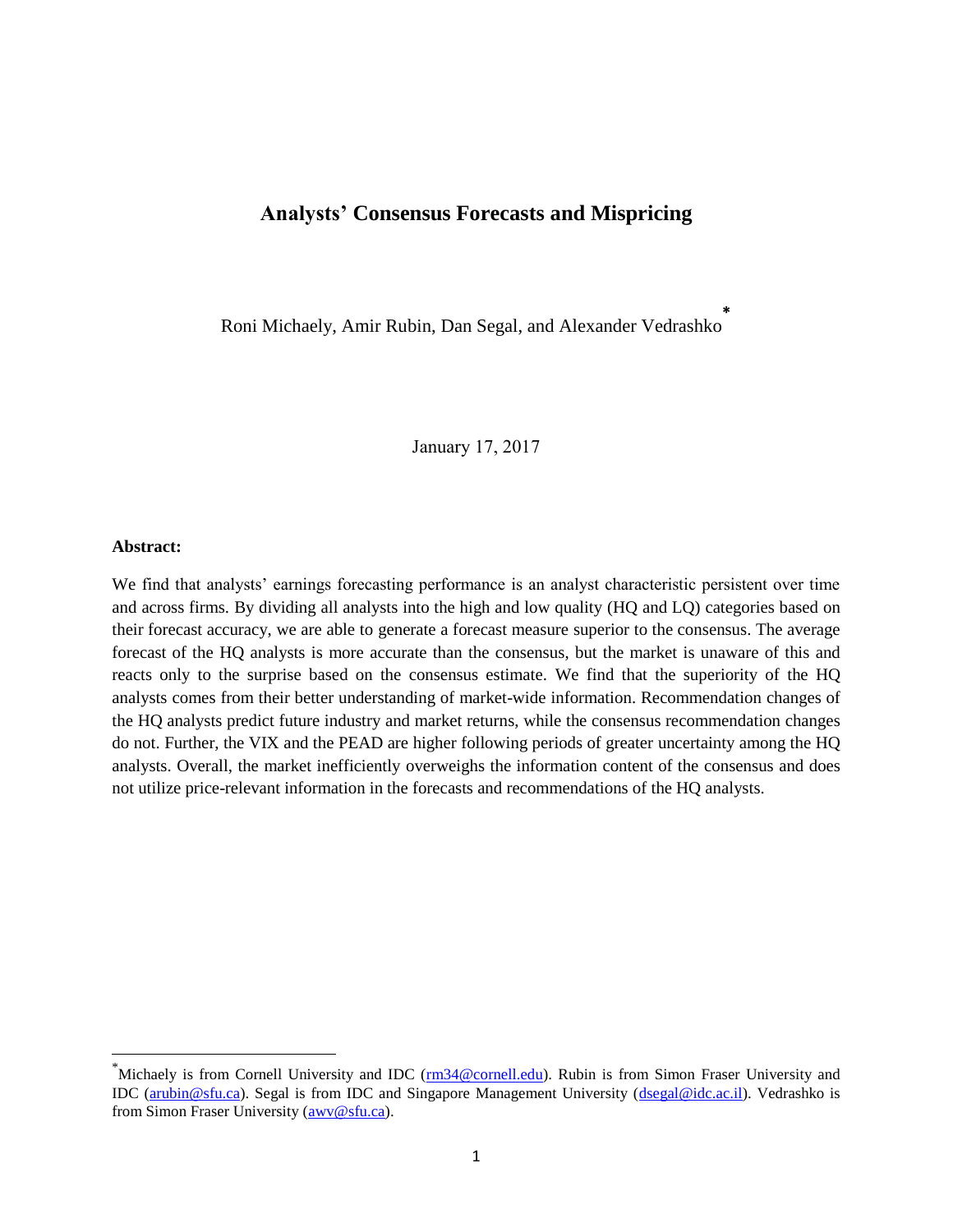Investors use analysts' consensus forecasts as the measure of market expectations of the firm's future earnings results. The perceived importance of consensus earnings estimates has greatly increased in the recent years, to the extent that even companies' investor relations departments tend to follow it on a continuous basis (Consensus earnings estimates report, 2013). However, a disadvantage of the consensus is that by construction, it gives equal weight to each analyst's estimate and hence ignores that analysts have different abilities due to varying experience (Mikhail, Walther, and Willis, 1997; Clement, 1999; Hirst, Hopkins, and Wahlen, 2004), aptitude (Jacob, Lys and Neale, 1999), education (Maines, McDaniel, and Harris, 1997; De Franco and Zhou, 2009), brokerage house association (Clement, 1999), proximity to firm (Malloy, 2005), or work habits (Rubin, Segal, and Segal, 2017) among others. The fixation on a simple average of analysts' forecasts that disregards differences in analyst forecasting ability motivates a question whether one can obtain a forecast measure which is more informative than the consensus, and if so, whether the market is also aware of this and incorporates this into prices.

We find that analysts persistently differ in their forecasting ability, and, in general, investors would benefit from using the relatively more accurate forecasts of the high quality (HQ) analysts instead of the consensus. Further, the market does not incorporate the superior information in the HQ analysts' forecasts into prices in either the short run or the long run. The post-earnings announcement drift phenomenon takes place when HQ analysts are relatively uncertain about the firm's prospective earnings. The HQ analysts as a group have a predictive ability for the economy, industry, and market volatility in contrast to when all analysts are treated as equal.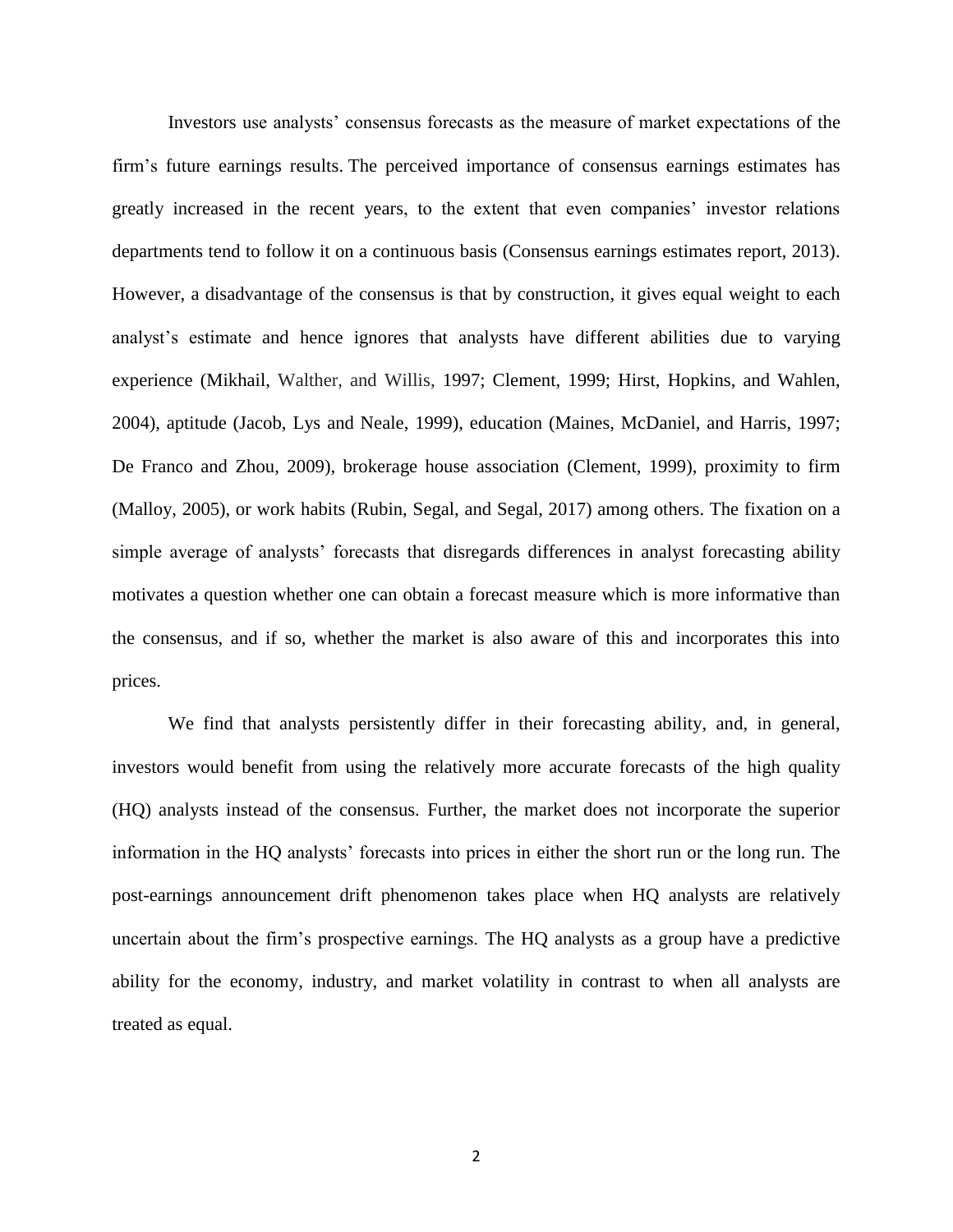We start with verifying a key necessary condition implicit in the principle of differentiating analysts in terms of their quality—that analysts' forecast accuracy is persistent over time. Because this study aims to compare the consensus, which is the average of all analysts' estimates, with other subsamples of analysts, the necessary condition requires that persistence in ranking exists within the entire sample of analysts rather than, for example, merely between the top 25% and bottom 25% of ranked analysts, which is often sufficient in other studies. We find that analysts who are categorized as the HQ ones in terms of their forecasting accuracy in the firm in a given year tend to be ranked as the HQ ones in the following year as well. Furthermore, this conclusion is not affected by the accuracy distribution cutoff value distinguishing between HQ and low quality (LQ) analysts. For simplicity, in the rest of the paper, we define HQ and LQ analysts as those, respectively, above and below the median in the accuracy ranking in the previous year. We find that annual earnings forecasts of HQ analysts are 5.7% more accurate compared to the full set of analysts following this firm. We also test whether analysts' persistent forecasting performance can be described as an analyst characteristic. We find that analysts who are HQ in one firm are also likely to be HQ in the other firms they follow.

The finding that analyst performance has a persistent component points to the question whether investors should always follow the HQ analysts and disregard the consensus which includes the forecasts by the LQ analysts. The rationale for the widespread following of the consensus lies in that averaging of analysts' estimates, whose number can reach forty for some firms, improves forecast accuracy by having a "portfolio effect" of reducing measurement errors in individual forecasts. In general, there is a tradeoff between the quality and quantity of forecasts: On the one hand, the consensus includes more estimates, which is beneficial for reducing the measurement error; on the other hand, analysts who tend to have more accurate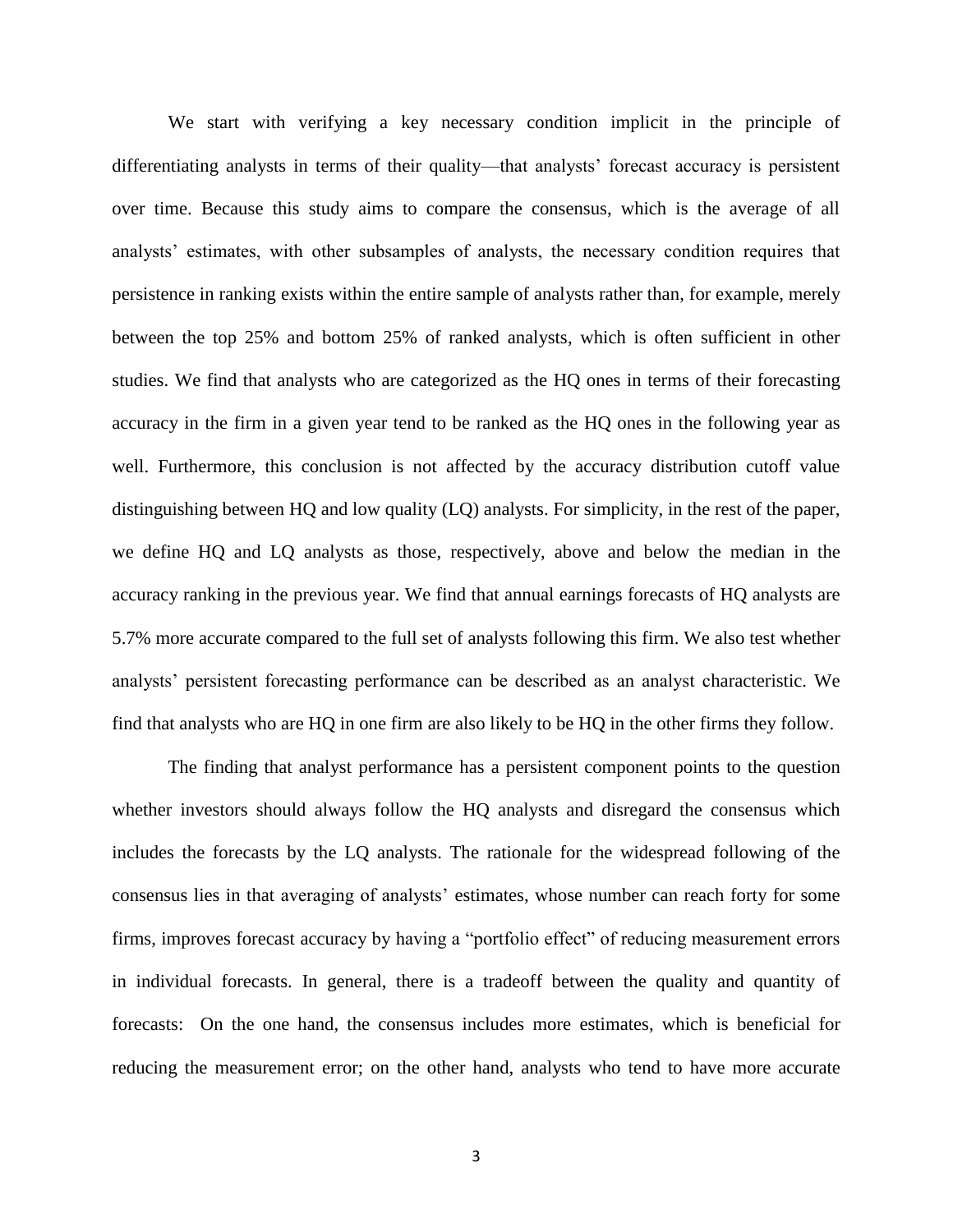forecasts have smaller measurement errors to begin with. Our analysis reveals that as the number of HQ analysts following the firm increases, the accuracy of the average of their estimates improves and exceeds that of the consensus.

The findings about the persistence of the HQ analysts' superior performance have implications to the efficiency of financial markets. If the market is aware that it is beneficial to focus on the estimates of HQ analysts rather than the consensus, it would react more vigorously to earnings surprises that are measured based on the average forecast of HQ analysts. However, we find the opposite—the earnings response coefficient to standardized unexpected earnings (SUE) of the consensus is much higher than that of SUE based on the average of the HQ analysts' estimates. This finding suggests that the high visibility and publicity of the consensus leads the market to put too much weight on the importance of the consensus, and at the same time, the market fails to incorporate the information embedded in the forecasts of HQ analysts. Further, one can exploit this inefficiency by taking a long (short) position in the stock if the HQ analysts' average forecast is greater (smaller) than the consensus as of one day before the announcement, which generates a 0.45% abnormal return over the announcement day and the following trading day.

We next investigate the source of the superior performance of the HQ analysts. We conjecture that the informational advantage of the HQ analysts can come from their superior ability to integrate the systematic component of information (information about the industry and overall economy) and/or be due to their relatively better access to macroeconomic data (Jennings, 1987). This explanation for better performance of a group of analysts also has similarity to the main theme in Hutton, Lee, and Shu (2012) that analysts are better than managers in forecasting earnings in firms relatively more exposed to macroeconomic factors. A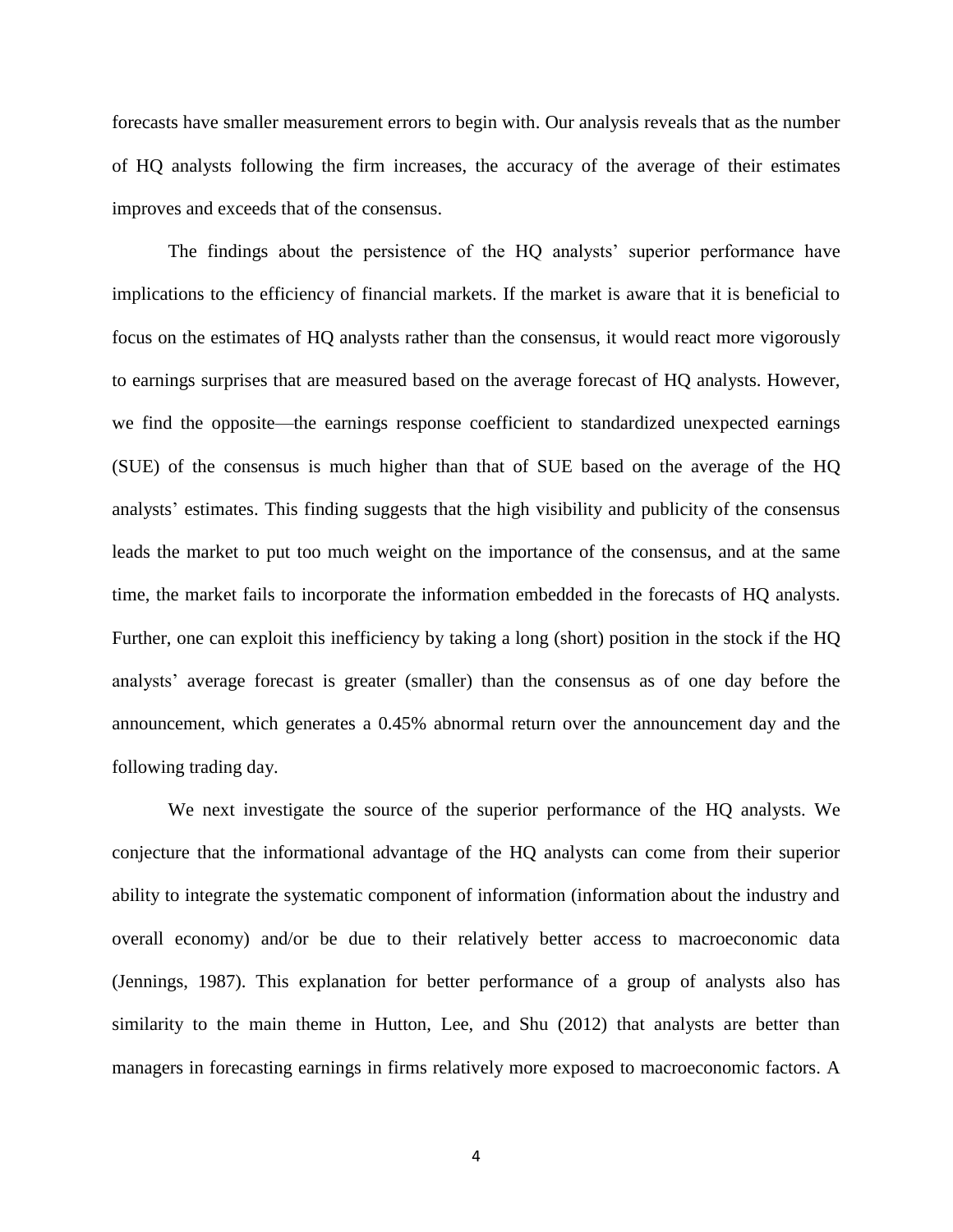testable implication of our hypothesis linking HQ analysts to economic factors is that HQ analysts provide stock recommendations that can predict industry and market returns, in contrast to the average recommendation of all analysts following the firm. The hypothesis also suggests that when HQ analysts are relatively uncertain, there is a high level of uncertainty in the economy, so that their uncertainty reflected in their forecasts should be associated with current and/or future market volatility.

We find empirical support for both predictions. By relying on the recommendation changes of HQ analysts, one achieves predictive ability for the market and industry returns in the following month. For the second prediction, to make the dispersion of the HQ analysts' forecasts comparable across firms and time, we normalize it by the dispersion of all analysts' forecasts and call this a dispersion ratio. When the dispersion ratio is greater than one HQ analysts are more uncertain than other analysts. Indeed, we find that this ratio is associated with a higher market volatility as measured by the percentage change in the VIX over the next month and year. In contrast, analysts' forecast dispersion at the consensus level, which commonly proxies for uncertainty about future earnings or, more generally, information uncertainty (e.g., Diether, Malloy, and Scherbina, 2002; Zhang 2006), does not have a relation to the VIX. Given that the VIX is often interpreted as the "fear index", investors should be worried about the economy and the stock market performance already when the HQ analysts become relatively uncertain compared to all other analysts.

Finally, we consider whether the dispersion ratio capturing high market-wide uncertainty and divergence of opinion among HQ analysts compared to that among all analysts is predictive of the post-earnings announcement drift (PEAD). The model in Abarbanell, Lanen, and Verrecchia (1995) suggests that when forecast dispersion is high, investors delay their complete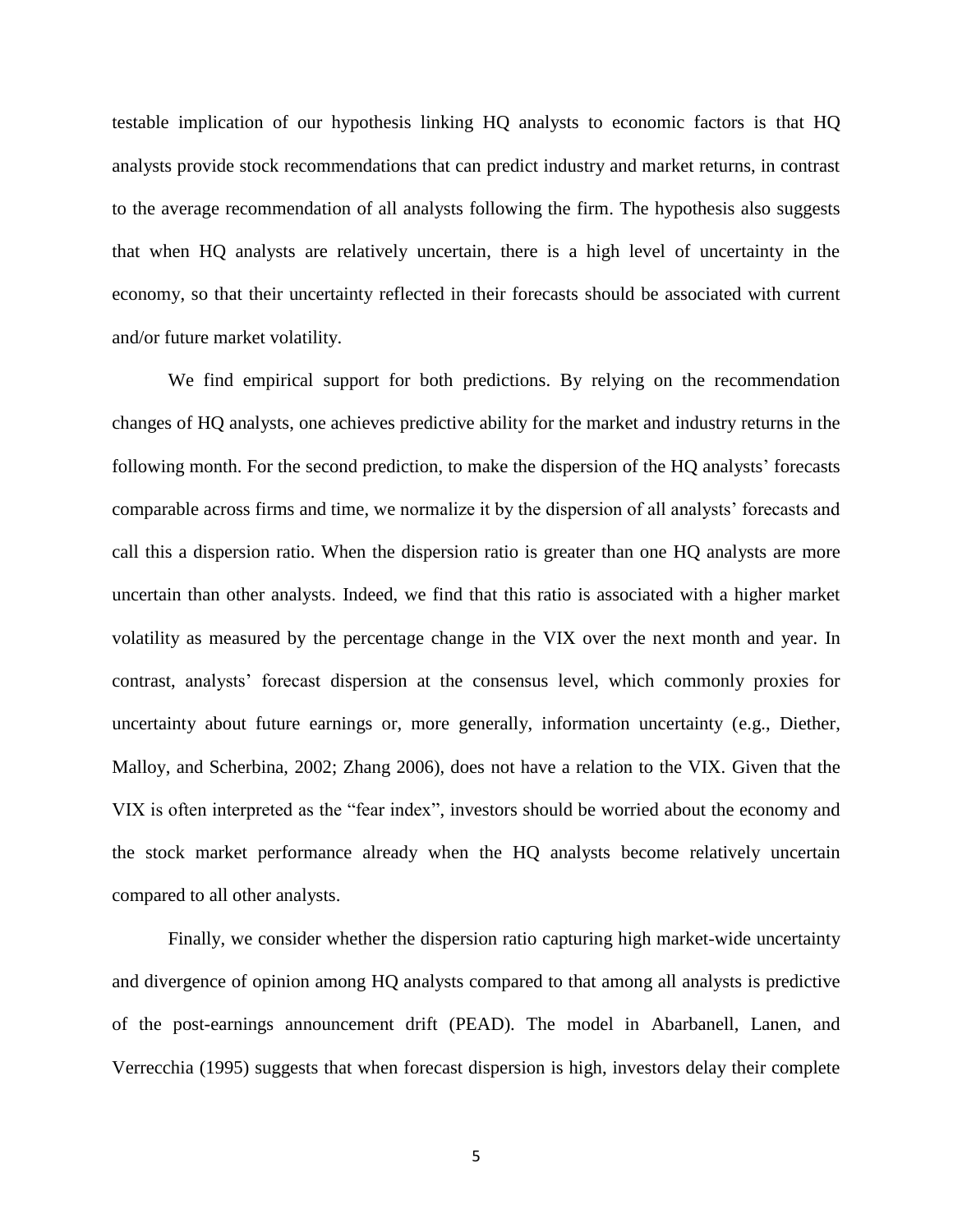response to earnings announcements, which could lead to a greater PEAD. We are unaware of existing studies confirming this prediction. The two closest related studies are Zhang (2006), which finds that analysts' forecast dispersion predicts the price drift following analysts' forecasts (the relation to the PEAD is not tested), and Hung, Li, and Wang (2015), which does not study analysts' forecast dispersion but finds that reduced uncertainty due to increased disclosure leads to a lower PEAD. The key innovation in our analysis is that we find the forecast dispersion of all analysts is not sufficient to measure the impact of forecasts on investor uncertainty or PEAD, while the degree by which uncertainty among the HQ analysts is greater than that of all analysts is.

We hypothesize that the PEAD is higher when the HQ analysts are relatively more uncertain, which would be indicated by the forecast dispersion of their forecasts exceeding that of all analysts. The standard PEAD strategy is that of buying (shorting) shares when SUE is positive (negative). We follow this strategy for the subsamples in which the forecast dispersion ratio is high and low and find a much greater PEAD if the HQ analysts are relatively uncertain than when they are less uncertain, 9.4% vs. 4.1% after 11 months, respectively. During most of this forecast horizon, the PEAD is not statistically different from zero in the sample when HQ analysts are relatively less uncertain, implying that the long-puzzling PEAD phenomenon arises only during the periods of high uncertainty among HQ analysts, i.e., during the periods of high market-wide uncertainty. Overall, these findings indicate that the superior information in the HQ analysts' forecasts not only predicts the immediate reaction to earnings announcements but also the long-term market response.

The conclusion that it is worthwhile to average estimates dates back to Makridakis and Winkler (1983) and Conroy and Harris (1987). Our main contribution in this regard lies in that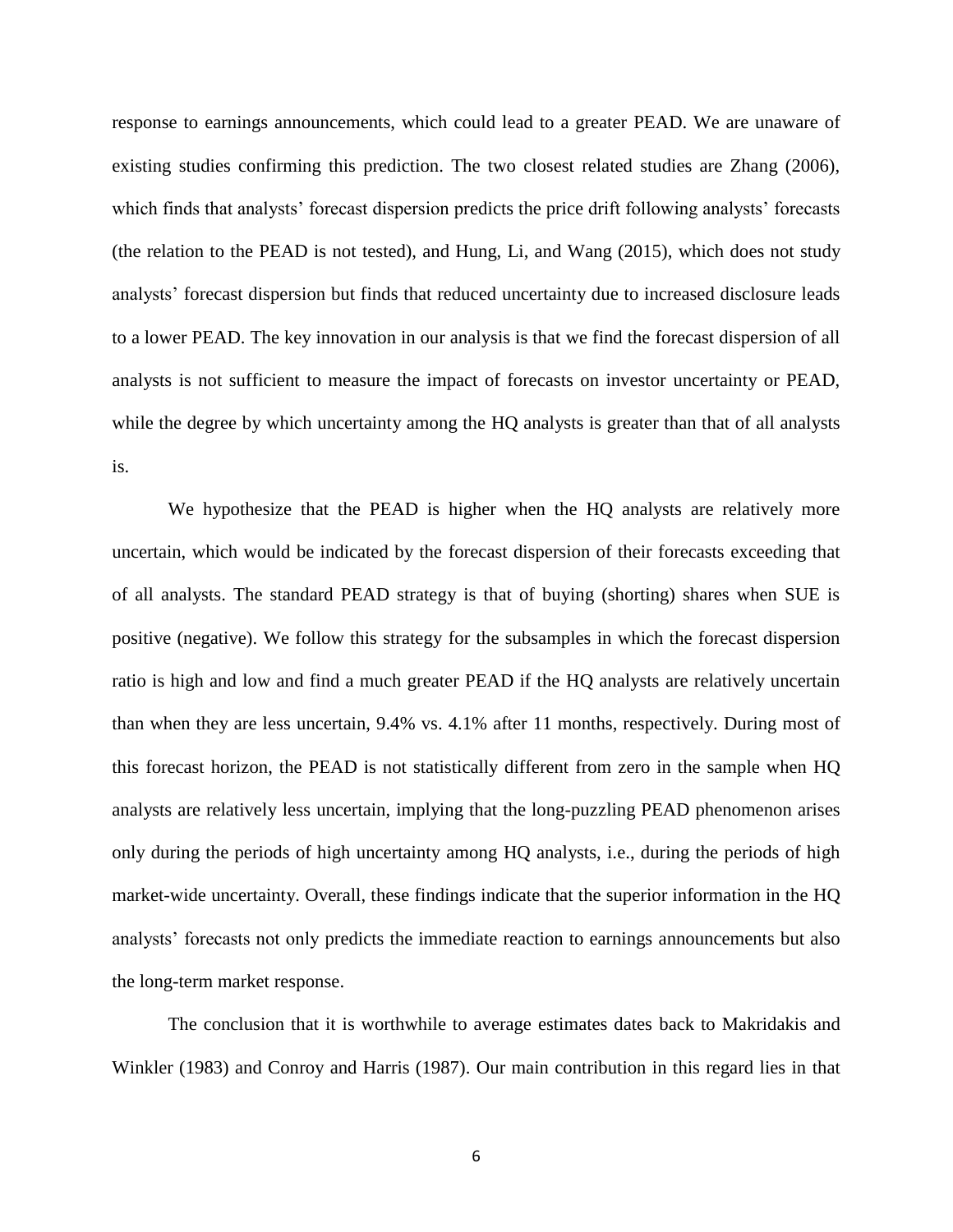we enhance the evidence on analyst forecast persistence (Stickel, 1992; Sinha, Brown, and Das, 1997) to the entire sample of analysts' estimates and utilize it to form a more accurate measure of the earnings news than the simple average. As such, our paper belongs to a recent literature that analysts' average estimates can be misleading (So, 2013; Buraschi, Piatti, and Whelan, 2016).

The paper also contributes to the inattention literature by showing that the market does not incorporate information that exists in the estimates of the more qualified analysts. The paper extends the literature that provides evidence that investors experience inattention to earnings announcements (Hirshleifer, Lim, and Teoh, 2009, 2011; Bailey, Kumar, and Ng, 2011; Chakrabarty and Moulton, 2012; Michaely, Rubin, and Vedrashko, 2016) by showing that they are also inattentive to the value embedded in individual estimates that are publicly available prior to earnings announcements.

Finally, the paper contributes to the large literature that is concerned with understanding the PEAD (Bernard and Thomas 1989; 1990) phenomenon. We extend recent studies that argue that uncertainty tends to amplify investors' valuation mistakes due to behavioral biases (Kumar, 2009), which in turn affects the PEAD phenomenon.

The paper proceeds as follows. In Section 2 we present the data and variables. Section 3 provides information on the persistence in analysts' quality. Section 4 provides a theoretical framework and empirical evidence for when it is unwise to use the consensus as the measure for expected earnings. Section 5 provides empirical evidence of the mispricing at the earnings announcement date. Section 6 studies the link of the superior ability of HQ analysts to market wide uncertainty and the PEAD. Section 7 concludes.

#### **2. Data and variables**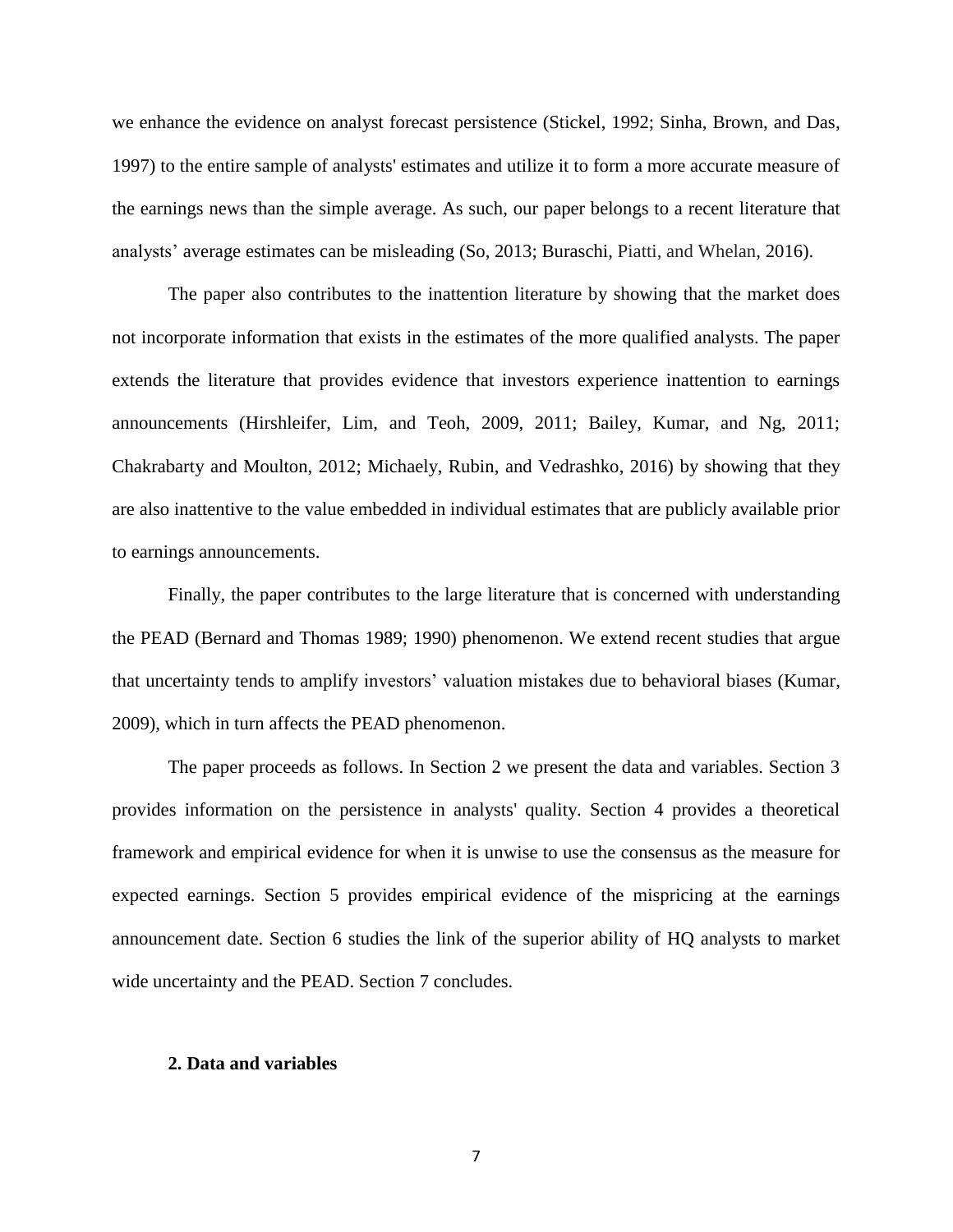We use the sample of all annual EPS estimates and earnings announcements in  $I/B/E/S$ during the period from January 1992 to December 2015 that also have daily return data in CRSP. The starting year of 1992 is chosen because some of our analyses require analysts' recommendation data, which begins in 1993. Earnings estimates and actual earnings are adjusted for splits by using the daily cumulative adjustment factor from CRSP (Glushkov and Robinson, 2006).

#### *2.1 Analyst rankings*

 $\overline{\phantom{a}}$ 

Each year, we rank analysts based on two measures—the closest absolute forecast error and the value-weight absolute forecast error. The closet absolute forecast error is the absolute difference between an analyst's forecast estimate closest to the earnings announcement (but made at least one day prior to the announcement) and announced annual earnings, divided by the share price at the beginning of the calendar year.<sup>1</sup> The value-weight absolute forecast error takes all estimates of the analyst during the 300 days prior to the annual earnings announcement to produce a value-weight measure based on the number of days the estimate was outstanding as follows,

$$
VWFE_t = \frac{FE_{300} \times d_1 + \sum_{j=2}^{n} (FE_j \times d_j)}{300}
$$
 (1)

where  $VWFE_t$  is the value-weighted absolute forecast error of the analyst in year *t*;  $FE_{300}$ is the absolute forecast error based on the estimate outstanding on the  $300<sup>th</sup>$  day prior to the earnings announcement;  $d_1$  is the number of days this estimate is outstanding (from the 300<sup>th</sup> day prior to the earnings announcement to the announcement day or to the day when an updated

<sup>&</sup>lt;sup>1</sup> We focus on annual earnings rather than quarterly for two main reasons. First, most analysts provide annual forecasts but fewer analysts provide quarterly forecasts. Second, annual earnings announcements are typically more informative, associated with a conference call, and followed by a recommendation change, which suggests that analysts have a stronger incentive to be accurate in their estimates of annual figures.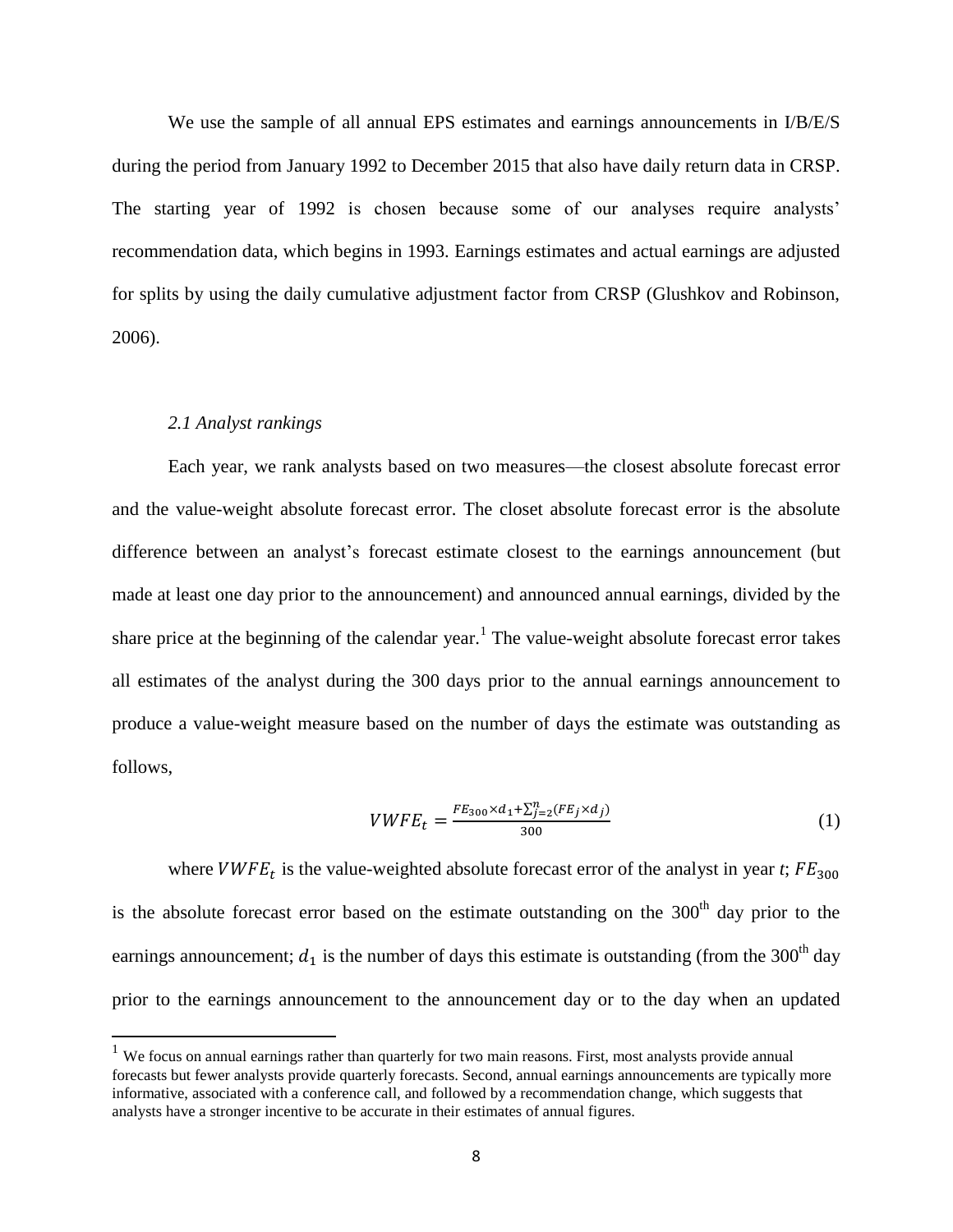estimated is released);  $n-1$  is the number of estimates issued by the analyst between the 299<sup>th</sup> day prior to the earnings announcement and the earnings announcement day;  $FE_j$  is the absolute forecast error based on estimate  $j$ ; and  $d_j$  is the number of days the estimate was outstanding.

Table 1 provides information on the sample. From the initial sample, we generate 861,349 firm-year-analyst rankings based on the closest forecast error. This number drops to 829,126 rankings once we require firms to have the Compustat data. Next, we realize that our ranking may suffer from small-sample bias when the number of analysts following the firm is small, so we exclude from the sample firms that have less than four analysts following, which further reduces are sample to 768,320 observations. Finally, we note that for most of the analyses in the paper (but not all) we require the analyst to appear in the data in two consecutive years, which drops these analyses sample by about 37% to 486,239 observations. While we are able to generate ranking for any analyst following the firm by using the closest forecast error measure, the value-weight measure requires us to have an analyst estimate at least 300 days prior to the annual earnings announcement day. This is a drawback of the value-weight sample and we have no ability of knowing whether the lack of estimate is due to a lack in the analyst's ability to forecast or simply a benign reason such as common practice in the industry or firm. As can be seen in Table 1, using the value-weighted absolute forecast error reduces the sample by approximately 60%, which reduces the power of our empirical analysis. Because the quantitative nature of our results is similar with both types of measures, we present the results using the closest forecast error throughout the paper.<sup>2</sup>

Finally, we note that an alternative ranking procedure would be to rank an analyst by averaging his forecast errors across all firms he follows in a given year rather than our approach

 $\overline{\phantom{a}}$ 

<sup>&</sup>lt;sup>2</sup> We note that most of our empirical results also hold with the value-weight measure ranking, although the significance of several results is somewhat reduced. These results are available from the authors by request.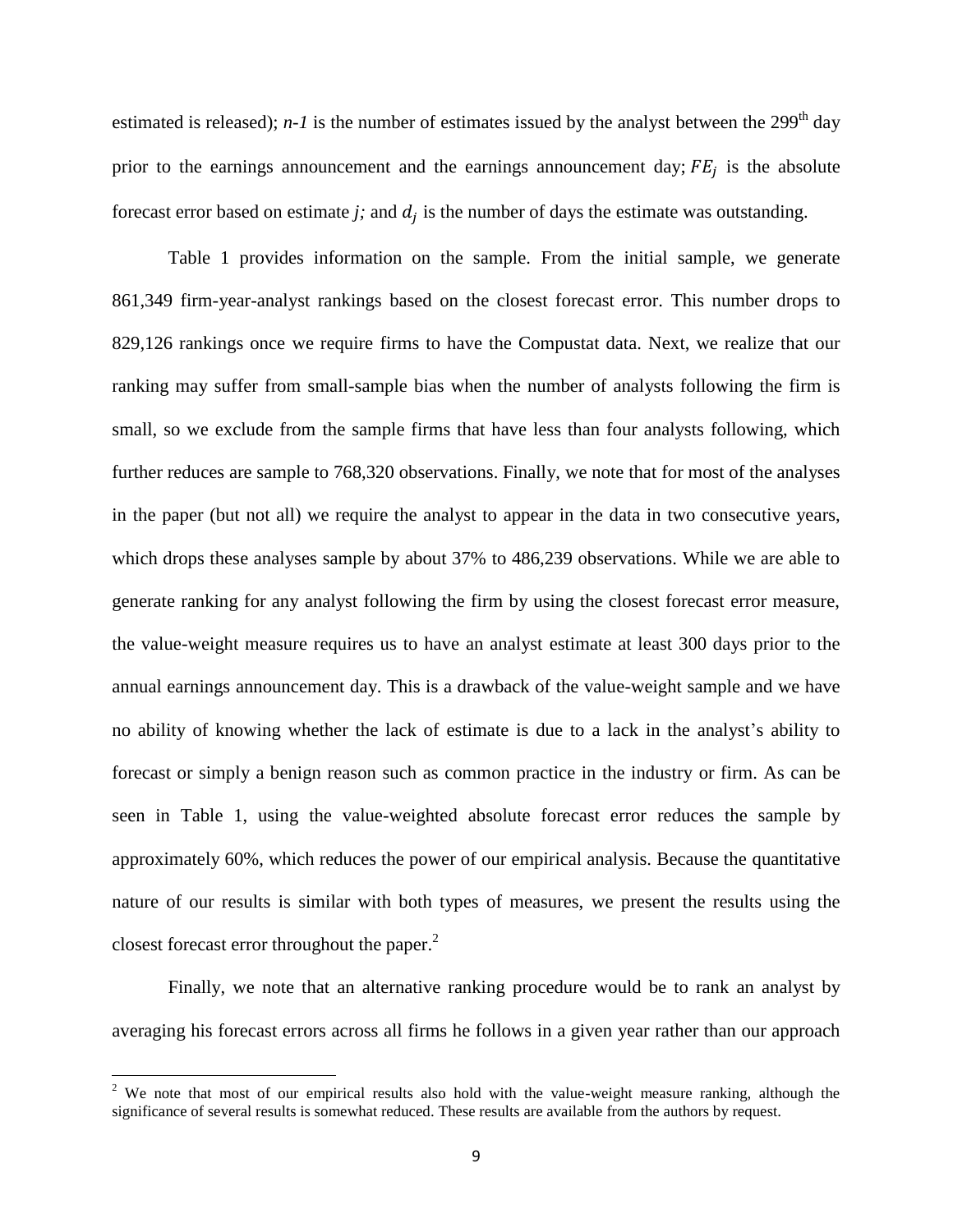of ranking an analyst in each firm in a given year. There are several advantages of the former approach ranking analysts over all firms. An average analyst follows 15 firms in a given year, which means we could avoid small sample bias arising if a firm is followed by too few analysts and, perhaps, achieve a higher level of persistence in analyst ranking. We would also avoid losing the observations of the first year when an analyst begins covering a firm because we would rely on the analyst's ranking in the previous year in other firms. However, the approach ranking an analyst across all firms also has its pitfalls. First, ranking an analyst across firms in a given year can be misleading if analysts' ability to predict earnings is mainly firm-specific rather than industry-specific or economy-wide. Second, with the year-level ranking, we will end up with some firms followed mostly by HQ or LQ analysts, and even by just one analyst quality type in some firms. This will undermine our study's objective of analyzing whether it is worthwhile to follow the average estimate of HQ analysts or the consensus estimate, for which the presence of both HQ and LQ analysts in a firm is required. The empirical results would also be less general because they become dependent on the analyst quality distribution across firms, i.e., on firm characteristics, for example, if the most talented analysts tend to follow the most complex and largest firms. In contrast, the firm-year analysis by design makes the fractions of HQ and LQ analysts equal in each firm in year t-1 when they are ranked and approximately equal in the analyzed year, and this proportion is similar across all firms. This makes firms comparable in our analysis regardless of their characteristics.

#### *2.2 Analysts' forecasts and other controls*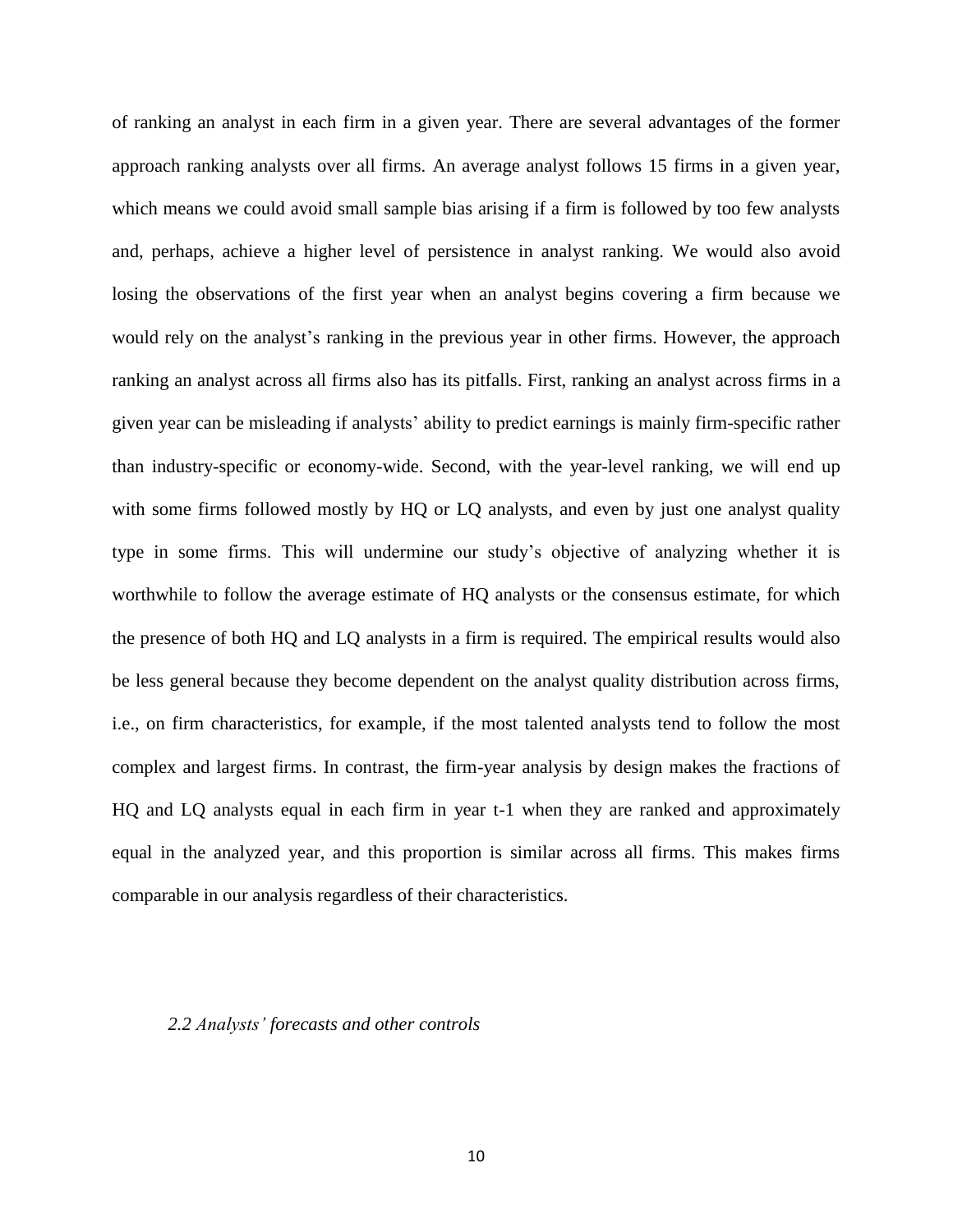In firm-level regressions, we control for five firm characteristics—size, annual return, book-to-market, number of analysts, and leverage. Size is the market value of the firm's equity at the end of the quarter prior to the announcement quarter based on Compustat. The annual return is the annual return of the firm's equity during the 12 months prior to earnings announcement month. The Book-to-market ratio is stockholder equity minus the preferred stock plus deferred taxes divided by the market value of equity. The number of analysts is the number of analysts who made forecasts of the year's earnings; the data for this variable are obtained from the IBES Summary file. Leverage is the ratio of total book debt to book assets. In the regression models, we also control for analyst characteristics. An analyst's overall tenure is the number of years since the analyst first appeared in the I/B/E/S file. An analyst's tenure in the company is the number of years since the analyst began covering this company in the I/B/E/S file. The size of an analyst's brokerage house is the number of analysts in the brokerage house. An analyst's firm coverage is the number of firms covered by the analyst.

## **3. Persistence in analysts forecasting ability**

#### *3.1. Defining high and low quality analysts*

This section describes how we partition analysts to either high or low quality based on their absolute forecast error and then analyzes whether this classification of analysts persists in the following year. To this end, we sort analysts in a given firm-year based on their absolute forecast error. HQ analysts are those who are ranked in the top  $p$  percent of analysts, while LQ analysts are those in the bottom  $(1 - p)$  percent. We note that if analysts' forecasting performance were uncorrelated across years, the fractions of analysts who preserve their ranking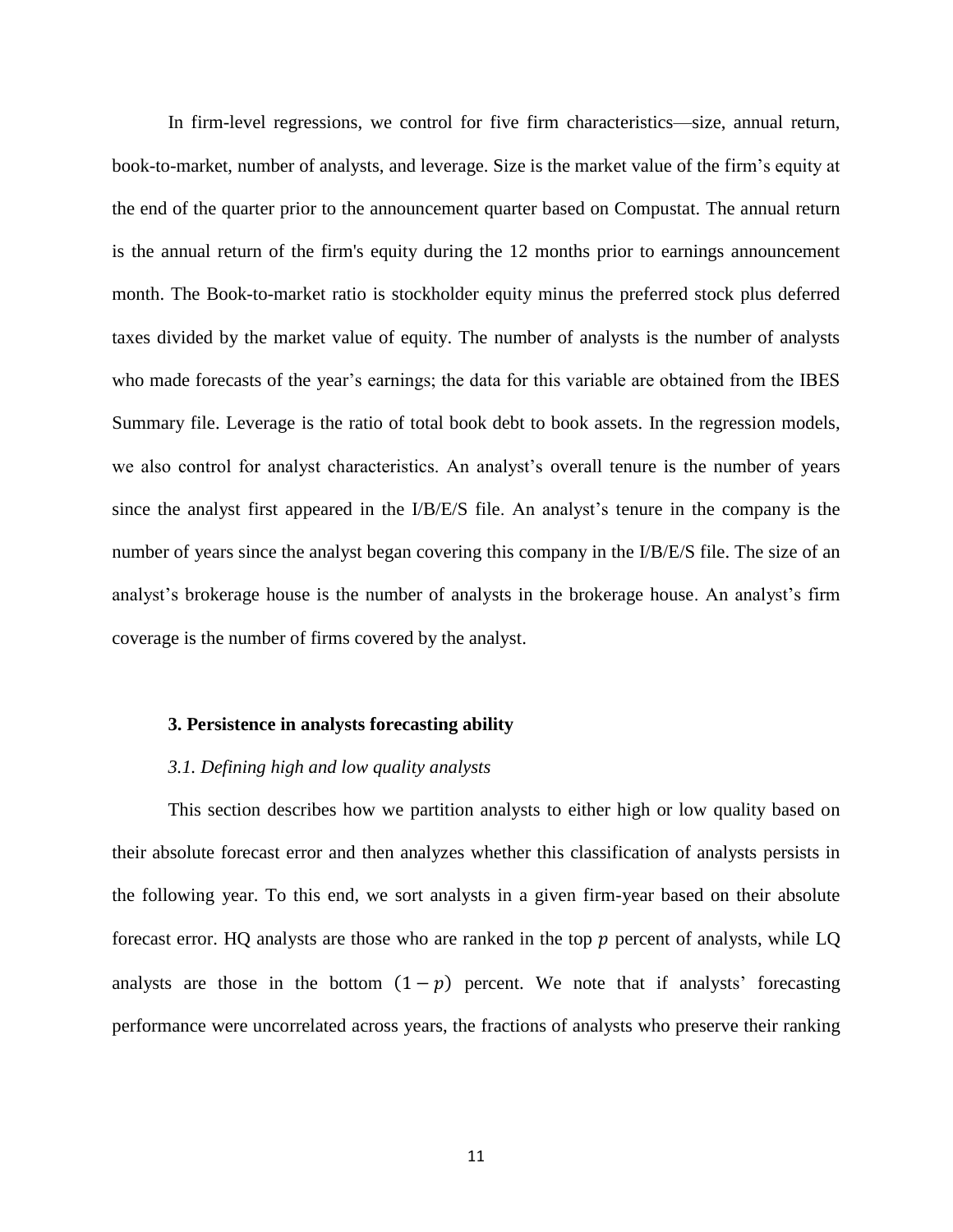in two consecutive years as HQ and LQ would be  $p^2$  and  $(1-p)^2$ , respectively, or  $p^2$  +  $(1-p)^2$  percent of all analysts.

Figure 1 plots the fraction of analysts that retain their rankings in consecutive years and the expected fraction of analysts assuming no performance correlation across years. We find that with almost all cut-off values, the actual fraction of persistent forecasting performance is above the expected fraction. For example, when we classify the top 10% of analysts following a firm in a given year as high quality ( $p=10\%$ ) and the bottom 90% as low quality, the expected fraction given random assignment is  $0.9^2 + 0.1^2 = 0.82$ . The figure shows that the actual fraction is greater than that at 0.829. The exception is the strict definition of HQ analysts as the best 5%. We explain this with a high competition among the top forecasters, which causes frequent changes in relative rankings at the very top.<sup>3</sup> Nevertheless, the overall important finding is that for almost all of the performance cutoff values, there is a sizeable persistent component, so that it does not matter which exact cutoff value we choose to partition high and LQ analysts.

In the remainder of the paper, we define HQ and LQ analysts based on whether their absolute forecast error for the firm-year is below or above the median absolute forecast error for the firm-year, respectively. We choose the median as the cutoff because of its advantage that the numbers of analysts in the high and low quality groups are exactly equal in year t-1 and relatively close in year t. This mitigates a concern that differences between the average estimates of HQ and LQ analysts could be generated by too few analysts in either a high or low quality group, potentially causing small sample bias in that group.

## *3.2. Mean absolute forecast error*

<sup>&</sup>lt;sup>3</sup> Stickel (1992) reports that analysts on the All-American Research Team are dropped from the list when they have relatively inaccurate forecasts.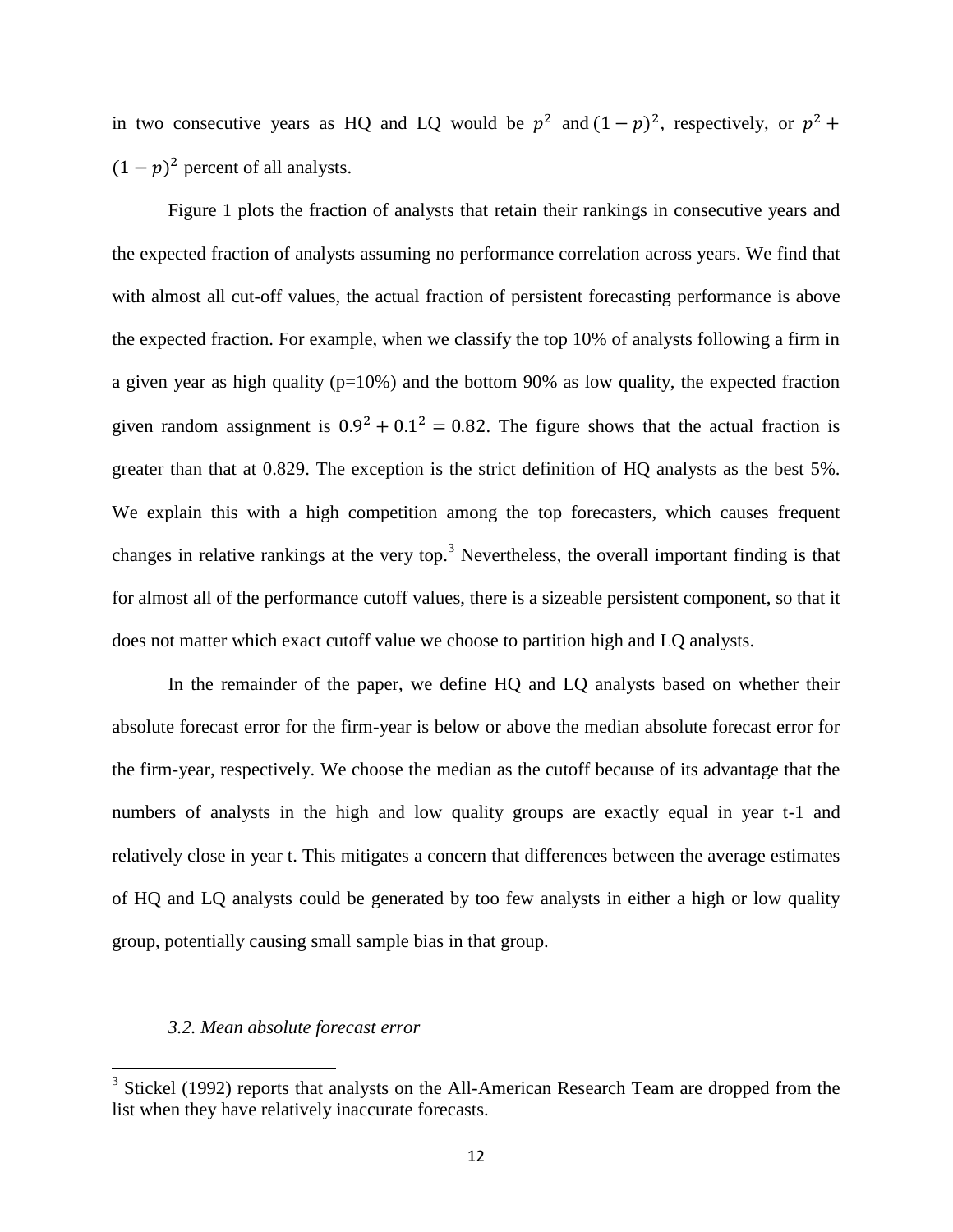Figure 2 shows the mean absolute forecast error during the 300 days prior to the earnings announcement. We observe that the reduction in the mean forecast error accelerates around quarterly earnings announcements at 90, 180, and 270 day marks. Each year, all analysts are ranked based on their forecast accuracy in the particular firm, and the figure shows forecast errors next year for three different subsamples of analysts based on their ranking. For the comparability of the subsamples, we require that firm-years have at least one HQ analyst who provided an estimate at least 300 days prior to the earnings announcement and also made a forecast in year *t*. Hence, the sample of firms and earnings announcements is the same for the three plots.

The solid line is for the entire sample of analyst estimates. It is clear that the mean absolute forecast error is the largest for this sample. One can also observe that during the 300 days, the mean absolute forecast error of the entire sample of analysts declines from 2.6% to around 1.2% one day before the earning announcement. Excluding estimates of analysts who did not cover the firm in the previous year improves the forecasts and reduces the absolute forecast error throughout the 300 days. For example, absolute forecast error is 1.17% prior to earnings announcements based on estimates of analysts that are ranked at t-1. This means that estimates of new analysts who cover the firm for the first year are associated with an increase in the average absolute forecast error. Finally, the forecasts of the HQ analysts have an absolute forecast error of 1.14% prior to earnings announcements. These differences between the samples of analysts are economically meaningful. Just before the earnings announcement date, the estimate based on HQ analysts improves the accuracy by 5.35% compared to the entire sample  $(\frac{1.14\%}{1.20\%} - 1)$ , greater than the average accuracy improvement over a 20 day period of 2.52%.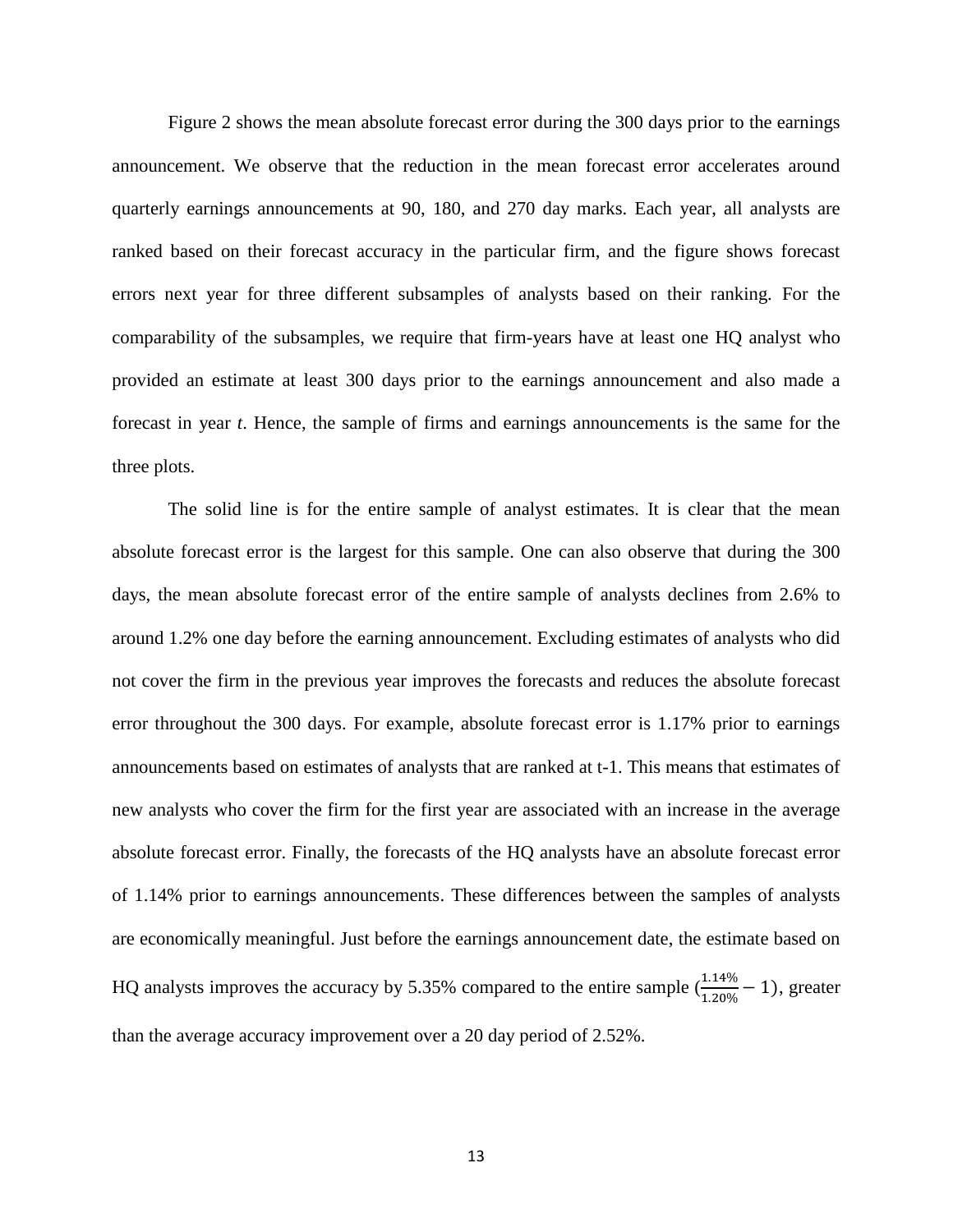Table 2 analyzes how the classification of analysts to low or high quality is associated with various analysts' characteristics and how persistent it is over time. In Panel A, we find that HQ analysts tend to have more experience both in the company and in the financial industry. We also find that HQ analysts work in larger brokerage firms. We do not find evidence that analysts' quality is related to the number of firms they cover. Panel B conducts regression analysis that shows that the quality level of an analyst persists. In specifications (1) and (2), probit regression results are provided where the dependent variable is an indicator that equals one if the analyst is of HQ and zero otherwise. In specifications (3) and (4), the dependent variable is absolute forecast error, a continuous variable, which allows us to control for firm fixed effects in the model. In specifications (1) and (3), we control with firm characteristics, and in specification (2) and (4) we control with both firm and analyst characteristics. The results unambiguously show that the high quality indicator is highly significant in all specifications, i.e., analysts' rankings are persistent in consecutive years. High (low) quality analysts tend to retain their ranking category and have a low (high) absolute forecast error in the following year.

We next conduct additional, cross-firm tests to determine whether forecasting performance is an analyst characteristic, in which case an analyst who performs well in one firm should perform well in other firms he or she follows. In Table 3, we conduct two tests of this hypothesis. We define an analyst's performance in other firms as that of high (low) quality if the analyst belongs to the high (low) quality category in the majority of the other firms the analyst follows during the year (i.e., excluding this firm)<sup>4</sup>. Panel A calculates the percentage of firms in which an analyst has the same quality (high or low) in other firms as in a given firm. We find that HQ analysts in a given firm are also ranked as the HQ ones in the other firms 54.5% of the

 $\overline{\phantom{a}}$ 

 $4$  If the number of high and low quality rankings of the analyst in the other firms is the same, this analyst-year-firm observation cannot be categorized as either high or low quality in the other firms and is excluded from this analysis.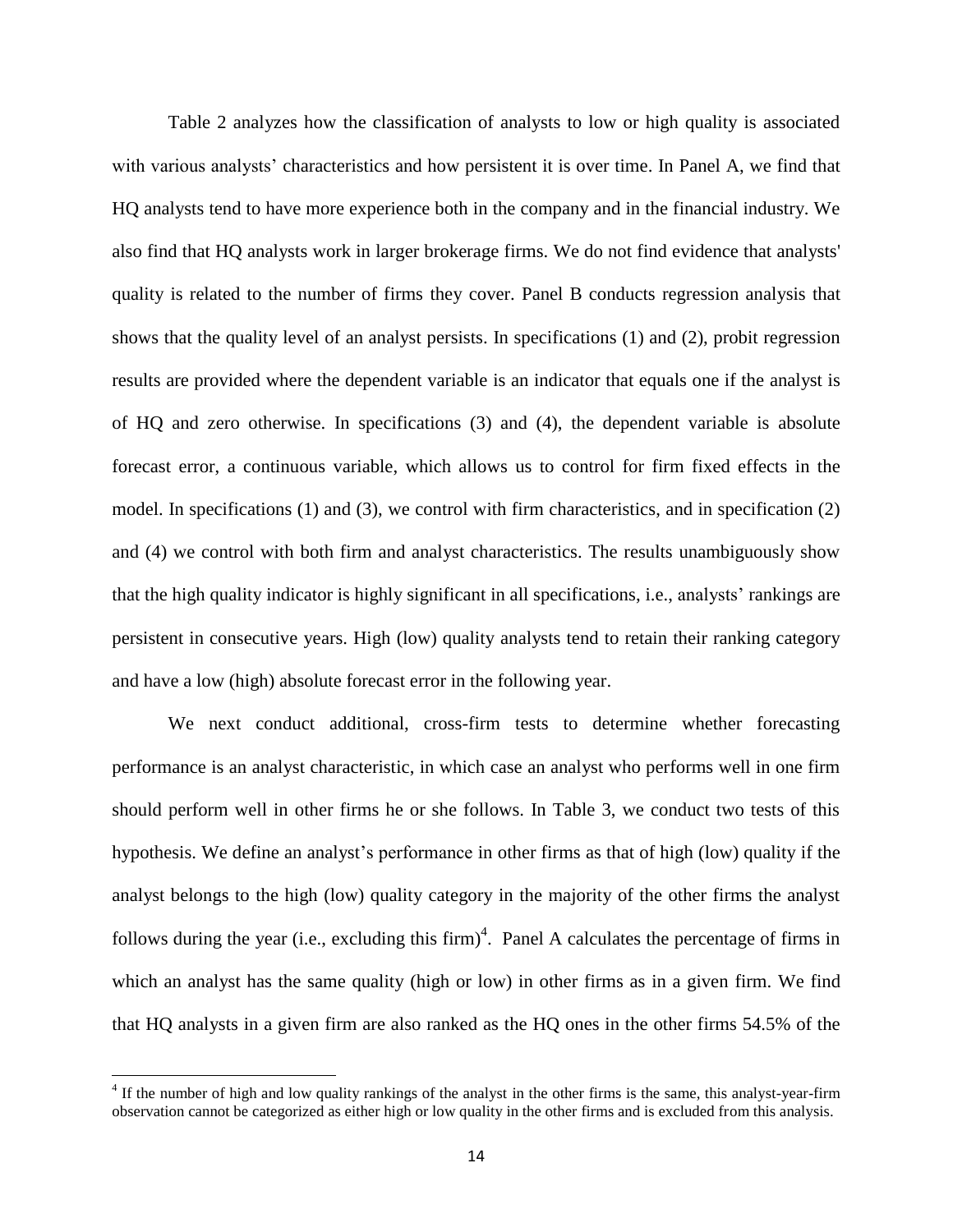time, and LQ analysts in a given firm also tend to be LQ in the other firms the same year. Panel B tests whether ranking as a HQ on in other firms last year can predict an analyst's forecasting performance, the HQ analyst status, in a given firm this year. We estimate two probit models for the HQ analyst indicator predicted by the HQ indicator in the previous year, which is equal to one if the analyst is of HQ in the majority of the other firms followed by the analyst that year. We control for the lagged HQ analyst indicator based on the persistency relation in Table 2. We find that analysts who were of HQ in the majority of other firms last year are 5.1% more likely to be HQ this year. This persistency effect is in addition to the performance persistency effect in this firm, whose coefficient is also positive and significant. The cross-firm findings in Table 3 suggest that analysts' forecasting performance is a persistent analyst characteristic.

## **4. A tradeoff between the number of analysts and the quality of analysts**

Our finding that a HQ analyst consistently makes better earnings forecasts than a LQ analyst at the individual level leads us to a question whether investors should heed the *average* of the HQ analysts' forecasts rather than the consensus forecast, which averages both HQ and LQ analysts' forecasts. In this section, we consider how this decision is affected by the relative number of HQ and LQ analysts in the firm. Intuitively, the greater the number of forecasts the smaller the measurement error, but forecasts by HQ analysts have on average a smaller difference from the actual earnings to begin with. This leads to a tradeoff between the total number of analysts and the relative number of HQ analysts within the pool of analysts. A model illustrating this relation is in the Appendix. The theoretical framework tells us that as the fraction of HQ analysts increases, it is more likely that investors obtain a more accurate forecast than the consensus by following only the average estimate of HQ analysts. We verify this intuition in this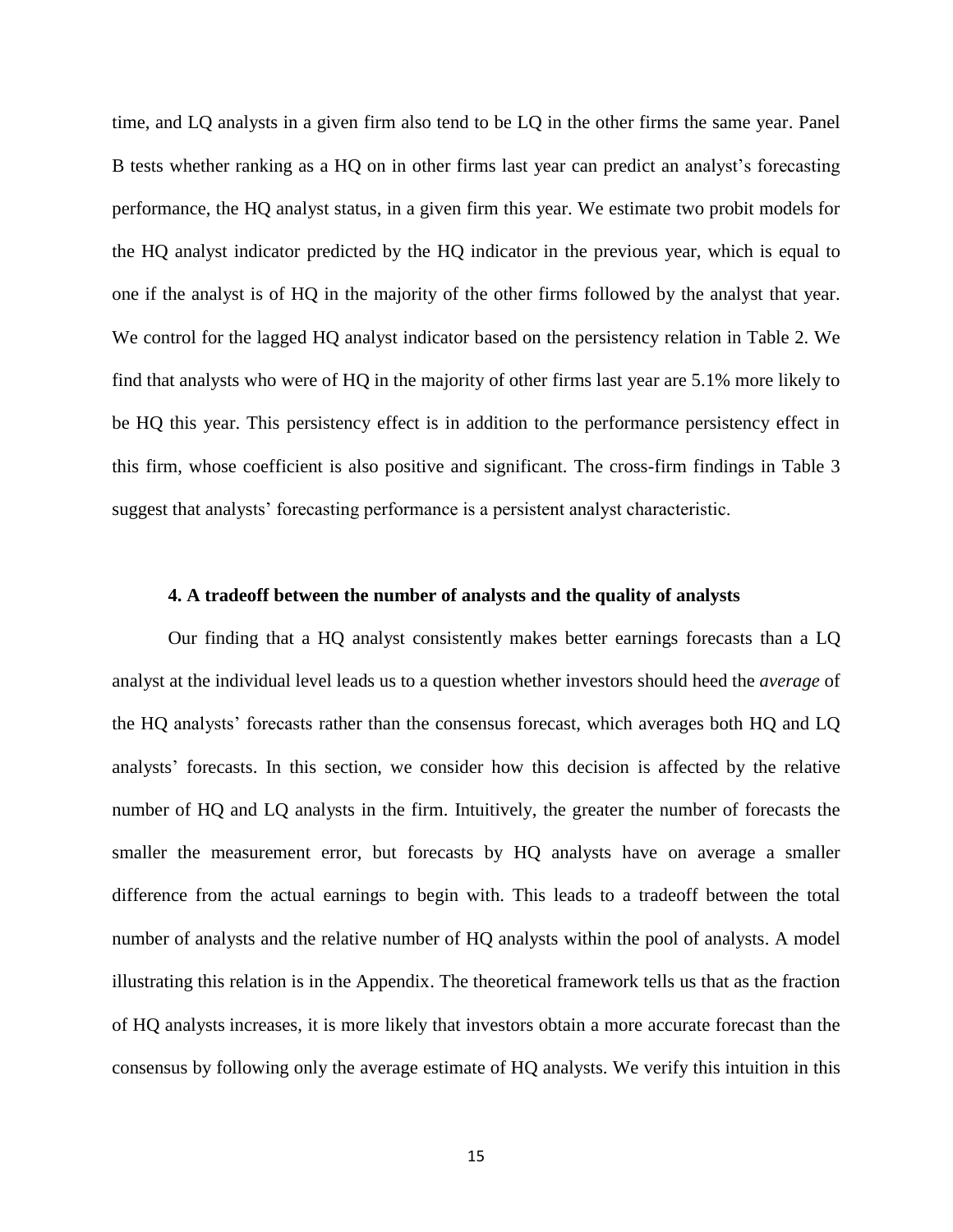section. Our objective is to empirically determine the smallest number of HQ analysts that allows one to heed only HQ analysts instead of the consensus.

We begin with the summary statistics of the distributions of high, low, and unranked (those who did not follow the firm in the previous year) analysts in Table 4. It shows how the relative number of the three analyst types depends on the number of HQ analysts that existed in the firm just prior to the earnings announcement. We find that as the number of HQ analysts increases, their fraction increases as well, while the fraction of LQ analysts stays approximately the same, and the fraction of unranked analysts decreases. We do not have an affirmative explanation for this result except for the intuitive relation that, in equilibrium, a large following by HQ analysts in a firm makes other analysts (LQ and unranked newcomers) less inclined to stay and compete with them or start to follow the firm. The positive relation between the number and fraction of HQ analysts allows us to conduct our analysis by considering the number of HQ analysts as the variable of interest when deciding whether to have an earnings estimate based on the average of all analysts' estimates (i.e., the consensus) as opposed to averaging only the HQ analysts' estimates.

Figure 3 plots how the number of HQ analysts affects the percentage of announcements for which the average forecast of HQ analysts is more accurate than the consensus. It is clear that as the number of HQ analysts increases, the fraction of announcements for which HQ analysts do better than the consensus increases, and the relation is almost a straight line. This confirms the prediction of the theoretical model. Further, we observe that when the number of HQ analysts is five or more, it is on average better to ignore the estimates of LQ analysts, i.e., the consensus estimate, and, instead, rely on a measure based solely on the HQ analysts' forecasts. Table 5 complements the analysis in Figure 3 with statistical tests comparing the absolute SUE of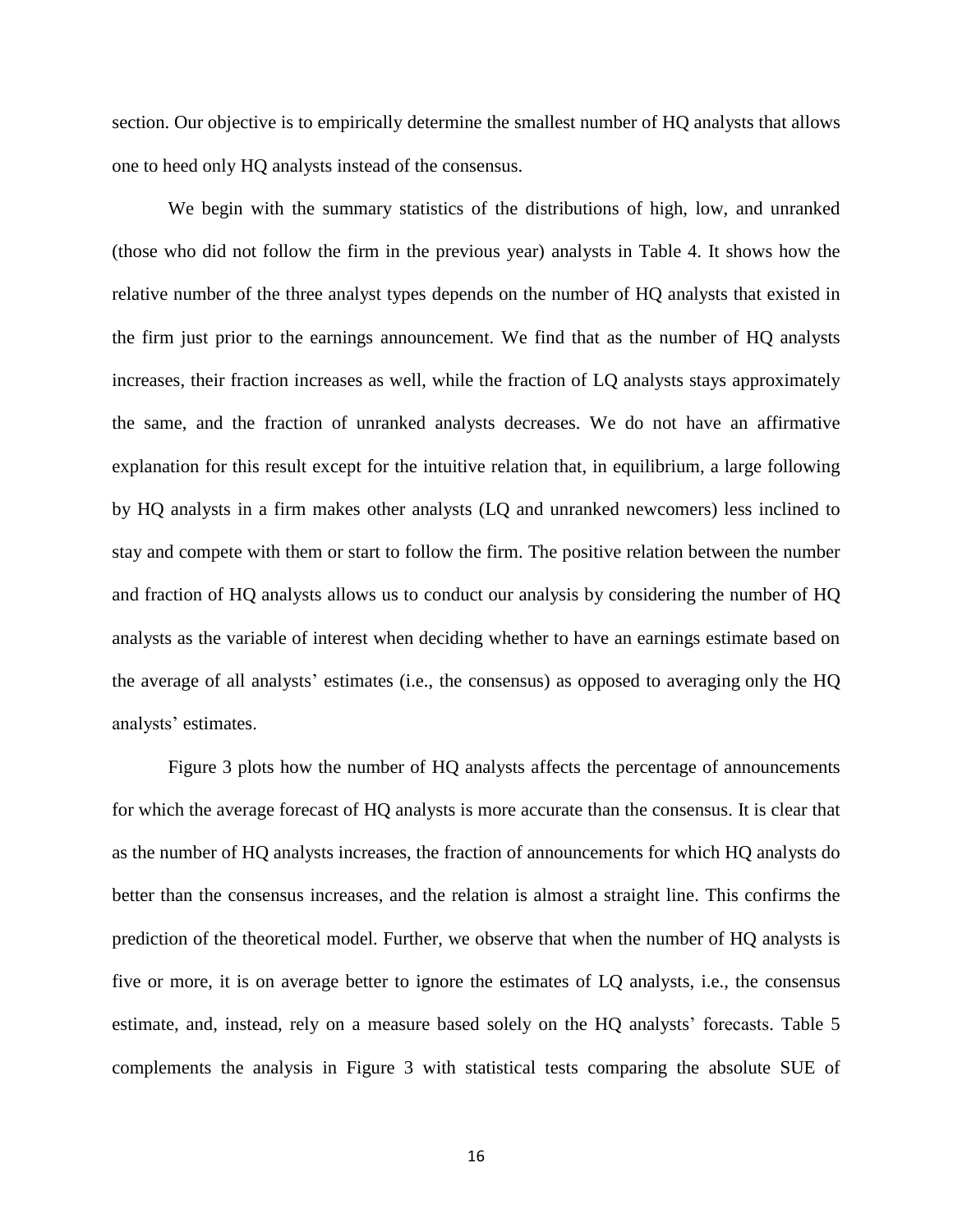consensus with the absolute SUE of HQ analysts. We find that when the number of HQ analysts in the firm is less than four, investors are better off heeding the consensus estimate, but as the number of HQ analysts increases, investors should switch their attention to the average of HQ analysts' estimates. When there are eight or more HQ analysts, the accuracy improvement of the HQ analysts over the consensus becomes statistically significant.

### **5. Is the market aware of high quality analysts?**

#### *5.1 Comparing earnings response coefficients*

The previous section demonstrates that using earnings forecasts of HQ analysts, one can generate an earnings forecast superior to the consensus forecast. We next test whether the market is aware of this possibility. To that end, we analyze the immediate market reaction to earnings announcements. In general, researchers tend to use the difference between actual earnings and the consensus as the proxy for the unexpected component of earnings news. However, it is not certain whether the market is surprised and reacts to a deviation from the consensus or a deviation from a different earnings estimate, at least to some extent. This empirical question we address here. Because we find that the average forecast of the HQ analysts is preferable to the consensus when the number of HQ analysts is large, we formulate a hypothesis that the market is aware of this relation and pays attention only to HQ analysts under such circumstances. If that is the case, the earnings response coefficient to *SUE of HQ analysts* should be greater than that of *SUE of consensus* when the number of HQ analysts is greater than four.

Table 6 reports regression results in which the dependent variable is the buy-and-hold abnormal return based on the four-factor model for the earnings announcement day and the following trading day. The competing coefficients of interest are on the independent variables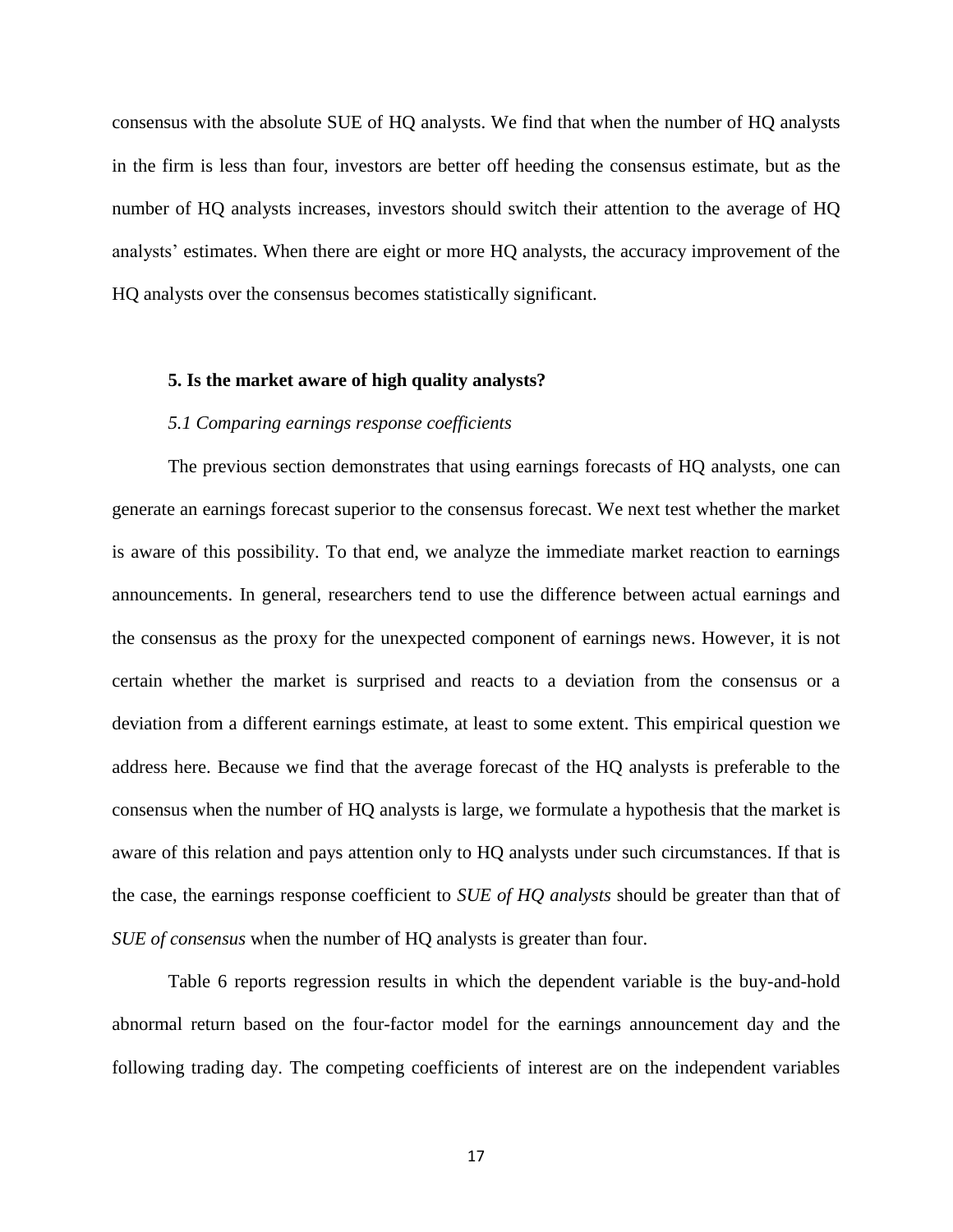*SUE of consensus* and *SUE of HQ analysts*. The results clearly show that it is *SUE of consensus* to which the market tends to react to. The coefficient of *SUE of consensus* is 0.60 and is highly significant in the full sample, while *SUE of HQ analysts* is not significantly different than zero. Based on the results for the number of analysts in Table 5, specifications  $(3)-(4)$   $((5)-(6))$ consider the subsamples of earnings announcements that have at least four (eight) HQ analysts, respectively, i.e., they include only earnings announcements for which *SUE of HQ analysts* is on average equally accurate (more accurate) than *SUE of consensus*. In all the regressions in this subsamples, the market still unambiguously reacts to *SUE of consensus* and not to *SUE of HQ analysts*. The coefficient of *SUE of consensus* is significant at 1%, while *SUE of HQ analysts* is insignificant.

We note that these two variables are highly correlated according to the last row of the table, for example, in the full sample of earnings announcements, the correlation is 0.93. This high correlation may cause a statistical problem because it increases the variance of the two coefficients. We therefore report the variance inflation factor (VIF), whose values above 10 but below 30 in columns (3)-(6) suggest that the high correlation between the two SUEs has a firstorder effect on the standard deviation of the two coefficients, but it is not too severe (Belsley, Kuh, and Welsch 1980) to question the complete dominance of the SUE of consensus over the SUE of HQ analysts.

#### *5.2. Trading based on the HQ analysts' forecasts*

Because forecasts by the HQ analysts are relatively accurate, we suggest they can be used as a proxy for the actual earnings figures—one can replace actual earnings with the HQ analysts' forecast in the SUE formula. When this out-of-sample proxy for SUE is positive (negative), one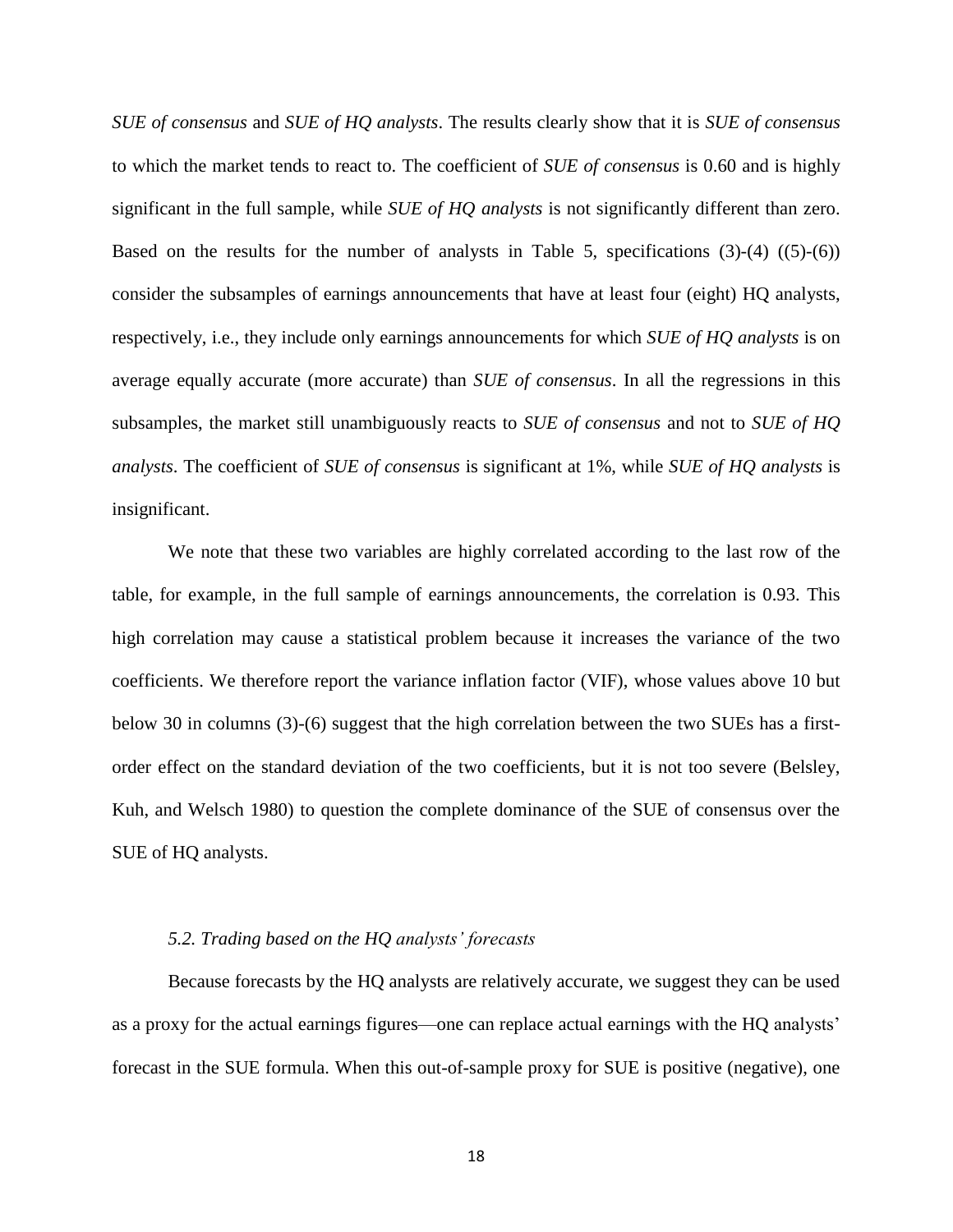can expect the market to react on average positively (negatively) to the announcement. A simple trading strategy for the immediate announcement reaction would be to buy the stock when this new surprise measure (the signal) is positive and shorting it when it is negative. Importantly, because the HQ analysts' forecast is available to investors at least one day before the actual announcement, such ability to predict announcement returns would indicate market inefficiency.

We conduct the empirical tests of this hypothesis in Table 7. For robustness, we consider two definitions of the out-of-sample surprise measure: the HQ analysts' forecast minus the LQ analysts' forecast and based on the HQ analysts' forecast minus the consensus. The first Buy Indicator is equal to one if the out-of-sample surprise measure is positive and is zero otherwise. We also use a stronger signal, Buy Indicator 2, which is one or zero if the out-of-sample surprise measure is, respectively, in the top or bottom quartile of its distribution in the previous year (ensuring that it stays out of sample). We regress the two-day BHAR on each of these Buy indicators and find their coefficients to be positive and significant. We conduct these tests in the full sample and the sample with 8 or more HQ analysts, in which they are more accurate than the consensus on average. Consistent with the hypothesis, the predictive ability of the buy indicator is twice as strong in the latter sample. The last line of the table reports the two-day announcement abnormal returns of the long minus short trading strategy based on the Buy indicators. The returns for all but one signal and sample combinations are statistically significant and, for example, reach 0.45% in the sample with 8 or more HQ analysts.

The overall conclusion from Table 6 is that the market reacts to *SUE of consensus* even when HQ analysts' forecasts are more informative than the consensus. Hence, the market seems to overreact to deviations from the consensus compared to deviations from the average estimate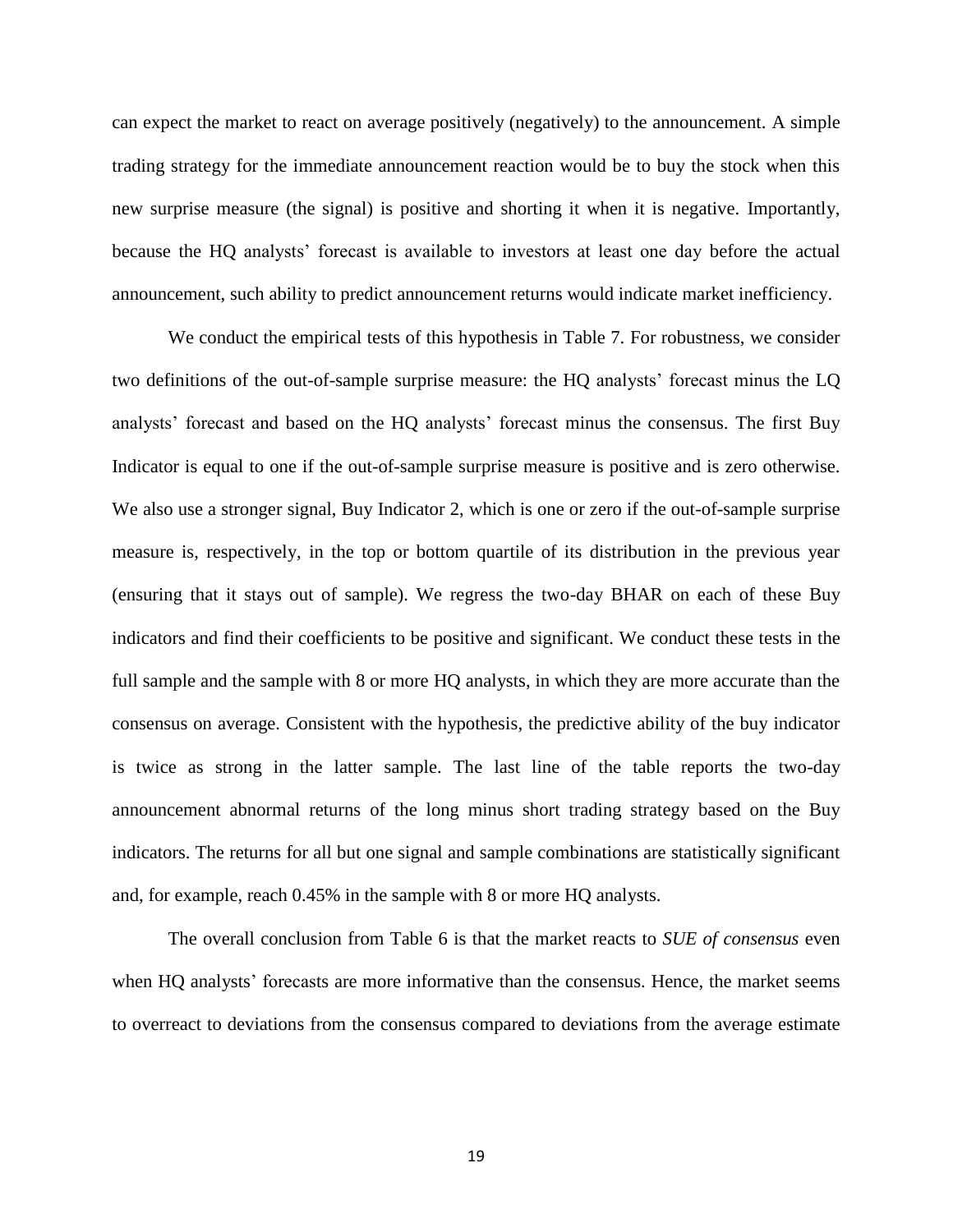of HQ analysts. Another way to state this conclusion is that the market overreacts to LQ analysts and underreacts to HQ analysts.

## **6. Predicting market and industry returns**

We next study the sources of the superior ability of HQ analysts. We conjecture that the informational advantage of the HQ analysts can come from their superior ability to process macroeconomic data or superior access to such data. The underlying logic for this conjecture is twofold. The underlying logic for this conjecture comes from the literature that it is a harder task for analysts to value a company in absolute terms than in relative terms, in which case analysts seem to have predictive ability in valuing companies compared to each other (e.g., Boni and Womack 2006; Da and Schaumburg, 2011). This conjecture is reinforced given our finding that analyst quality is persistent: the macro literature also finds that there is persistence in the ability to predict macro changes. For example, Ang, Bekaert, and Wei (2007) find that linear combinations of forecasts with weights computed based on past performance are better than simple averaging of forecasts. Finally, we note that our conjecture is consistent with the findings of Hutton, Lee and Shu (2012) that analysts' superiority in forecasting compared to management is mostly related to their understanding of the macro economy.

This leads to three testable implications for HQ analysts' forecasts, one related to the first moment and the other two related to the second moment of market performance. First, HQ analysts provide stock recommendations that can predict industry and market returns, in contrast to recommendations by the LQ analysts and the consensus. Second, HQ analysts' forecast dispersion indicates their uncertainty about the future state of the economy and should be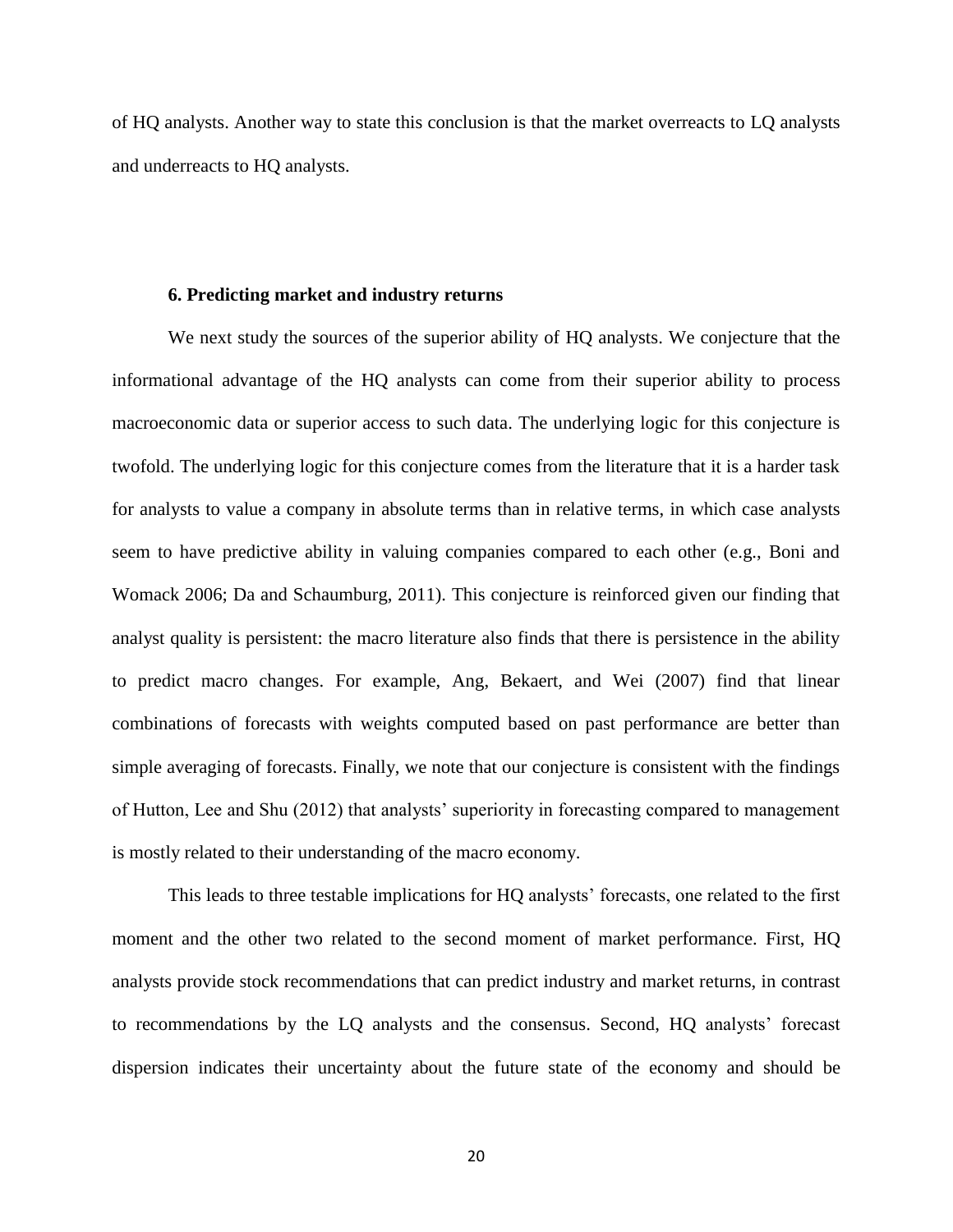associated with current and/or future market volatility. The third hypothesis is that the PEAD is greater during the periods of high uncertainty, which are determined by a greater dispersion of HQ analysts' forecasts.

We begin with testing whether our finding of market inattentiveness to the more accurate analysts can be useful for predicting the performance of the market and industry. To this end, we use our classification of analysts into high and low quality to construct the measures of average recommendation change. Typically, the month of the annual earnings news is associated with the greatest number of recommendation changes issued by analysts who cover the specific firm. This practice allows us to link most recommendation changes with either HQ or LQ analysts (we include only analysts who are ranked in the same month in which the recommendation is changed). We produce monthly average measures of recommendation changes based on the entire sample of recommendation changes, based only on HQ analysts' recommendation changes, and based only on LQ analysts' recommendation changes. In Table 8, Panel A the analysis is done at the market level, i.e., we calculate each of these measures for each calendar month. In Panel B, the analysis is at the two digit SIC code level, so that we calculate each of these measures for each month-industry.

The dependent variable in Table 8, Panel A is the monthly value-weighted market return. A recommendation is an integer 1-5, where 1 is strong buy, 5 is strong sell and 3 is hold. A recommendation change is the negative of the current recommendation of an analyst minus the previous recommendation of the analyst, so that a positive (negative) recommendation change is an upgrade (downgrade). *Mean rec. change* is the mean of all recommendation changes of all analysts who provided a recommendation change during the month in which the firm's earnings are announced. As an alternative measure, we also create the *Percentage rec. change down*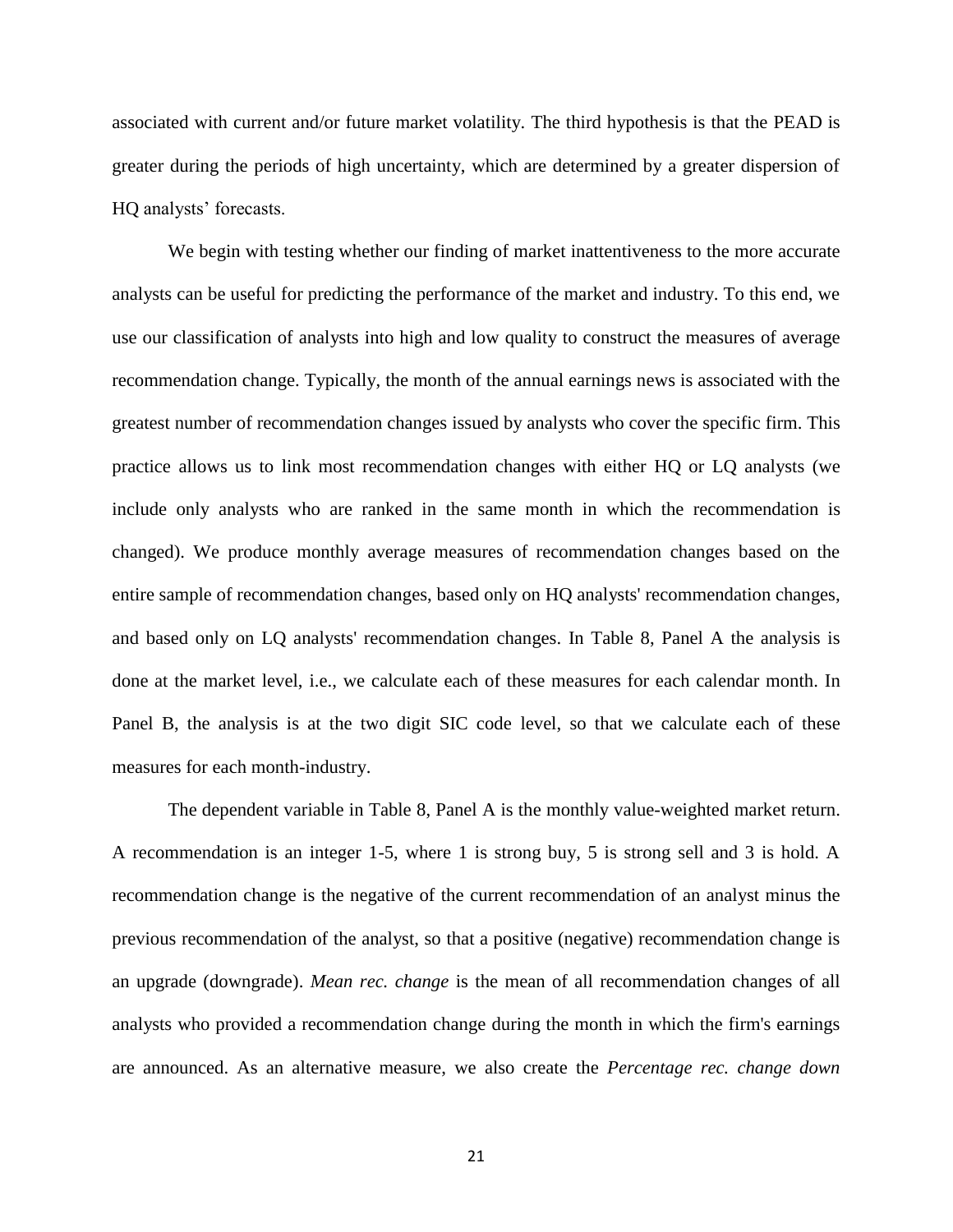which is the percentage of recommendations that are downgrades among all recommendation changes made by analysts who provided a recommendation change during the month in which the firm's earnings are announced. By definition, the two measures are negatively correlated. *High quality (Low quality)* mean or percentage recommendation change are analogous variables that are based only on recommendation changes of high (low) quality analysts. All independent variables are measured in the month prior to the dependent variable's month.

The regression results in Panel A reveal that the only variables that are statistically significant in explaining next month's market return are the variables that are based on recommendation changes of the HQ analysts. The coefficient of *High quality mean rec. change* is significant at the 10% level, while the coefficient of *Percentage rec. change down, high quality* is significant at the 5% level. In contrast, we see that the coefficients of the LQ analysts are not correlated with the next month's market return. These results suggest that HQ analysts' recommendations are informative about the future state of the market. Note that the null is that all recommendation changes are internalized by the market in the same month they are released, and hence no recommendation change should be predictive of the market return.

In Table 8, Panel B, we repeat the analysis of Panel A at the industry level. The results are somewhat different but provide similar interpretation. Only the recommendation change measures in specifications (2) and (6) are significant. In specification (2), the coefficient is significant at the 5% level, suggesting that HQ analysts' recommendations are not fully internalized by the market because they are predictive of the industry return in the following month. Interestingly, the downgrade measure of HQ analysts is short of being significant (*tstatistic* of -1.49). Nevertheless, in specification (6), we see that the low quality measure is positively correlated with industry return which implies that downgrades of the LQ analysts are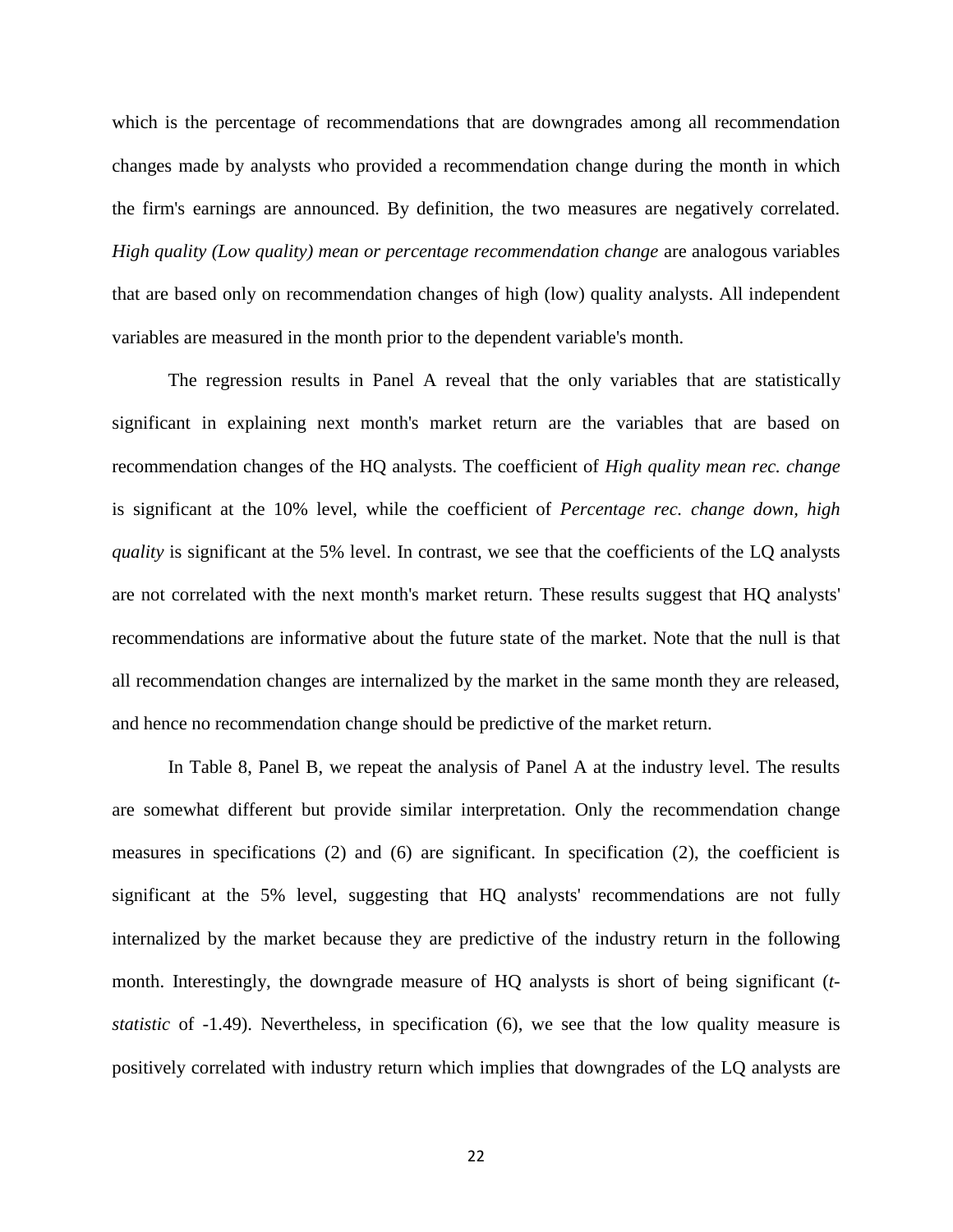positively correlated to industry returns, implying that the opposite of their recommendations is predictive of industry returns.

The second test of the relation between HQ analysts forecasting ability and overall market performance is based on the dispersion of analysts' forecasts. Our finding for HQ analysts' recommendations suggests that HQ analysts utilize both the macroeconomic and firmspecific information, while LQ analysts do not pay much attention to the market-wide information. This means that a relatively high forecast dispersion for the HQ analysts implies they are uncertain about the firm and market-wide factors, while a high dispersion for the LQ analysts tells only that they are uncertain about the firm.

Because the magnitude of forecast dispersion is firm-specific, it needs to be normalized to make it comparable across firms and years and, thus, usable as a measure of market uncertainty. We define a dispersion ratio, which is equal to the standard deviation of the HQ analysts' estimates divided by the standard deviation of all analysts' estimates (i.e., the consensus). A greater dispersion ratio then means HQ analysts are relatively more uncertain. We hypothesize that this uncertainty about the market can be related to high market volatility, which we measure by changes in VIX.

Table 9 reports regressions of the percentage changes in the monthly and annual average VIX on the dispersion of all analysts' (consensus) forecasts in Panel A and on the contemporaneous and lagged dispersion ratios in Panel B. We find that a higher dispersion ratio is associated with an increase in the VIX during the current period and predicts a greater VIX change in the following month and year. In contrast, the dispersion of the consensus is not associated with the VIX either contemporaneously or in the predictive fashion. The predictive relation we find implies that the HQ analysts see ahead of the market.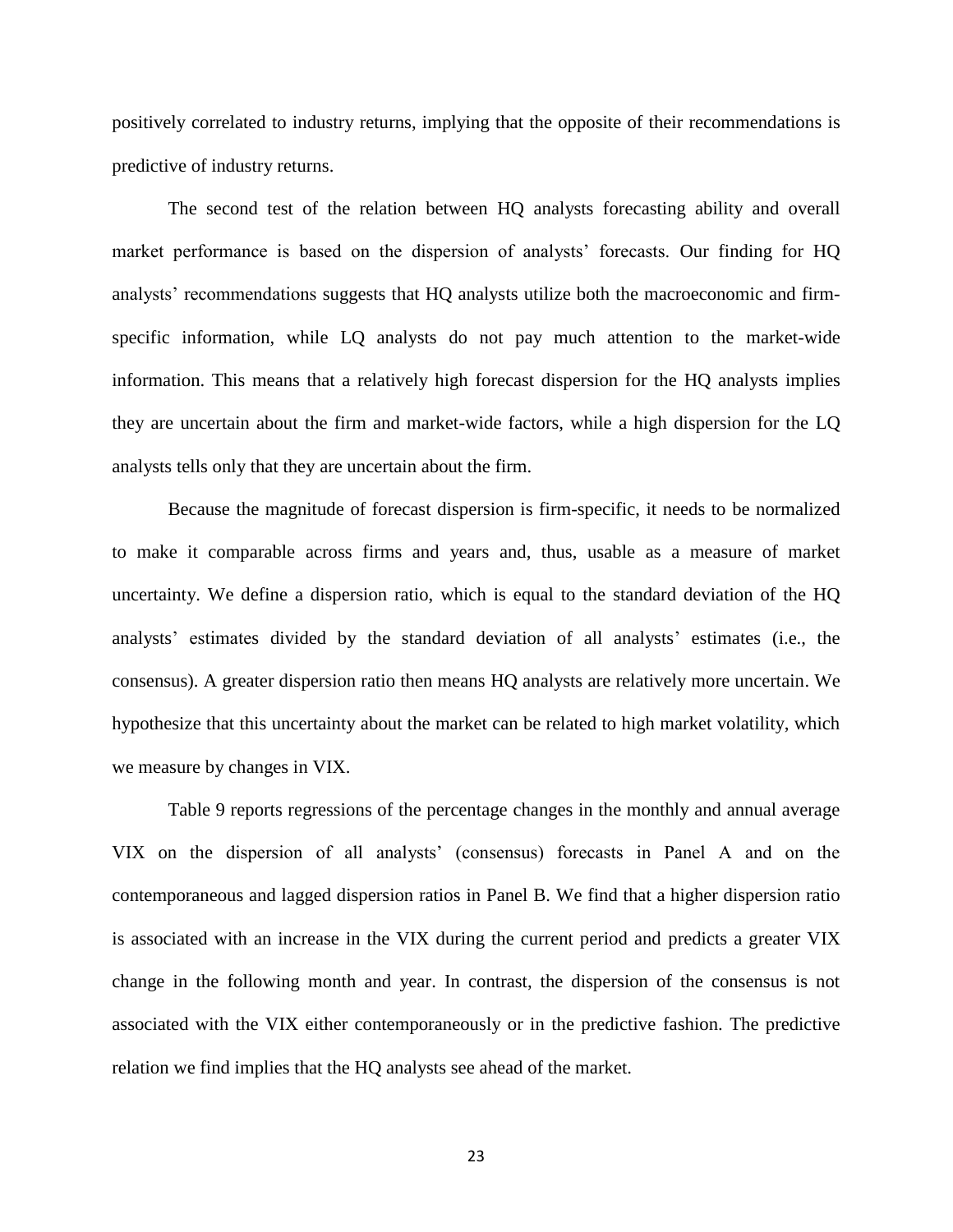Finally, we test another prediction based on the dispersion ratio that a high dispersion ratio, implying high information uncertainty, is associated with a greater PEAD. We illustrate the findings in Figure 4 and report statistical significance results in Table 10. We calculate the PEAD using the calendar-time approach, in which the intercept is the monthly alpha. Recent studies show that the PEAD is largely driven by relatively illiquid stocks (Sadka, 2006; Ng, Rusticus, and Verdi, 2008) and limits to arbitrage (Chung and Hrazdil, 2011), which together with the approach to calendar-time analysis in Novy-Marx and Velikov (2016), motivates using value-weighted portfolio returns. Therefore, we report the findings for the value-weighted calendar-time portfolios and also find they are very similar if we use equal-weighted portfolios in untabulated results. We consider drift horizons from 1 to 11 months to avoid an overlap with the next annual earnings announcement. The cumulative PEAD is the monthly alpha multiplied by the number of months for which the stock is held in the long or short calendar time portfolio. To make our PEAD results comparable with the standard PEAD measurement in the literature, we use the consensus earnings surprise when we assign an announcement to the long (short) portfolio if earnings surprise is positive (negative).

Figure 4 reports the returns of the long minus short strategy for the sample of announcements with the high uncertainty, defined as the dispersion ratio greater than one, full sample, and the low uncertainty sample, in which the ratio is less than one. The high uncertainty PEAD is clearly above the full-sample PEAD, and the low uncertainty PEAD is below the full sample PEAD. Table 10 reports the statistical significance of, separately, long, short, and long minus short strategies for the two subsamples of high and low uncertainty. We find that the low uncertainty PEAD is not significant in any of these strategies except at the 11-month horizon (and even then, it is significant at the 10% level only). The high uncertainty PEAD is highly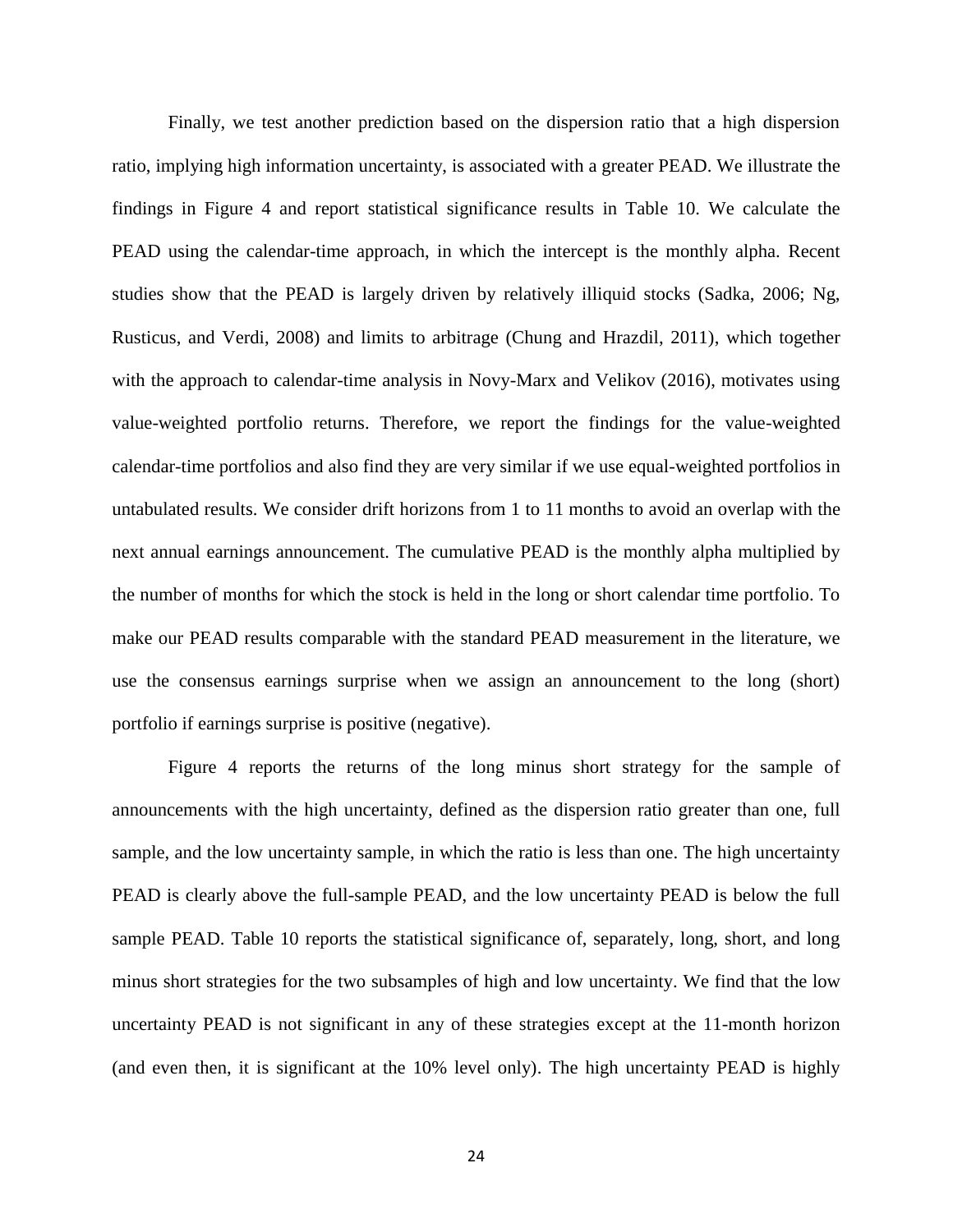significant at all horizons, particularly, after good news. Overall, the findings for the economy and VIX predictability and the PEAD based on HQ analysts' information output are consistent with our findings for the immediate reaction—that the market is unaware of HQ analysts and that the PEAD is produced primarily during the periods of high information uncertainty at the market level.

### **7. Conclusion**

We find that when firms have a large number of HQ analysts the consensus forecast has a higher absolute forecast error than that of the average estimate of these HQ analysts. The reason for this improved forecast ability lies in the tradeoff that exists between having many analysts' estimates, which reduces measurement error, and having HQ analysts' estimates, which on average have a smaller absolute forecast error. Because analysts' forecasting ability tends to persist, disregarding LQ analysts estimates can be beneficial in many cases. However, the market does not seem to know about these shortcomings of the consensus because the market reacts to deviations from the consensus and not to deviations from the average estimate of HQ analysts' estimates. A simple trading strategy for the immediate market reaction based on HQ analysts' estimates underlines that the market is inefficient in ignoring them.

We note that our approach suggesting to ignore the estimates of LQ analysts in order to improve on the consensus is only one way of generating an alternative to the consensus forecast. Other ideas may include a weighting scheme in which one gives more weight to the estimates by HQ analysts than the weight to LQ analysts or uses observable analysts' characteristics, such as analysts' tenure and brokerage firms, to improve the classification of HQ and LQ analysts.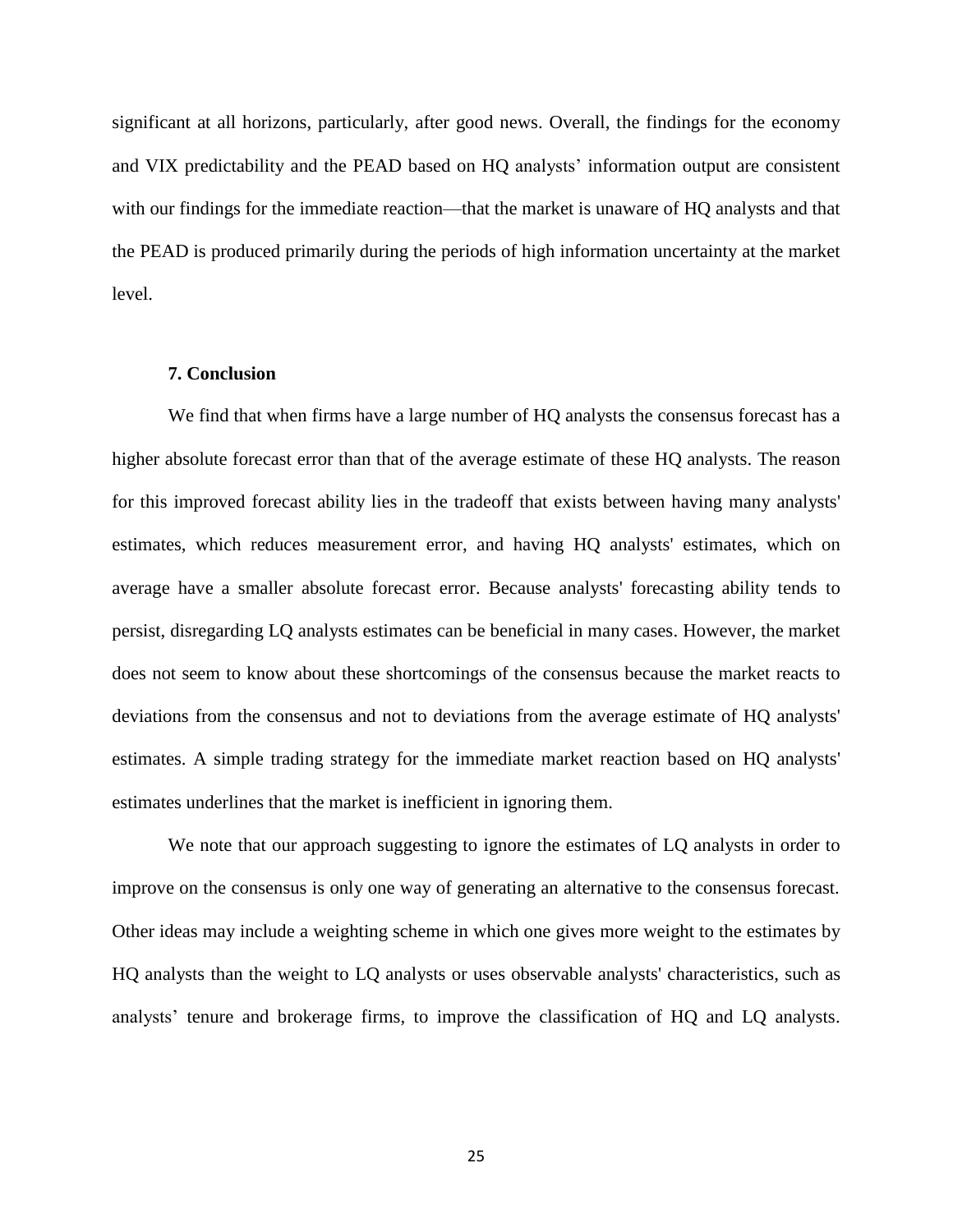Nevertheless, the advantage of our approach is in its simplicity of creating a rather straightforward single yardstick that is tractable and can easily be compared to the consensus.<sup>5</sup>

Our study also provides insights about which abilities make the HQ analysts superior and find that macroeconomic factors play an important role in their forecasts. The relation we find between greater forecast dispersion among HQ analysts, representing market-wide uncertainty, and the PEAD can have two different explanations based on the literature. A risk factor explanation following Abarbanell, Lanen, and Verrecchia (1995) suggests that investors discount both good and bad earnings surprises when uncertainty is high, which results in a PEAD. This finding can also be consistent with a behavioral bias explanation in the literature because higher uncertainty is related to a higher PEAD after good news and lower (more negative) PEAD after bad news (Zhang, 2006). Overall, the evidence for the immediate and long-term market response to earnings news suggests that the market is not justified in focusing only at the consensus and needs to utilize the information output of HQ analysts.

 $\overline{\phantom{a}}$ 

<sup>&</sup>lt;sup>5</sup> A parsimonious simple model often performs better out-of-sample, as it is less subject to over-fitting of the data to a specific model. For example, it is well known in the literature that measurement errors are a major concern as they tend to reduce out-of-sample performance, e.g., DeMiguel et al. (2009) find that mean-variance optimization analysis underperforms the 1/N rule (equal investment across N assets) and conclude that the gain from optimal diversification is more than offset by estimation error.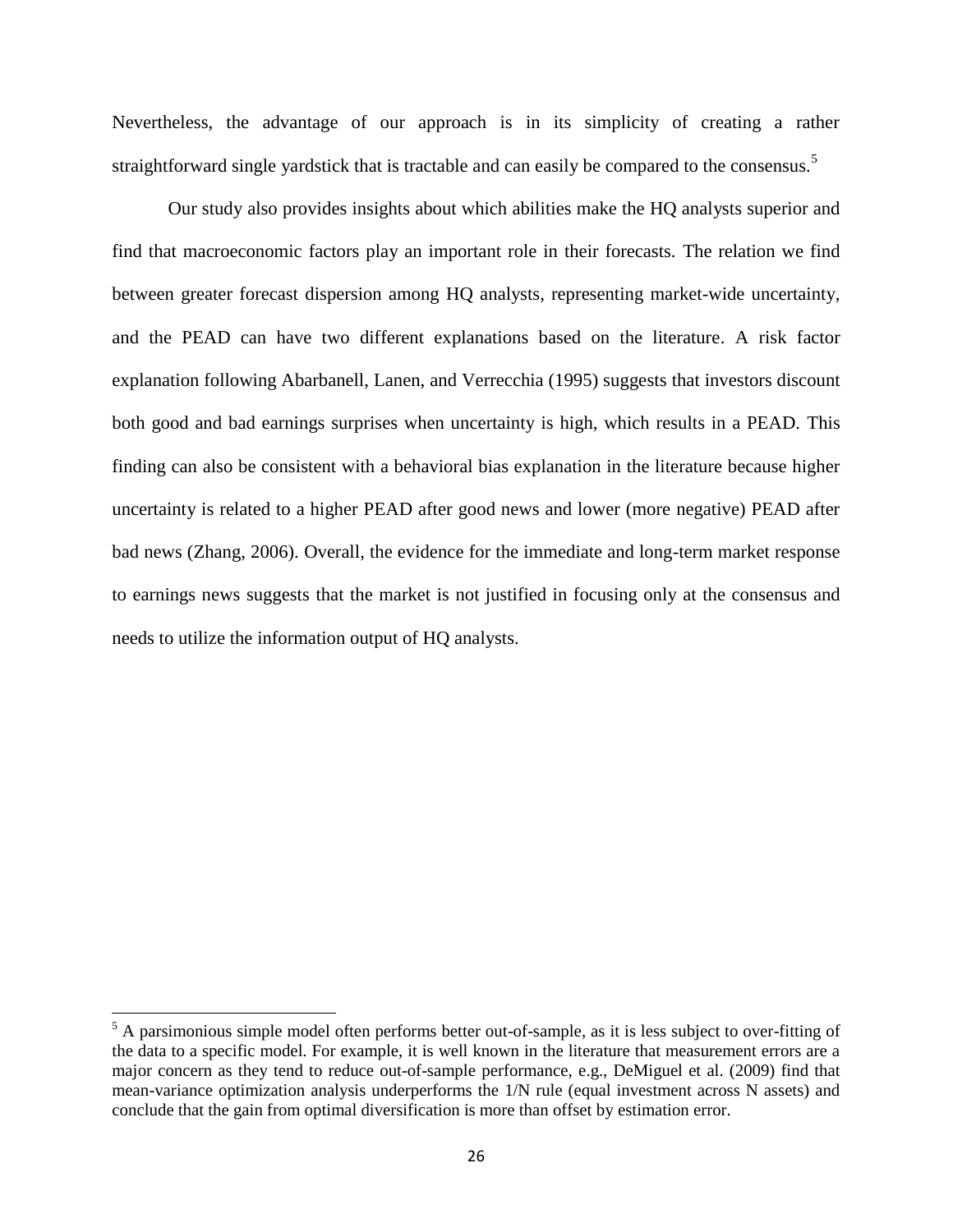## **Appendix**

Let there be  $n_G$  analysts of type *G* (high quality) and  $n_B$  analysts of type *B* (low quality) following the firm. Each analyst receives an unbiased noisy signal about the true earnings  $\mu$ . Analysts of type G receive signal  $S_i^G = \mu + \varepsilon_i^G$ , where  $\varepsilon_i^G$  are i.i.d.  $N(0, \sigma_G)$ , while analysts of type *B* receive signal  $S_i^B = \mu + \varepsilon_i^B$ , where  $\varepsilon_i^B$  are i.i.d.  $N(0, \sigma_B)$ , and  $\sigma_G < \sigma_B$ . Analysts' forecasts are equal to their signals.

To obtain a more accurate forecast, closer to the true earnings  $\mu$ , one would prefer the average forecast of type G analysts and ignore the forecasts of type *B* analysts if and only if the dispersion of the average signal of high quality analysts is less than that of low quality analysts:

$$
var\left(\frac{1}{n_G} \sum \varepsilon_i^G\right) < var\left(\frac{1}{n_B} \sum \varepsilon_i^B\right) \tag{A.1}
$$

This simplifies to

$$
\frac{\sigma_G^2}{n_G} < \frac{\sigma_B^2}{n_B} \tag{A.2}
$$

This means if a firm has relatively few high quality analysts and relatively many low quality analysts, the average forecast of the low quality analysts can be more accurate than the average forecast of the high quality analysts despite  $\sigma_G < \sigma_B$ . As the relative number of the high quality analysts increases, we will eventually prefer their average forecast over the low quality analysts' average forecast.

A similar logic applies to the consensus forecast, which averages across both low and high quality analysts. We should follow the average forecast of type G analysts rather than the consensus if and only if the dispersion of the average signal of high quality analysts is less than that for all analysts combined. This implies

$$
\frac{\sigma_G^2}{n_G} < var\left(\frac{1}{n_G + n_B} \left(\sum \varepsilon_i^G + \sum \varepsilon_i^B\right)\right) \tag{A.3}
$$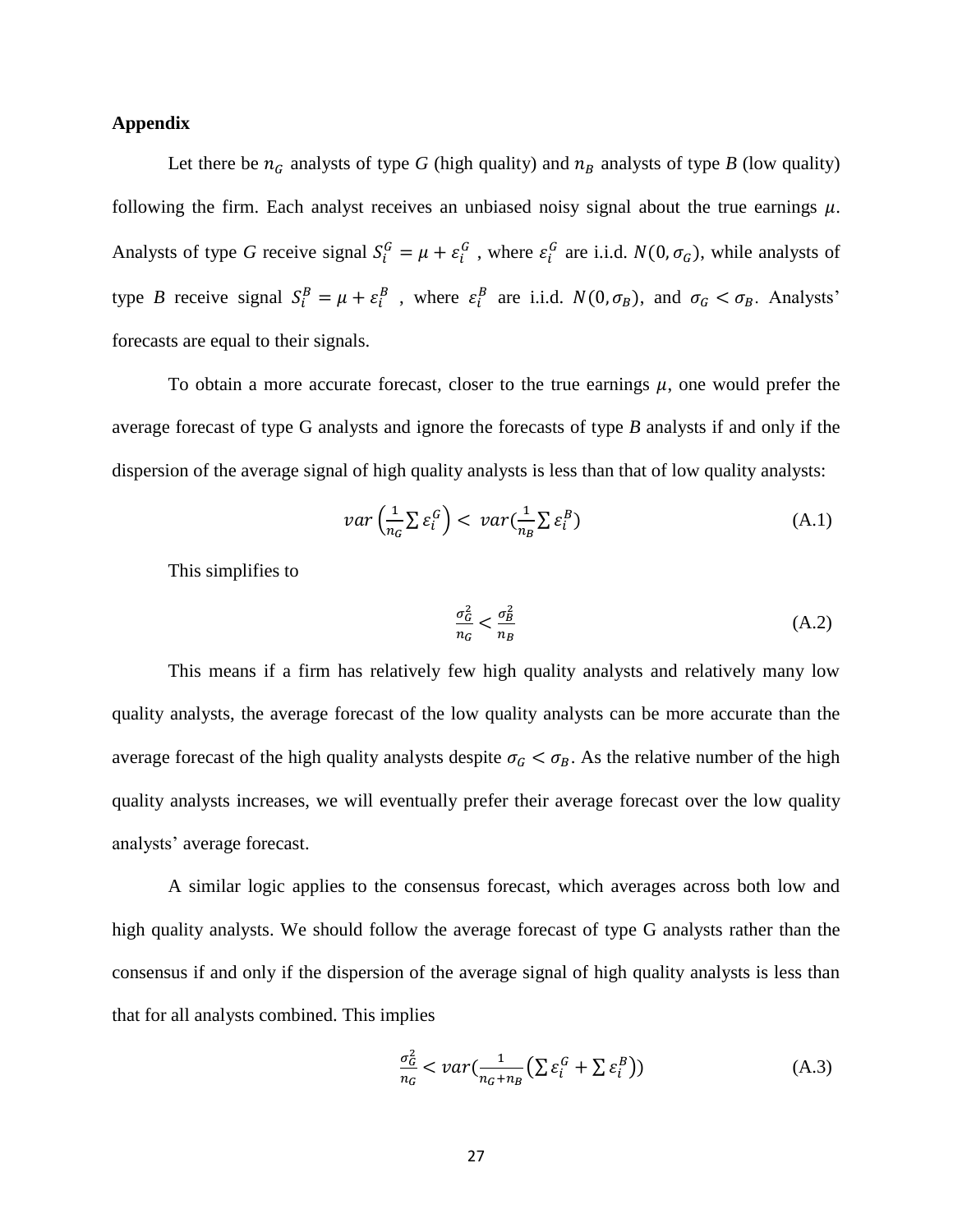This simplifies to the following condition:

$$
\sigma_G^2(2 + \frac{n_B}{n_G}) < \sigma_B^2 \tag{A.4}
$$

Hence, as the number of *G* analysts increases or as the number of *B* analysts decreases, the inequality is more likely to hold, so that we would prefer to consider the signals of only *G*type analysts. The left-hand-side monotonically declines with  $n<sub>G</sub>$ . Because the signal variances are unobserved, the model's testable predictions are based on the relative numbers of high and low quality analysts in the firm. Hence, this framework shows that as the fraction of high quality analysts increases, the condition for considering only high quality analysts' estimates is more likely to be satisfied, which would make it optimal to ignore the low quality analysts' and the consensus estimates.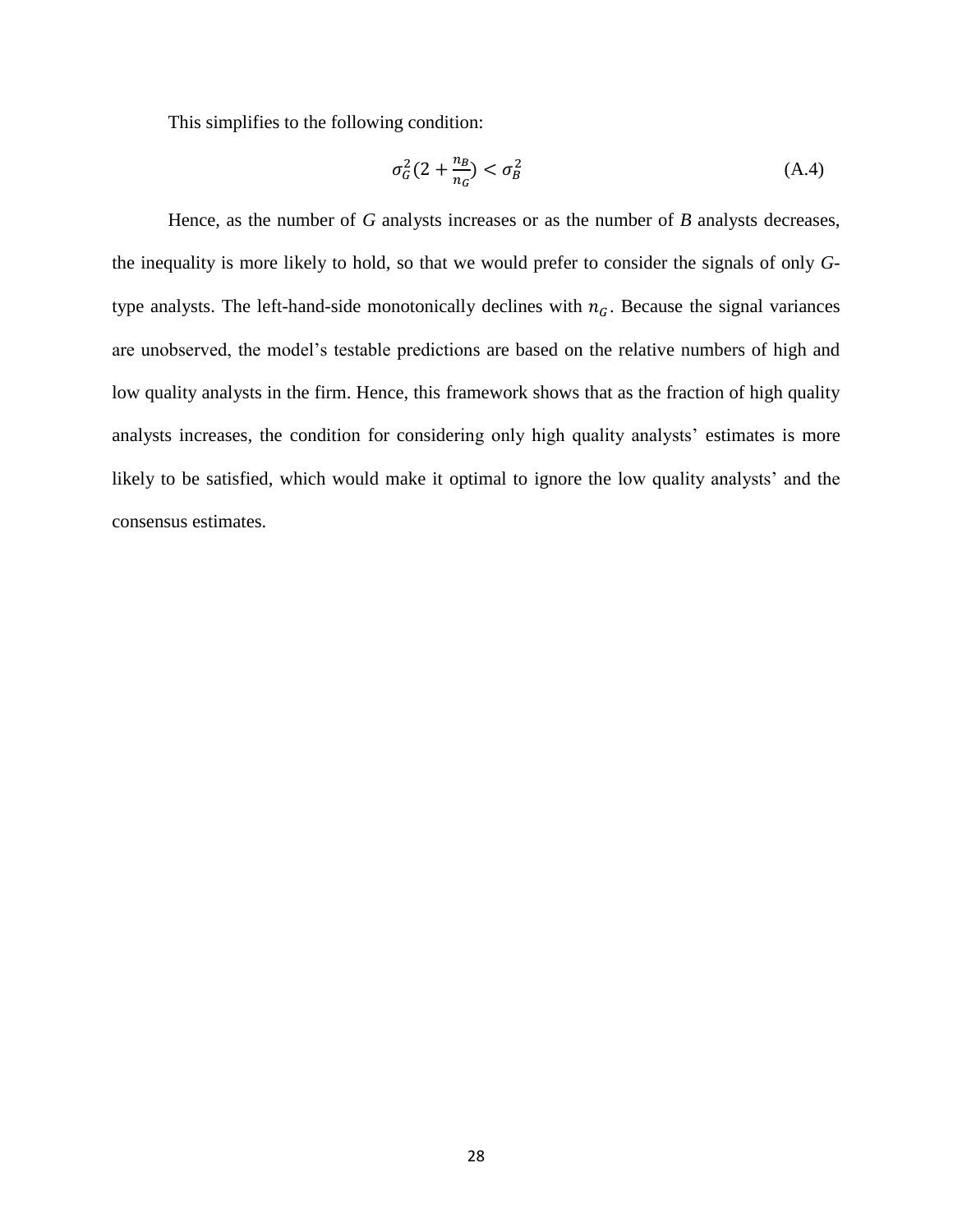## **References**

- Abarbanell, J.S., Lanen, W.N. and Verrecchia, R.E., 1995. Analysts' forecasts as proxies for investor beliefs in empirical research. Journal of Accounting and Economics, 20(1), 31-60.
- Ang, A., Bekaert, G. and Wei, M., 2007. Do macro variables, assets markets, or surveys forecast inflation better? Journal of Monetary Economics 54, 1163-1212.
- Bailey, W., Kumar, A. and D. Ng, 2011. Behavioral biases of mutual fund investors. Journal of Financial Economics 102, 1-27.
- Belsley, David. A., Edwin. Kuh, and Roy. E. Welsch. 1980. Regression Diagnostics: Identifying Influential Data and Sources of Collinearity. New York: John Wiley and Sons.
- Bernard, V., and Thomas, J., 1989. Post-earnings- announcement drift: Delayed price response or risk premium? Journal of Accounting Research 27, 1-48.
- Bernard, V., and Thomas, J., 1990. Evidence that stock prices do not fully reflect the implications of current earnings for future earnings. Journal of Accounting and Economics 13, 305-340.
- Brown, L. 2004. How important is past analyst forecast accuracy? Financial Analysts Journal 57, 44-49.
- Buraschi, A., Piatti, I., and P. Whelan, 2016, The cross section of subjective bond risk premia, Imperial College working paper.
- Chakrabarty, B. and P. Moulton, P., 2012. Earnings announcements and attention constraints: The role of market design. Journal of Accounting and Economics 53, 612–634.
- Chung, Dennis Y., and Karel Hrazdil, 2011. Market efficiency and the post‐ earnings announcement drift. Contemporary Accounting Research 28, 926-956.
- Clement, M.B., 1999. Analyst forecast accuracy: Do ability, resources, and portfolio complexity matter?. Journal of Accounting and Economics, 27(3), 285-303.
- Clement, M.B. and Tse, S.Y., 2003. Do investors respond to analysts' forecast revisions as if forecast accuracy is all that matters?. The Accounting Review, 78(1), 227-249.
- Clement, M.B. and Tse, S.Y., 2005. Financial analyst characteristics and herding behavior in forecasting. The Journal of finance, 60(1), 307-341.
- Conroy, R. and Harris, R., 1987. Consensus forecasts of corporate earnings: Analysts' forecasts and time series methods. Management Science, 33(6), 725-738.
- Consensus earnings estimates, Special 12-page report, April 2013, IR Magazine, ww.InsideInvestorRelations.com
- Da, Z., and Schaumburg, E. , 2011. Relative valuation and analyst target price forecasts. Journal of Financial Markets 14, 161-192.
- De Franco, G. and Zhou, Y., 2009. The Performance of Analysts with a CFA Designation: The Role of Human-Capital and Signaling Theories. The Accounting Review, 84(2), 383-404.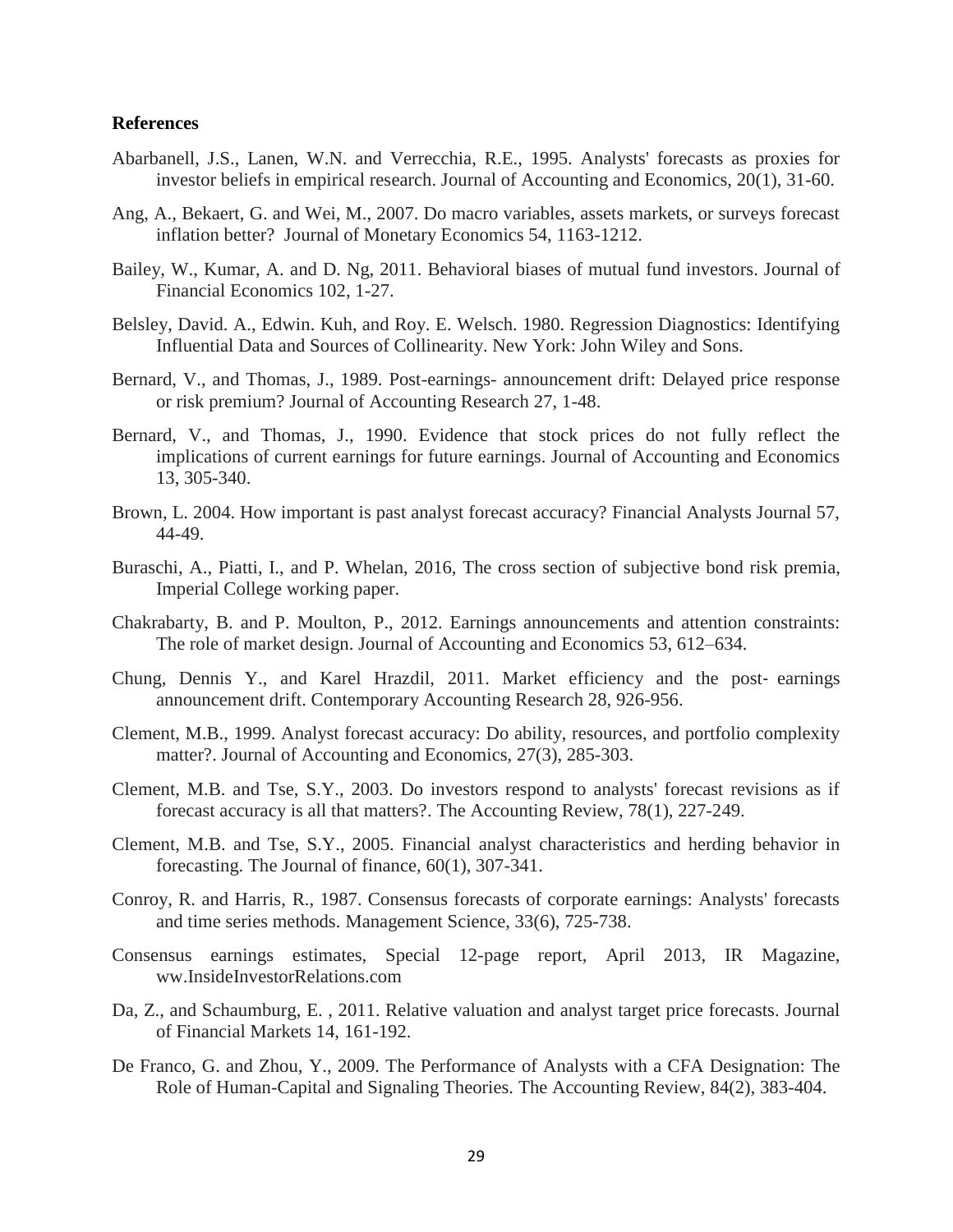- DeMiguel, V., Garlappi, L. and Uppal, R., 2009. Optimal versus naive diversification: How inefficient is the 1/N portfolio strategy?. Review of Financial Studies, 22(5), 1915-1953.
- Diether, K.B., Malloy, C.J. and Scherbina, A., 2002. Differences of opinion and the cross section of stock returns. The Journal of Finance, 57(5), 2113-2141.
- Duru, A. and Reeb, D.M., 2002. International diversification and analysts' forecast accuracy and bias. The Accounting Review, 77(2), 415-433.
- Hirshleifer, D., Lim, S. and S.H Teoh, 2009. Driven to distraction: Extraneous events and underreaction to earnings news. Journal of Finance 64, 2289-2325.
- Hirshleifer, D., Lim, S. and S.H Teoh, 2011. Limited investor attention and stock market misreactions to accounting information. Review of Asset Pricing Studies 1, 35-73.
- Hirst, D.E., Hopkins, P.E. and Wahlen, J.M., 2004. Fair values, income measurement, and bank analysts' risk and valuation judgments. The Accounting Review, 79(2), 453-472.
- Hung, M., Li, X. and Wang, S., 2015. Post-earnings-announcement drift in global markets: Evidence from an information shock. Review of Financial Studies, 28 (4), 1242-1283.
- Hutton, A., Lee, L., and Shu, S., 2012. Do managers know better? The relative accuracy of management and analysts forecasts. Journal of Accounting Research 50, 1217-1244.
- Jacob, J., Lys, T.Z. and Neale, M.A., 1999. Expertise in forecasting performance of security analysts. Journal of Accounting and Economics, 28(1), 51-82.
- Jennings, R., 1987. Unsystematic security price movements, management earnings forecasts, and revisions in consensus analyst earnings forecasts. Journal of Accounting Research, 25, 90- 110.
- Kumar, A., 2009. Hard-to-value stocks, behavioral biases, and informed trading. Journal of Financial and Quantitative Analysis 44. 1375-1401.
- Lakonishok, J. and Lee, I., 2001. Are insider trades informative?. Review of Financial studies, 14(1), 79-111.
- Livnat, Joshua, and Richard R. Mendenhall. "Comparing the post–earnings announcement drift for surprises calculated from analyst and time series forecasts." Journal of Accounting Research 44, no. 1 (2006): 177-205.
- Maines, L.A., McDaniel, L.S. and Harris, M.S., 1997. Implications of proposed segment reporting standards for financial analysts' investment judgements. Journal of Accounting Research, 35, 1-24.
- Makridakis, S. and Winkler, R.L., 1983. Averages of forecasts: Some empirical results. Management Science, 29(9), 987-996.
- Malloy, C.J., 2005. The geography of equity analysis. The Journal of Finance, 60(2), 719-755.
- Michaely, R., Rubin, A., and A. Vedrashko, 2016. Further evidence on the strategic timing of earnigns news: Joint analysis of weekdays and time of day, Journal of Accounting and Economics 62, 24-45.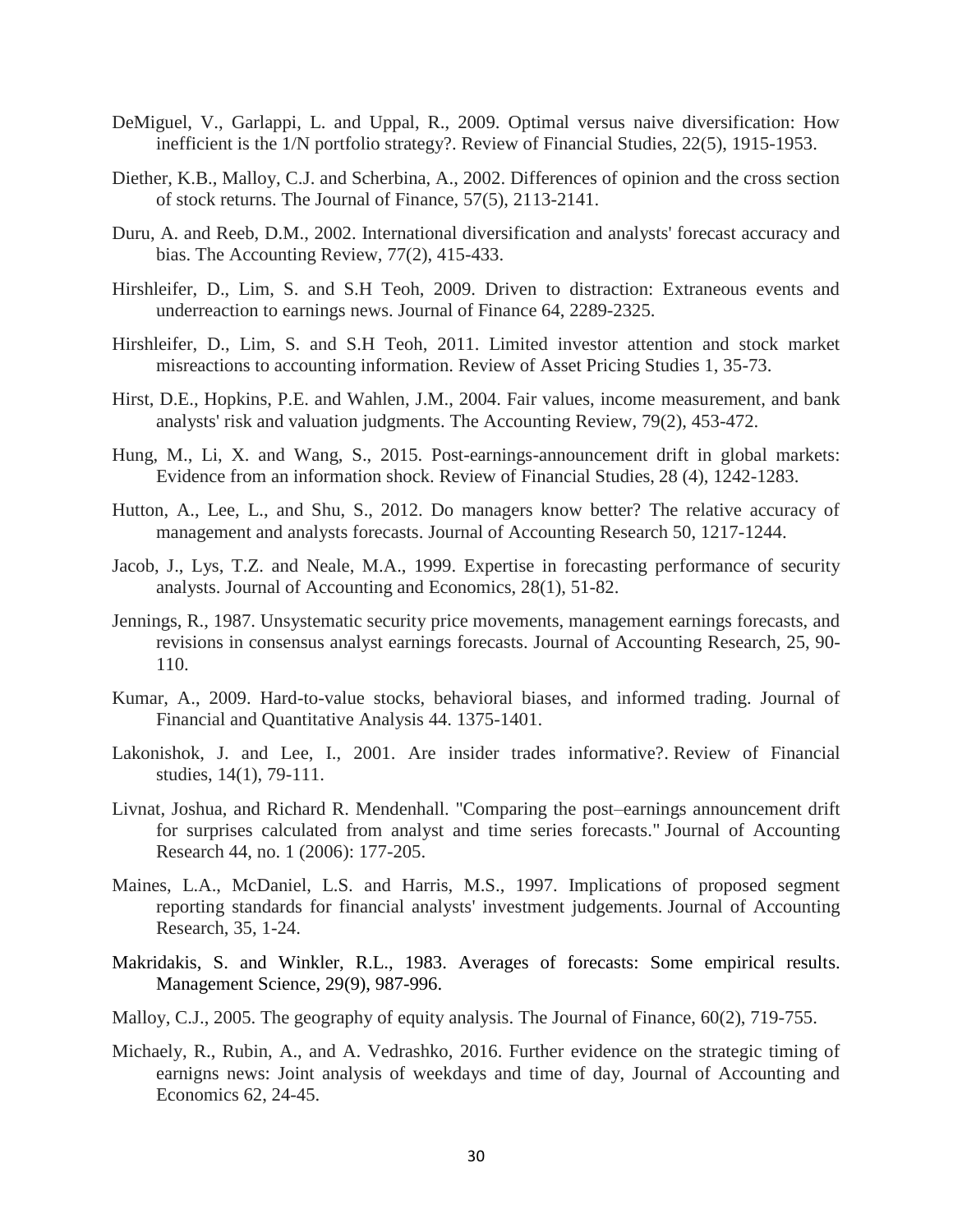- Mikhail, M.B., Walther, B.R. and Willis, R.H., 1997. Do security analysts improve their performance with experience?. Journal of Accounting Research, 35, 131-157.
- Ng, J., Rusticus, T. O., and R. S. Verdi, 2008. Implications of transaction costs for the post– earnings announcement drift. Journal of Accounting Research 46, 661-696.
- Novy-Marx, R., and Velikov, M. 2016. A taxonomy of anomalies and their trading costs. Review of Financial Studies 29, 104-147.
- Piotroski, J.D. and Roulstone, D.T., 2004. The influence of analysts, institutional investors, and insiders on the incorporation of market, industry, and firm-specific information into stock prices. The Accounting Review,79(4), 1119-1151.
- Rubin, A., Segal, B. and D. Segal, 2017, The interpretation of unanticipated news arrival and analysts' skill, Journal of Financial and Quantitative Analysis, Forthcoming.
- Sadka, R., 2006. Momentum and post-earnings-announcement drift anomalies: The role of liquidity risk. Journal of Financial Economics 80, 309-349.
- So, E., 2013. A new approach to predicting analyst forecast errors: Do investors overweight analyst forecast? Journal of Financial Economics 108, 615-640.
- Sinha, P., L. Brown, and S. Das. 1997. A re-examination of financial analysts' differential earnings forecast ability. Contemporary Accounting Research 14, 1-42.
- Stickel, S. 1992. Reputation and performance among security analysts. Journal of Finance 47, 1811-36.
- Zhang, X., 2006. Information uncertainty and stock returns. The Journal of Finance, 61(1), 105- 137.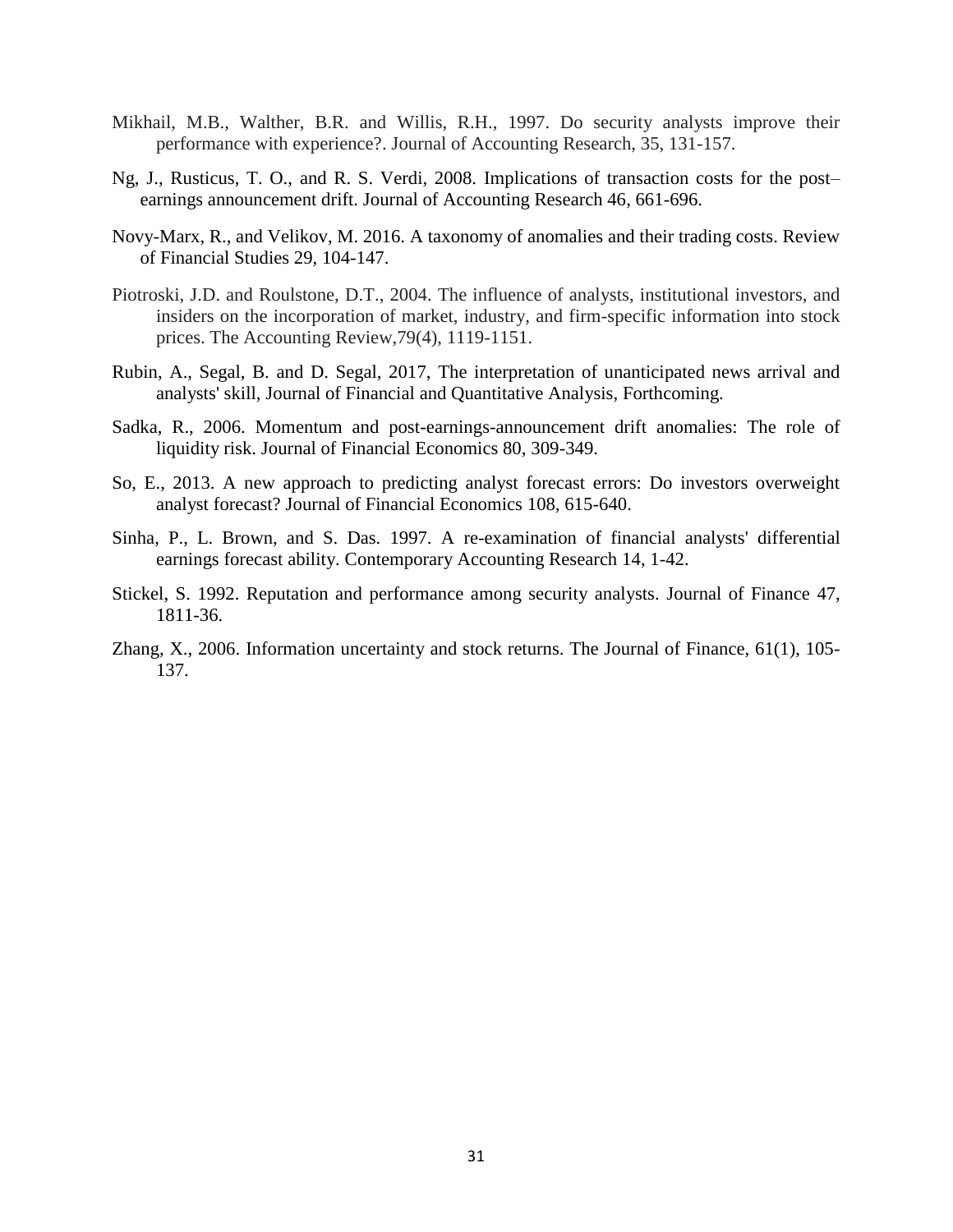

**Figure 1: Persistence in analysts' forecasting performance.** The figure depicts how the fraction of analysts retaining their ranking of either high or low forecasting quality in two consecutive years depends on the cutoff percentile in the definition of high quality analysts. High quality analysts are those whose closest absolute forecast errors are below the cutoff forecast error percentile for the firm in year t-1. The closest absolute forecast error is the absolute difference between an analyst's forecast estimate closest to the earnings announcement prior to the announcement day and actual annual earnings, divided by the share price at the beginning of the calendar year. To rank analysts up to the decile precision, the sample includes only firms that are followed by ten or more analysts. The uncorrelated performance line shows what analysts' forecasting performance would be if it were uncorrelated between consecutive years.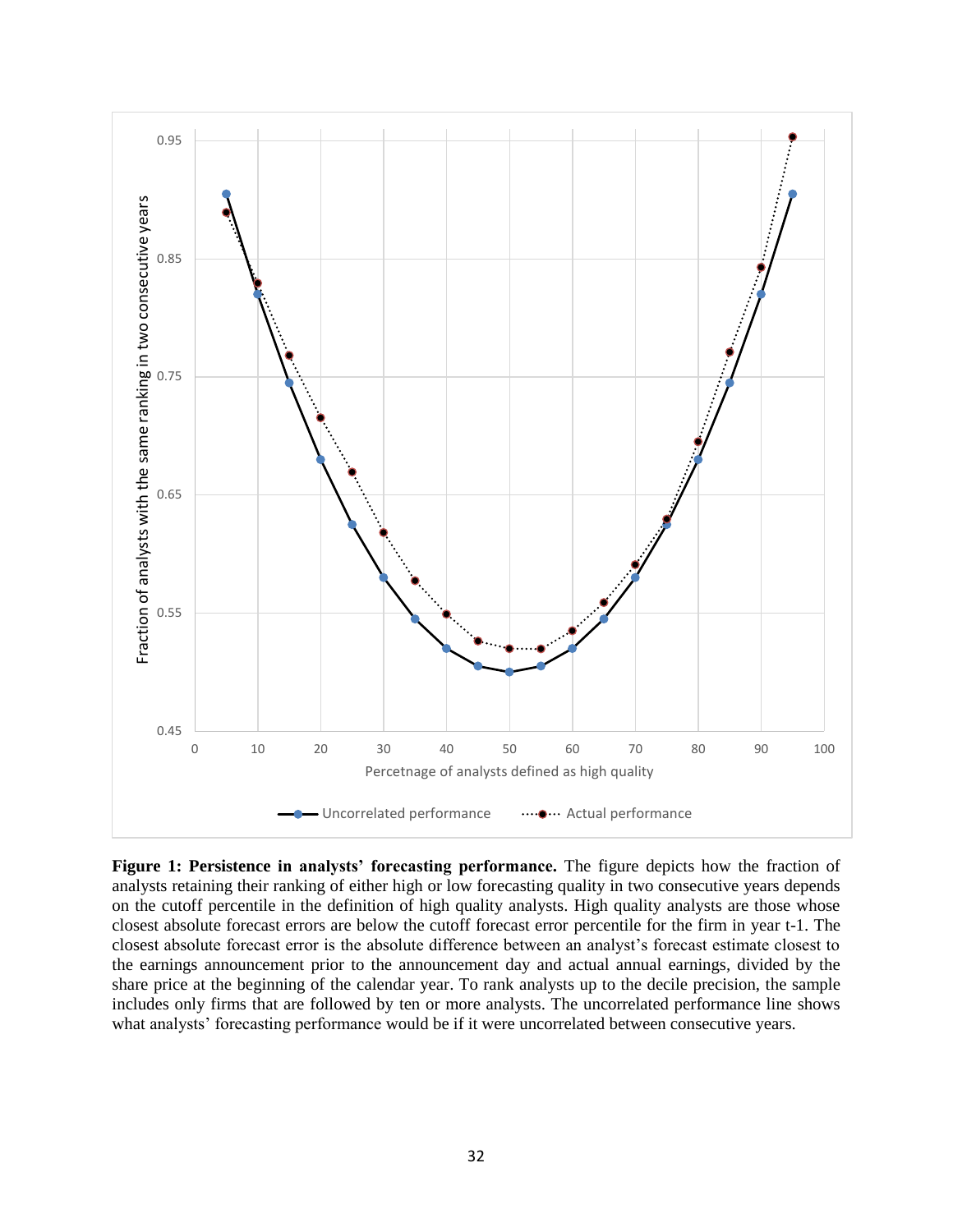

**Figure 2: The absolute forecast error of analysts' estimates during the period starting 300 days before the earnings announcement day.** The sample includes only the firms that have at least one analyst ranked as high quality in year t-1 who continued following the firm in year t. High quality analysts are those whose forecast errors are below the median forecast error for the firm in year t-1, and the depicted forecast errors are in year t. Absolute forecast errors are measured for individual analysts and averaged at the firm-announcement level and then across firms and announcements for the particular day during 300 days before to the announcement day.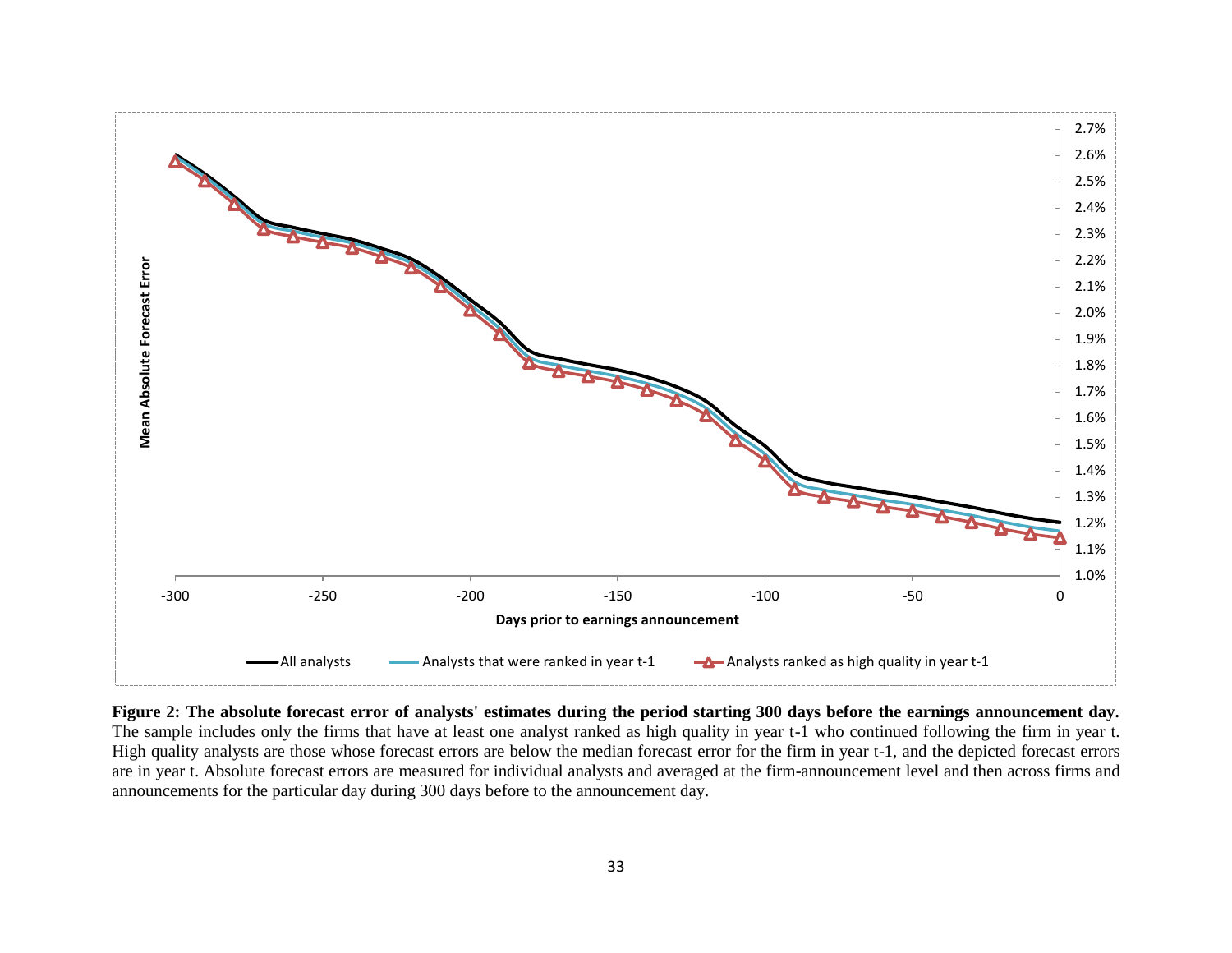

**Figure 3: Percentage of announcements for which the average forecast of high quality analysts is more accurate than the consensus forecast**. The figure depicts the relation between the number of high quality analysts that provide forecasts and the fraction of cases in which the absolute earnings surprise of the average estimate of high quality analysts is smaller than the absolute earnings surprise of all analysts. The straight line is a fitted regression line for these two variables. High quality analysts are those whose forecast errors are below the median forecast error for the firm's earnings announcement in year t-1.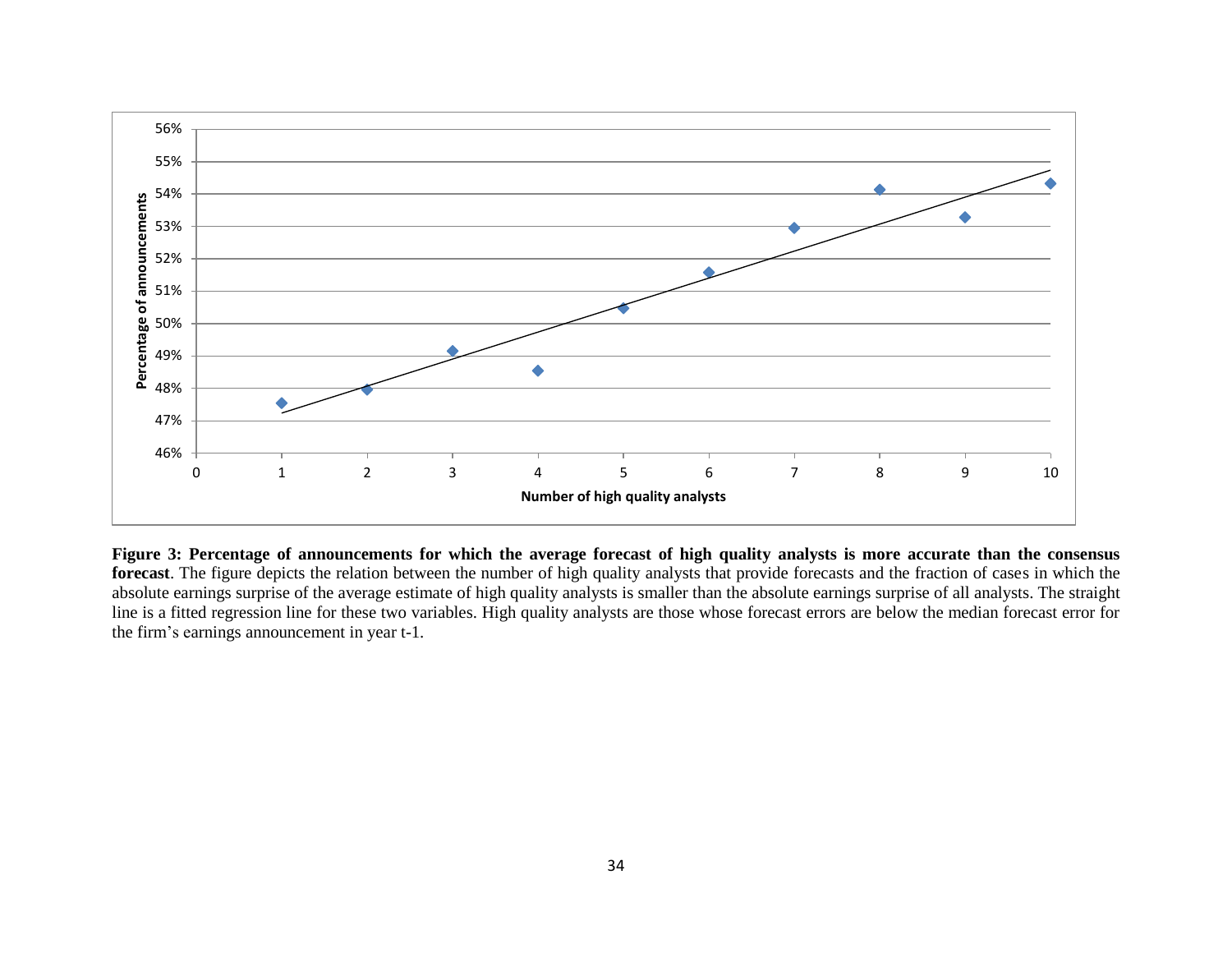

## **Figure 4. Cumulative post-announcement drifts depending on analysts' uncertainty**

The figure shows the cumulative drift for 1 to 11-month horizons following earnings announcements. The horizontal axis is the drift horizon, which is the number of months a stock is held in the calendar-time portfolio. The monthly value-weighted portfolio returns are regressed on the four Fama-French-Carhart factors to obtain the cumulative drift, which is the intercept of the regression (monthly alpha) multiplied by the portfolio's horizon. The vertical axis is the return of the long-minus-short strategy, which is long is earnings surprise is positive and short if earnings surprise is negative, where earnings surprise is defined based on the consensus estimate. The graphs are for the full sample and two subsamples in which the standard deviation of high quality analysts' forecasts (SD HQ) is greater or smaller than that of the consensus (SD consensus). High quality analysts are those whose forecast errors are below the median forecast error for the firm's earnings announcement in year t-1.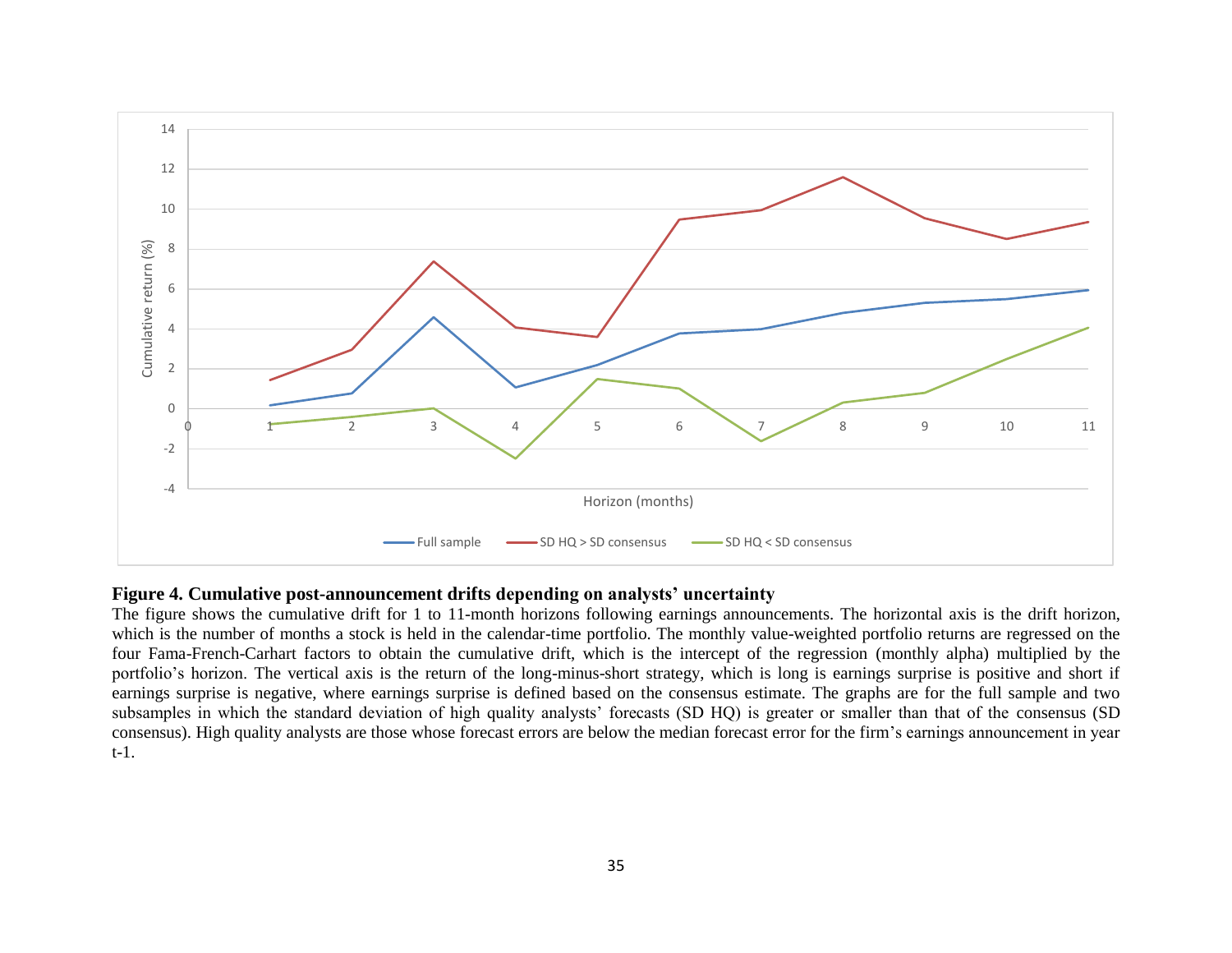# **Table 1: Sample description**

| Sample                                                                                                        | Number of          | Number of     | Number of | Number of |
|---------------------------------------------------------------------------------------------------------------|--------------------|---------------|-----------|-----------|
|                                                                                                               | firm-year-analysts | firm-analysts | analysts  | firms     |
| All analysts on I/B/E/S                                                                                       | 861,349            | 273,328       | 18,608    | 13,530    |
| All analysts $+$ Compustat                                                                                    | 829,126            | 263,651       | 18,459    | 13,277    |
| Firms have at least 4 analysts                                                                                | 768,320            | 245,652       | 17,930    | 9,606     |
| Analysts appearing in consecutive years in<br>the same firm                                                   | 486,239            | 165,534       | 13,482    | 7,831     |
| Analysts appearing in consecutive years in<br>the same firm and have value-weighted<br>measures in both years | 196,972            | 80,617        | 8,793     | 5,156     |

The table summarizes the EPS one-year-ahead (FPI=1) estimates in the I/B/E/S detailed file during the reporting years 1992-2015. Each line is a subsample of the line above.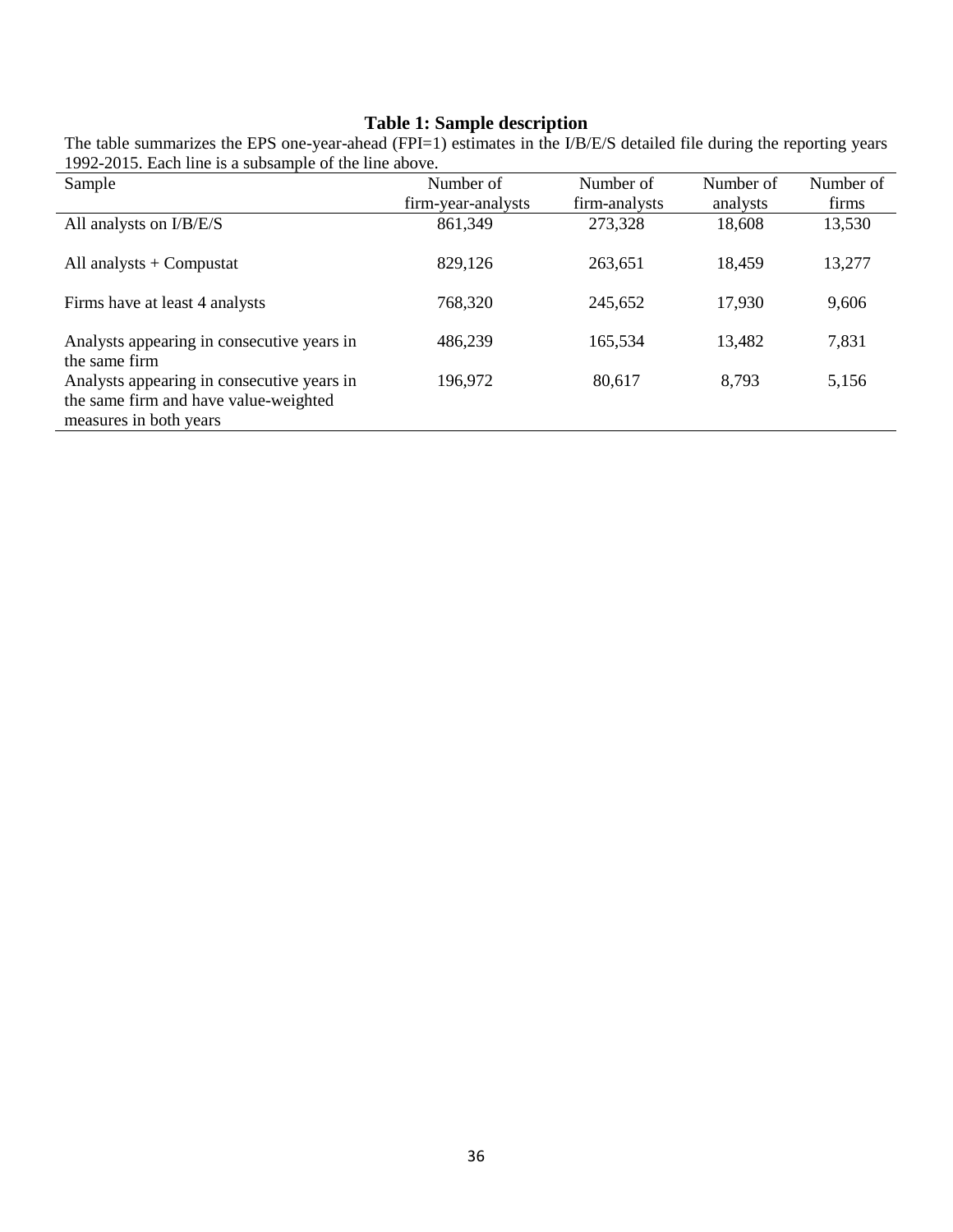#### **Table 2: Persistence in analyst quality and analyst characteristics**

Panel A provides analysts' characteristics. High (low) quality analysts are those whose closest absolute forecast errors are below (above) the median closest absolute forecast error for the firm's earnings announcement in year t-1. The closest absolute forecast error is defined in Figure 1. *Tenure* is the number of years since the analyst first appeared in the I/B/E/S file. *Tenure in company* is the number of years since the analyst began covering the specific firm in the I/B/E/S file. *Brokerage house size* is the number of analysts that are in the analyst's brokerage house. *Coverage* is the number of firms covered by the analyst. Panel B reports models in which where the dependent variables are an indicator that equals one if the analyst was high quality and zero otherwise (columns 1 and 2) and the analyst's absolute forecast error (columns 3 and 4). *Firm size* is the firm's market value of equity equal to the stock price at the beginning of the calendar year times the number of shares outstanding. *Annual return* is the annual return of the firm's equity over the 12 months prior to earnings announcement month. *Leverage* is the book value of total liabilities divided by total assets. *Book-to-market* is the book value of common equity divided by the market value of equity. *Number of analysts* is the number of analysts following the firm. All independent variables are measured in year t-1. The coefficients in specifications (1) and (2) are marginal probability effects. All specifications include the intercept. Robust standard errors are clustered by firm. *z-*statistics and *t*-statistics are in parentheses in the first two and last two columns, respectively. ", "", and "\*\*\* indicate significance at the 10%, 5%, and 1% level, respectively.

| <b>Panel A. Analyst characteristics</b> |                           |                                |                                                       |                         |                                      |  |  |  |  |  |  |
|-----------------------------------------|---------------------------|--------------------------------|-------------------------------------------------------|-------------------------|--------------------------------------|--|--|--|--|--|--|
| $N = 768,320$                           |                           | High quality analysts          | Low quality analysts                                  |                         | Difference in means<br>(t-statistic) |  |  |  |  |  |  |
| Tenure                                  |                           | 7.06                           | 7.00                                                  |                         | $0.06***$ (4.68)                     |  |  |  |  |  |  |
| Tenure in company                       |                           | 2.97                           | 2.90                                                  |                         | $0.07***$ (8.86)                     |  |  |  |  |  |  |
| Brokerage house size                    |                           | 65.94                          | 63.31                                                 |                         | $2.63***$ $(18.68)$                  |  |  |  |  |  |  |
| Coverage                                |                           | 17.58                          | 17.54                                                 |                         | 0.05(1.51)                           |  |  |  |  |  |  |
|                                         |                           |                                | Panel B. Predicting analysts' forecasting performance |                         |                                      |  |  |  |  |  |  |
|                                         |                           | High quality analyst indicator |                                                       |                         | Absolute forecast error              |  |  |  |  |  |  |
|                                         | (1)                       | (2)                            |                                                       | (3)                     | (4)                                  |  |  |  |  |  |  |
| High quality analyst                    | $0.04\overline{14}^{***}$ | $0.04\overline{07}^{***}$      |                                                       | $-0.0007***$            | $-0.0007$ ***                        |  |  |  |  |  |  |
| indicator at t-1                        | (25.54)                   | (25.12)                        |                                                       | $(-16.07)$              | $(-15.84)$                           |  |  |  |  |  |  |
| Firm size                               | $0.0034***$               | $0.0011$ ***                   |                                                       | $-0.0061$ ***           | $-0.0061$ ***                        |  |  |  |  |  |  |
|                                         | (10.52)                   | (3.14)                         |                                                       | $(-25.12)$              | $(-25.15)$                           |  |  |  |  |  |  |
| Annual return                           | $-0.0003$                 | 0.0015                         |                                                       | $-0.0008$ ***           | $-0.0009***$                         |  |  |  |  |  |  |
|                                         | $(-0.50)$                 | (0.89)                         |                                                       | $(-5.70)$               | $(-5.69)$                            |  |  |  |  |  |  |
| Leverage                                | 0.0006                    | 0.0007                         |                                                       | $0.0058$ ***            | $0.0058$ <sup>***</sup>              |  |  |  |  |  |  |
|                                         | (0.37)                    | (0.18)                         |                                                       | (6.64)                  | (6.61)                               |  |  |  |  |  |  |
| Book-to-market                          | 0.0001                    | 0.0001                         |                                                       | 0.00002                 | 0.00002                              |  |  |  |  |  |  |
|                                         | (1.40)                    | (0.59)                         |                                                       | (1.48)                  | (1.48)                               |  |  |  |  |  |  |
| Number of analysts                      | $0.0007^{\text{***}}$     | $0.0019$ <sup>***</sup>        |                                                       | $0.0002$ <sup>***</sup> | $0.0002\overset{***}{ }$             |  |  |  |  |  |  |
|                                         | (12.40)                   | (14.52)                        |                                                       | (10.80)                 | (10.71)                              |  |  |  |  |  |  |
| Tenure                                  |                           | $0.0018***$                    |                                                       |                         | $-0.00004***$                        |  |  |  |  |  |  |
|                                         |                           | (4.39)                         |                                                       |                         | $(-7.14)$                            |  |  |  |  |  |  |
| Tenure in company                       |                           | $0.0058***$                    |                                                       |                         | 0.00001                              |  |  |  |  |  |  |
|                                         |                           | (9.60)                         |                                                       |                         | (1.49)                               |  |  |  |  |  |  |
| Brokerage house size                    |                           | $0.0004***$                    |                                                       |                         | $-0.000001$                          |  |  |  |  |  |  |
|                                         |                           | (10.61)                        |                                                       |                         | $(-0.23)$                            |  |  |  |  |  |  |
| Coverage                                |                           | $-0.0008$ <sup>***</sup>       |                                                       |                         | $0.00003***$                         |  |  |  |  |  |  |
|                                         |                           | $(-12.32)$                     |                                                       |                         | (8.38)                               |  |  |  |  |  |  |
| Year fixed effects                      | Yes                       | Yes                            |                                                       | Yes                     | Yes                                  |  |  |  |  |  |  |
| Firm fixed effects                      |                           |                                |                                                       | Yes                     | Yes                                  |  |  |  |  |  |  |
| Observations                            | 486,239                   | 486,239                        |                                                       | 486,239                 | 486,239                              |  |  |  |  |  |  |
| Adj. R-squared                          |                           |                                |                                                       | 0.344                   | 0.345                                |  |  |  |  |  |  |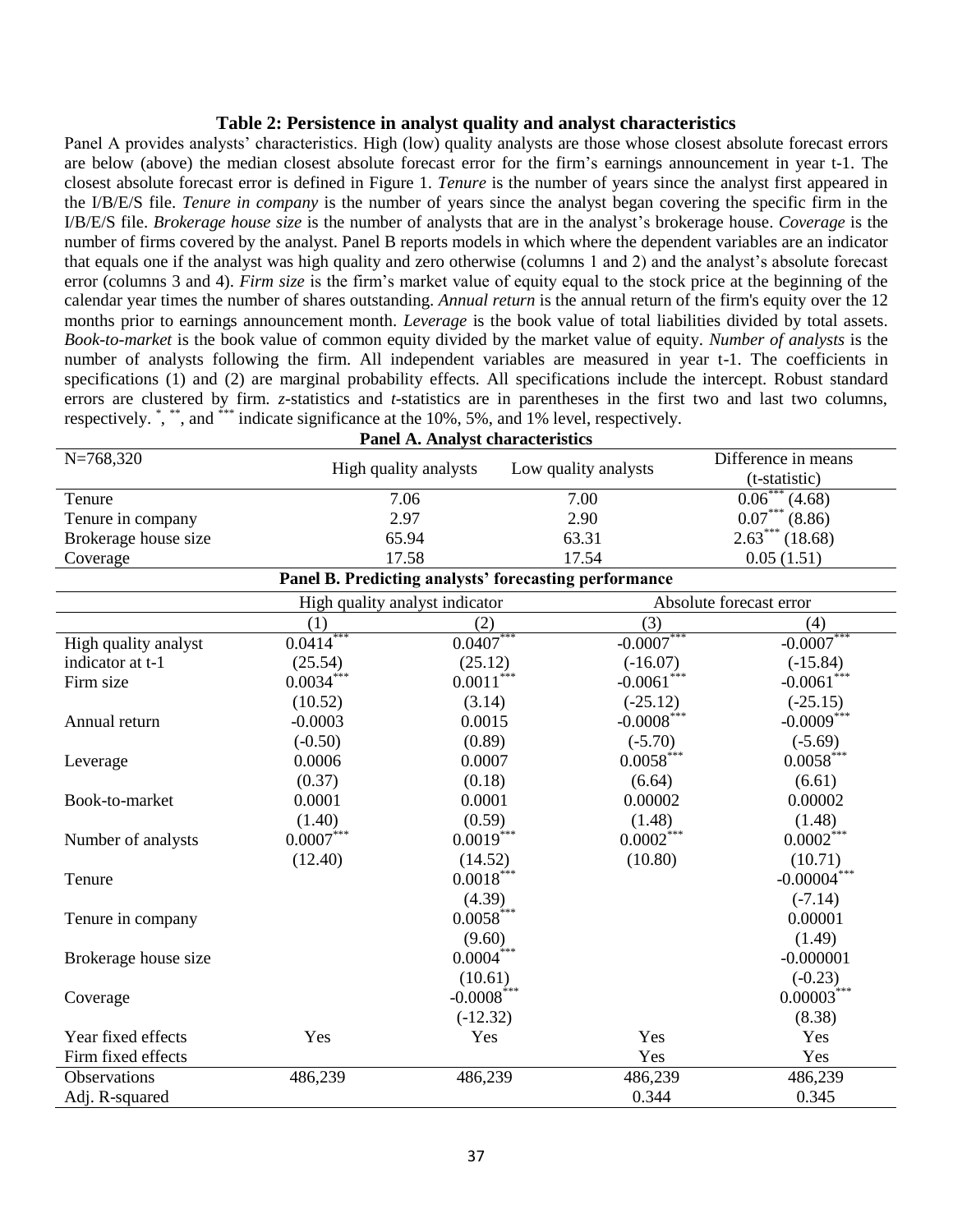## **Table 3: Relation between analyst quality across firms**

The table reports how analysts' forecasting quality in one firm is related to their quality in other firms, with Panel A showing the contemporaneous and Panel B showing the predictive relations. High and low quality analysts and the high quality analyst indicator are defined in Table 2. *High (low) quality analyst in other firms* equals one (zero) if the analyst is of high (low) quality in the majority of the other firms the analyst follows during the year. Panel B reports probit regressions predicting the high quality analyst indicator based on analysts' performance in the other firms in the previous year. All independent variables are from the previous year, and the reported coefficients are marginal probability effects. The control variables are defined in Table 2. All specifications include the intercept. Robust standard errors are clustered by firm. zstatistics are provided in parentheses. ", "", and ""\* indicate significance at the 10%, 5%, and 1% level, respectively.

| T and in might and fow quality analysis for constitue performance in other in mis |              |              |             |                                     |  |  |  |
|-----------------------------------------------------------------------------------|--------------|--------------|-------------|-------------------------------------|--|--|--|
|                                                                                   |              |              | This firm   |                                     |  |  |  |
|                                                                                   |              | High quality | Low quality | t-statistic:<br>Difference from 50% |  |  |  |
|                                                                                   | High quality | 54.5%        | 45.5%       | $50.2***$<br>∟.⊾ک                   |  |  |  |
| Other firms                                                                       | Low quality  | 42.5%        | 57.5%       | $90.1***$                           |  |  |  |

|                                          | Panel B. Probit predicting the high quality analyst status |                                        |                  |                        |                                |                           |                           |  |  |  |  |
|------------------------------------------|------------------------------------------------------------|----------------------------------------|------------------|------------------------|--------------------------------|---------------------------|---------------------------|--|--|--|--|
|                                          | High quality<br>in other<br>firms                          | High quality<br>analyst in<br>year t-1 | Tenure           | Tenure in<br>company   | <b>Brokerage</b><br>house size | Coverage                  | Number of<br>observations |  |  |  |  |
| Marginal<br>probability<br>(z-statistic) | $0.0531***$<br>(32.95)                                     | $0.0387***$<br>(23.14)                 |                  |                        |                                |                           | 443,262                   |  |  |  |  |
| Marginal<br>probability<br>(z-statistic) | $0.0514***$<br>(31.83)                                     | $0.0382***$<br>(22.84)                 | 0.0002<br>(1.12) | $0.0030***$<br>(12.90) | $0.0001***$<br>(7.23)          | $-0.0005***$<br>$(-8.63)$ | 443,262                   |  |  |  |  |

#### **Panel A. High and low quality analysts' forecasting performance in other firms**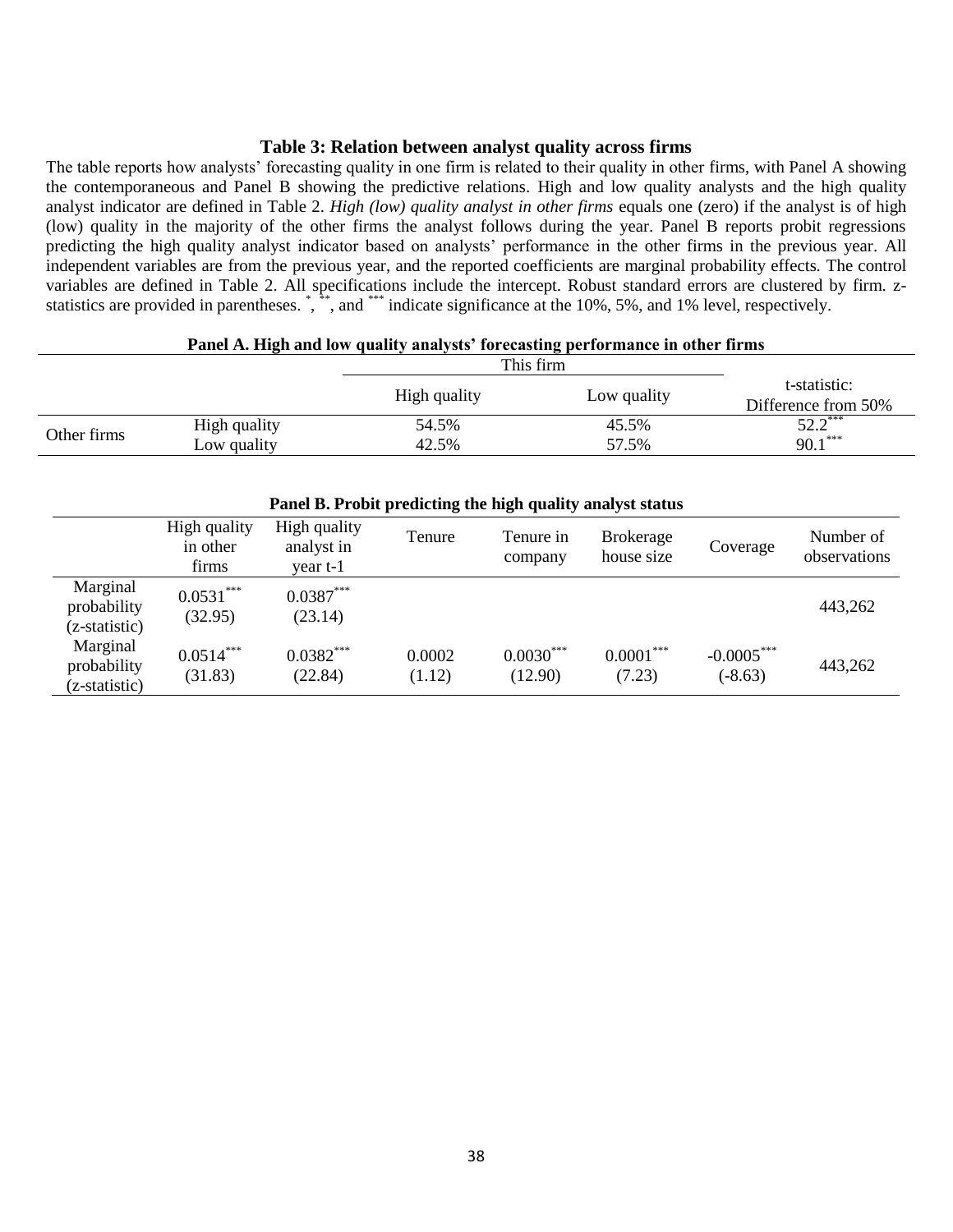## **Table 4: Distribution of analysts of different types**

The table reports the average number of high quality, low quality, and unranked analysts in the earning announcement year. High and low quality analysts are defined in Table 2. Unranked analysts are those who did not provide annual forecasts for the firm in the previous year.

| <b>High Quality Analysts</b> |          |        | <b>Unranked Analysts</b><br><b>Low Quality Analysts</b> |        |          |
|------------------------------|----------|--------|---------------------------------------------------------|--------|----------|
| Number                       | Fraction | Number | Fraction                                                | Number | Fraction |
|                              | 0.265    | 1.659  | 0.399                                                   | 1.908  | 0.336    |
| ◠                            | 0.371    | 2.083  | 0.346                                                   | 2.123  | 0.283    |
| 3                            | 0.405    | 2.695  | 0.327                                                   | 2.560  | 0.268    |
| 4                            | 0.403    | 3.672  | 0.349                                                   | 2.969  | 0.249    |
|                              | 0.419    | 4.315  | 0.340                                                   | 3.365  | 0.240    |
| 6                            | 0.432    | 4.945  | 0.336                                                   | 3.682  | 0.232    |
| ⇁                            | 0.432    | 5.782  | 0.342                                                   | 4.092  | 0.226    |
| 8                            | 0.439    | 6.449  | 0.342                                                   | 4.367  | 0.218    |
| 9                            | 0.448    | 7.011  | 0.337                                                   | 4.700  | 0.214    |
| 10 or more                   | 0.461    | 9.201  | 0.337                                                   | 5.715  | 0.202    |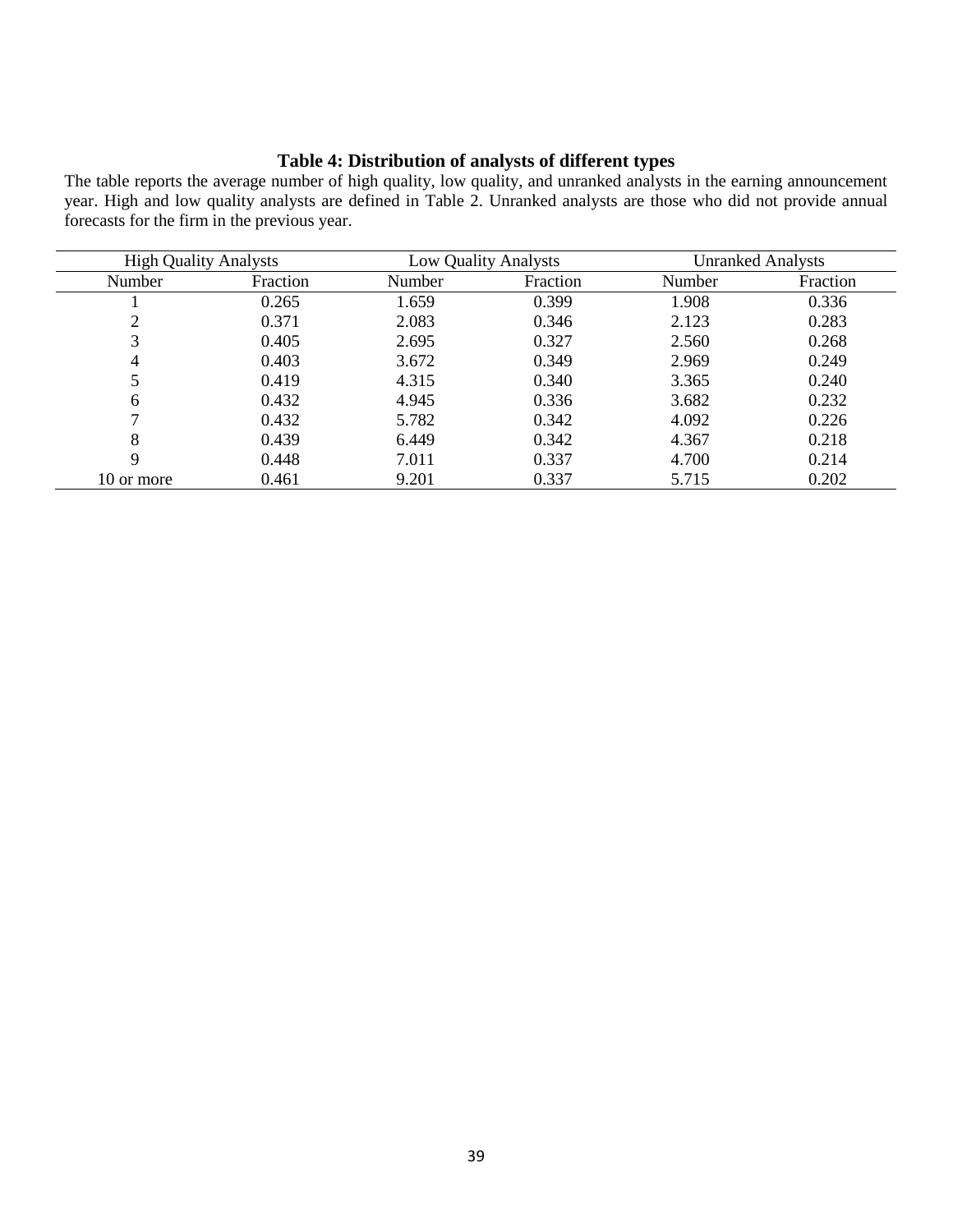### **Table 5: The number of high quality analysts and the improvement in forecast accuracy**

The table compares the accuracy of the average forecast of the high quality analysts and that of the consensus. SUE of Consensus (SUE of high quality analysts) is the difference between the actual earnings and the average forecast provided by all analysts (average forecast provided by high quality analysts) normalized by stock price at the beginning of the year. High quality analysts are defined in Table 2. *Accuracy Improvement* is the percentage reduction from the absolute SUE of the consensus to the absolute SUE of the high quality analysts. *t*-statistics is the difference in means between the absolute SUE of consensus and that of the SUE of high quality analysts.

| Number of high   | Number of     | Absolute SUE of | Absolute SUE of | Accuracy    | t-statistics |
|------------------|---------------|-----------------|-----------------|-------------|--------------|
| quality analysts | earnings      | Consensus       | high quality    | Improvement | Absolute SUE |
|                  | announcements |                 | analysts        |             | difference   |
|                  | 8,001         | 0.00980         | 0.01076         | $-9.78%$    | $8.69***$    |
| $\overline{2}$   | 10,512        | 0.00790         | 0.00816         | $-3.29%$    | $4.73***$    |
| 3                | 7,625         | 0.00656         | 0.00667         | $-1.56%$    | $2.38***$    |
| 4                | 4,814         | 0.00587         | 0.00585         | 0.36%       | $-0.44$      |
| 5                | 3,690         | 0.00481         | 0.00480         | 0.32%       | $-0.36$      |
| 6                | 2,884         | 0.00459         | 0.00455         | 0.91%       | $-0.79$      |
|                  | 2.107         | 0.00416         | 0.00411         | 1.34%       | $-1.15$      |
| 8                | 1.751         | 0.00441         | 0.00428         | 2.88%       | $-2.43$ **   |
| 9                | 1,388         | 0.00380         | 0.00370         | 2.67%       | $-1.96$ **   |
| 10 or more       | 3,854         | 0.00346         | 0.00337         | 2.59%       | $-3.44***$   |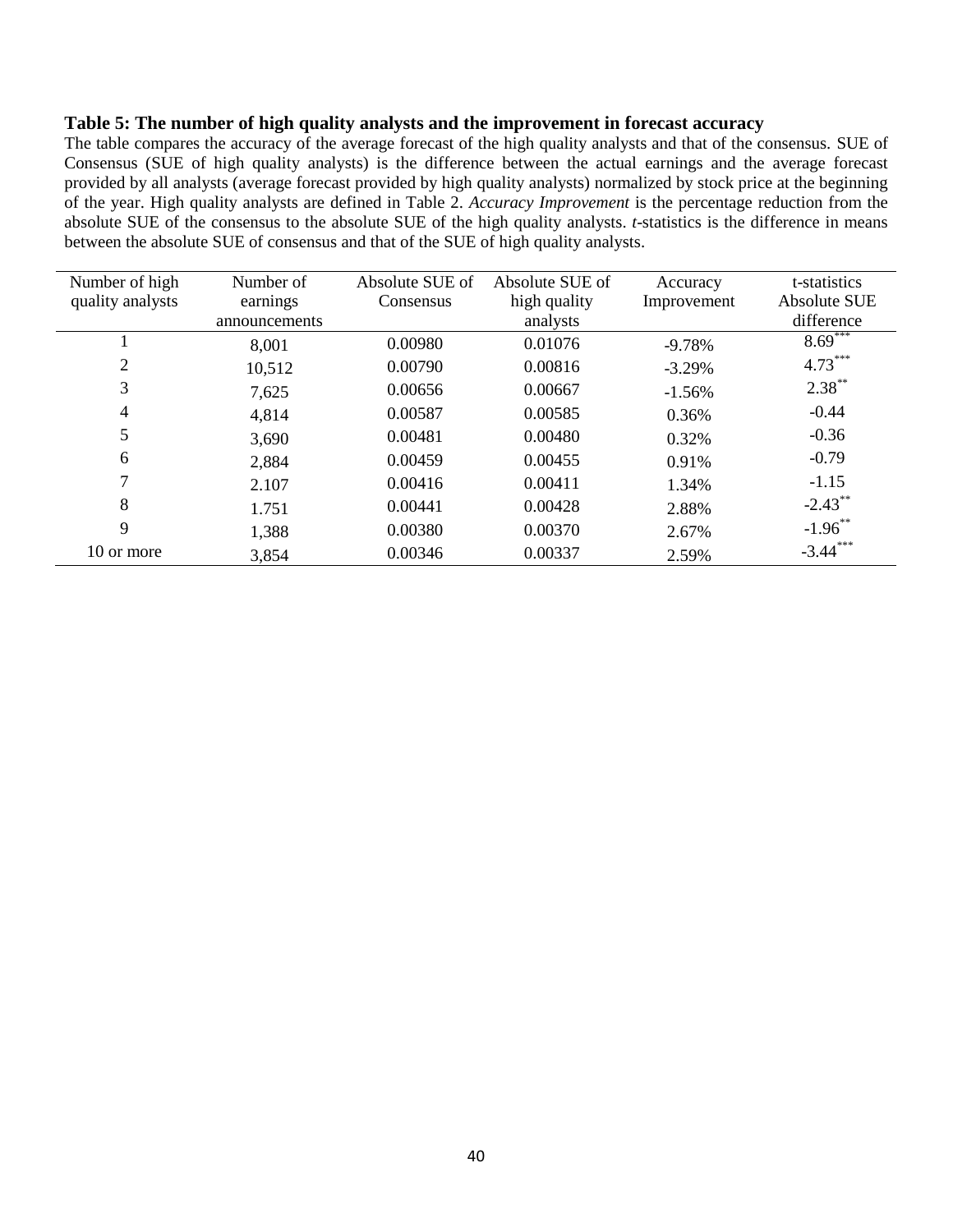## **Table 6: Immediate Reaction to Earnings News**

The table reports the earnings response coefficients for two measures of earnings surprise. The first one is based on all analysts' forecasts (SUE of consensus), and the second one is based only on the forecasts of high quality analysts. High quality analysts are defined in Table 2. The dependent variable is the buy and hold abnormal return (based on the four factor model) during the earnings announcement day and the following trading day. SUE of consensus is the forecast error of the average of all estimates provided by all analysts. SUE of high quality analysts is the forecast error of the average of estimates provided by the high quality analysts. All other variables are defined in Table 2. Specifications (1) and (2) use the entire sample of earnings announcements, and specifications (3)-(4) and (5)-(6) use the sample of earnings announcements by firms that have at least four and eight high quality analysts, respectively. Correlations and the variance inflation factor (VIF) are provided for the two SUE measures for each of the samples in the last rows. The intercept and year fixed effects are included in all regressions. Robust standard errors are clustered by firm. *t*-statistics are provided in parentheses. \*, \*\*, and \*\*\* indicate significance at the 10%, 5%, and 1% level, respectively.

|                                  | Full Sample                |                   | 4 or more high quality |               | 8 or more high quality |              |
|----------------------------------|----------------------------|-------------------|------------------------|---------------|------------------------|--------------|
|                                  |                            |                   |                        | analysts      |                        | analysts     |
|                                  | (1)                        | (2)               | (3)                    | (4)           | (5)                    | (6)          |
| SUE of consensus                 | $0.602\overline{53}^{***}$ | $0.60887***$      | $0.53810^{*}$          | $0.55386^*$   | $1.44798***$           | $1.44178***$ |
|                                  | (6.54)                     | (6.61)            | (1.88)                 | (1.94)        | (2.57)                 | (2.56)       |
| SUE of high quality analysts     | $-0.00840$                 | $-0.00902$        | 0.08363                | 0.06951       | $-0.66611$             | $-0.66672$   |
|                                  | $(-0.10)$                  | $(-0.11)$         | (0.32)                 | (0.27)        | $(-1.15)$              | $(-1.15)$    |
| Size                             |                            | $-0.00000$        |                        | $-0.00000$    |                        | $-0.00000$   |
|                                  |                            | $(-1.48)$         |                        | $(-1.46)$     |                        | $(-1.26)$    |
| <b>Annual Return</b>             |                            | $-0.00065$        |                        | 0.00061       |                        | $0.00378**$  |
|                                  |                            | $(-1.01)$         |                        | (0.63)        |                        | (1.99)       |
| Leverage                         |                            | $0.00570^{***}\,$ |                        | 0.00238       |                        | 0.00296      |
|                                  |                            | (3.62)            |                        | (1.01)        |                        | (0.71)       |
| Book to market                   |                            | 0.00002           |                        | $-0.00019***$ |                        | $-0.00127$   |
|                                  |                            | (0.37)            |                        | $(-9.08)$     |                        | $(-1.05)$    |
| Number of analysts               |                            | 0.00000           |                        | $-0.00005$    |                        | $-0.00005$   |
|                                  |                            | (0.06)            |                        | $(-0.63)$     |                        | $(-0.33)$    |
| Observations                     | 44,709                     | 44,709            | 20,221                 | 20,221        | 6,968                  | 6,968        |
| <b>Adjusted R-squared</b>        | 0.0128                     | 0.0138            | 0.00922                | 0.00930       | 0.0140                 | 0.0146       |
| Correlations of SUE of consensus |                            |                   |                        |               |                        |              |
| and SUE of high quality analysts | 0.931                      |                   |                        | 0.971         |                        | 0.981        |
| <b>VIF</b>                       |                            |                   |                        |               |                        |              |
| <b>SUE of Consensus</b>          | 7.49                       | 7.50              | 17.41                  | 17.45         | 26.29                  | 26.32        |
| SUE of high quality analysts     | 7.49                       | 7.49              | 17.40                  | 17.44         | 26.31                  | 26.34        |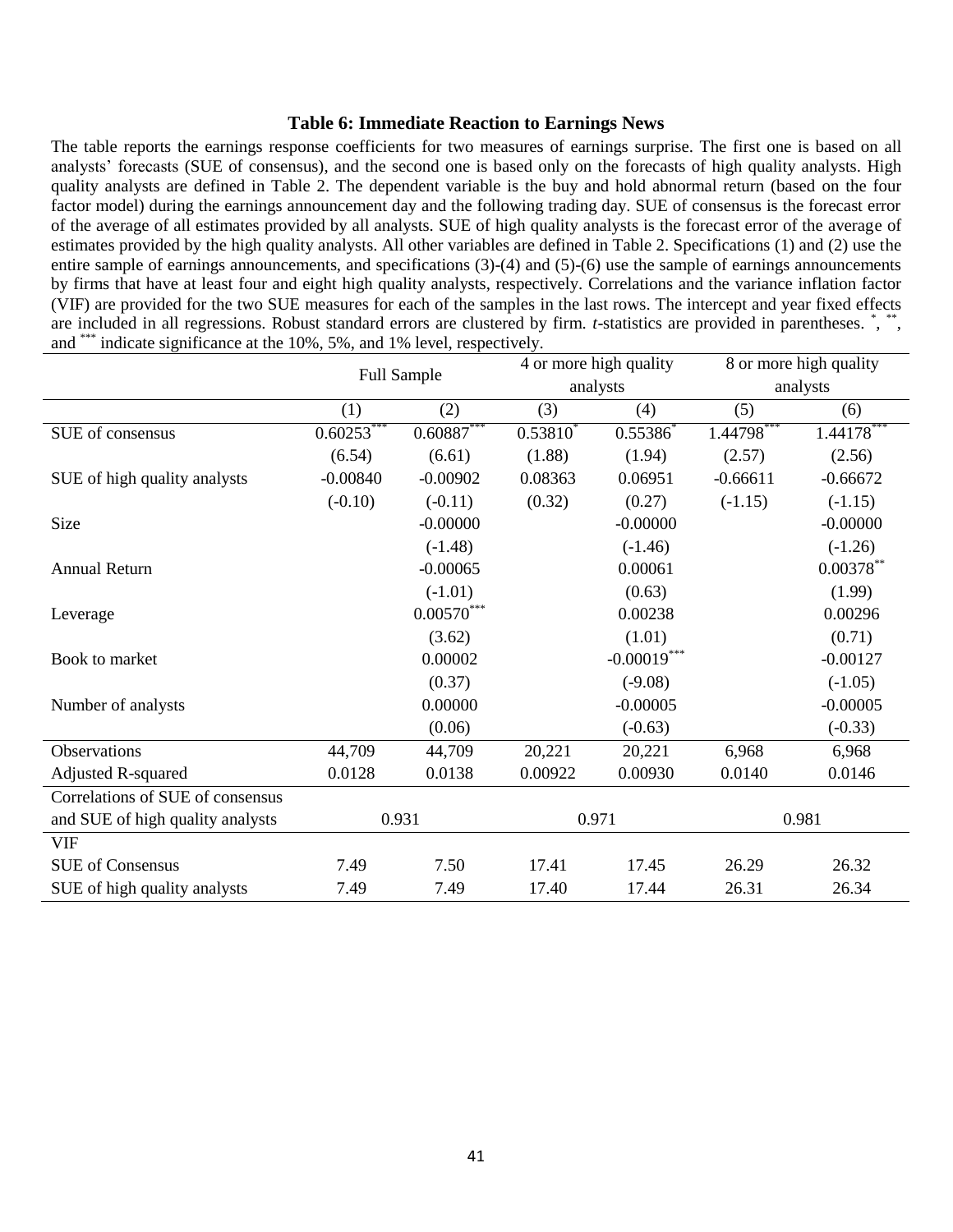# **Table 7: Abnormal return on earnings announcement day**

The dependent variable is the buy and hold abnormal return (based on the four factor model) during the earnings announcement day and the following trading day. High and low quality analysts are defined in Table 2. *Buy Indicator 1* and *Buy Indicator 2* are based on the *Signal* variable, which is equal to (high quality average forecast minus low quality average forecast) in columns (1), (2), (5), and (6), and (high quality average forecast minus consensus forecast) in the remaining columns. *Buy Indicator 1* equals one if *Signal* is positive and zero if it is negative. *Buy Indicator 2* equals one if *Signal* is positive and greater than the 25<sup>th</sup> percentile of positive *Signals* in year t-1, and zero if *Signal* is negative and smaller than the 75<sup>th</sup> percentile of negative *Signals* in year t-1. All regressions include the intercept and year fixed effects, and standard errors are clustered at the firm level. *t*-statistics are provided in parentheses. The bottom part of the table provides returns of the trading strategy that is long if *Buy Indicator* is 1 and short if *Buy Indicator* is 0. \*, \*\*, and \*\*\*\* indicate significance at the 10%, 5%, and 1% level, respectively.

|                   |                            |              | Full Sample                |                                        |                         | 8 or more high quality analysts |                            |              |  |
|-------------------|----------------------------|--------------|----------------------------|----------------------------------------|-------------------------|---------------------------------|----------------------------|--------------|--|
|                   | Signal:                    |              | Signal:                    |                                        |                         | Signal:                         |                            | Signal:      |  |
|                   | High quality average minus |              | High quality average minus |                                        |                         | High quality average minus      | High quality average minus |              |  |
|                   | low quality average        |              | consensus                  |                                        |                         | low quality average             | consensus                  |              |  |
|                   | (1)                        | (2)          | (3)                        | (4)                                    | (5)                     | (6)                             | (7)                        | (8)          |  |
| Buy indicator 1   | $0.00190**$                |              | 0.00147                    |                                        | $0.00353$ <sup>**</sup> |                                 | 0.00261                    |              |  |
|                   | (2.49)                     |              | (1.93)                     |                                        | (2.15)                  |                                 | (1.62)                     |              |  |
| Buy indicator 2   |                            | 0.00062      |                            | $0.00072***$                           |                         | $0.00167**$                     |                            | $0.00197***$ |  |
|                   |                            | (1.96)       |                            | (2.29)                                 |                         | (2.15)                          |                            | (2.45)       |  |
| Size              | $-0.000001$                | $-0.000001$  | $-0.000001$ <sup>*</sup>   | $-0.000001$                            | $-0.000001$             | $-0.000001$                     | $-0.00000$                 | $-0.00000$   |  |
|                   | $(-1.71)$                  | $(-1.76)$    | $(-1.70)$                  | $(-1.84)$                              | $(-1.55)$               | $(-1.64)$                       | $(-1.52)$                  | $(-1.50)$    |  |
| Annual return     | $-0.00011$                 | $-0.00038$   | $-0.00012$                 | $-0.00066$                             | $0.00418**$             | 0.00403                         | $0.00418$ **               | $0.00594$ ** |  |
|                   | $(-0.18)$                  | $(-0.53)$    | $(-0.19)$                  | $(-0.88)$                              | (2.17)                  | (1.61)                          | (2.15)                     | (2.33)       |  |
| Leverage          | $0.00430***$               | $0.00627***$ | $0.00431***$               | $0.00522***$                           | 0.00154                 | 0.00107                         | 0.00159                    | 0.00046      |  |
|                   | (2.69)                     | (3.38)       | (2.70)                     | (2.81)                                 | (0.36)                  | (0.19)                          | (0.38)                     | (0.08)       |  |
| Book to market    | $-0.00000$                 | 0.00000      | $-0.00000$                 | 0.00000                                | $-0.00167$              | $-0.00088$                      | $-0.00166$                 | $-0.00076$   |  |
|                   | $(-0.04)$                  | (0.03)       | $(-0.04)$                  | (0.04)                                 | $(-1.21)$               | $(-0.69)$                       | $(-1.20)$                  | $(-0.61)$    |  |
| Number analysts   | 0.00007                    | 0.00003      | 0.00007                    | 0.00003                                | 0.00001                 | 0.00004                         | 0.00001                    | 0.00000      |  |
|                   | (1.25)                     | (0.38)       | (1.28)                     | (0.51)                                 | (0.08)                  | (0.23)                          | (0.08)                     | (0.01)       |  |
|                   |                            |              |                            |                                        |                         |                                 |                            |              |  |
| Observations      | 44,709                     | 32,339       | 44,709                     | 32,850                                 | 6968                    | 4134                            | 6968                       | 4049         |  |
| R-squared         | 0.002                      | 0.002        | 0.001                      | 0.002                                  | 0.006                   | 0.007                           | 0.006                      | 0.009        |  |
|                   |                            |              |                            | Return of two day trading strategy (%) |                         |                                 |                            |              |  |
| Long-short return | $0.19$ <sup>**</sup>       | $0.16^*$     | $0.14^*$                   | $0.18$ **                              | $0.34$ **               | $0.36^*$                        | 0.24                       | $0.45***$    |  |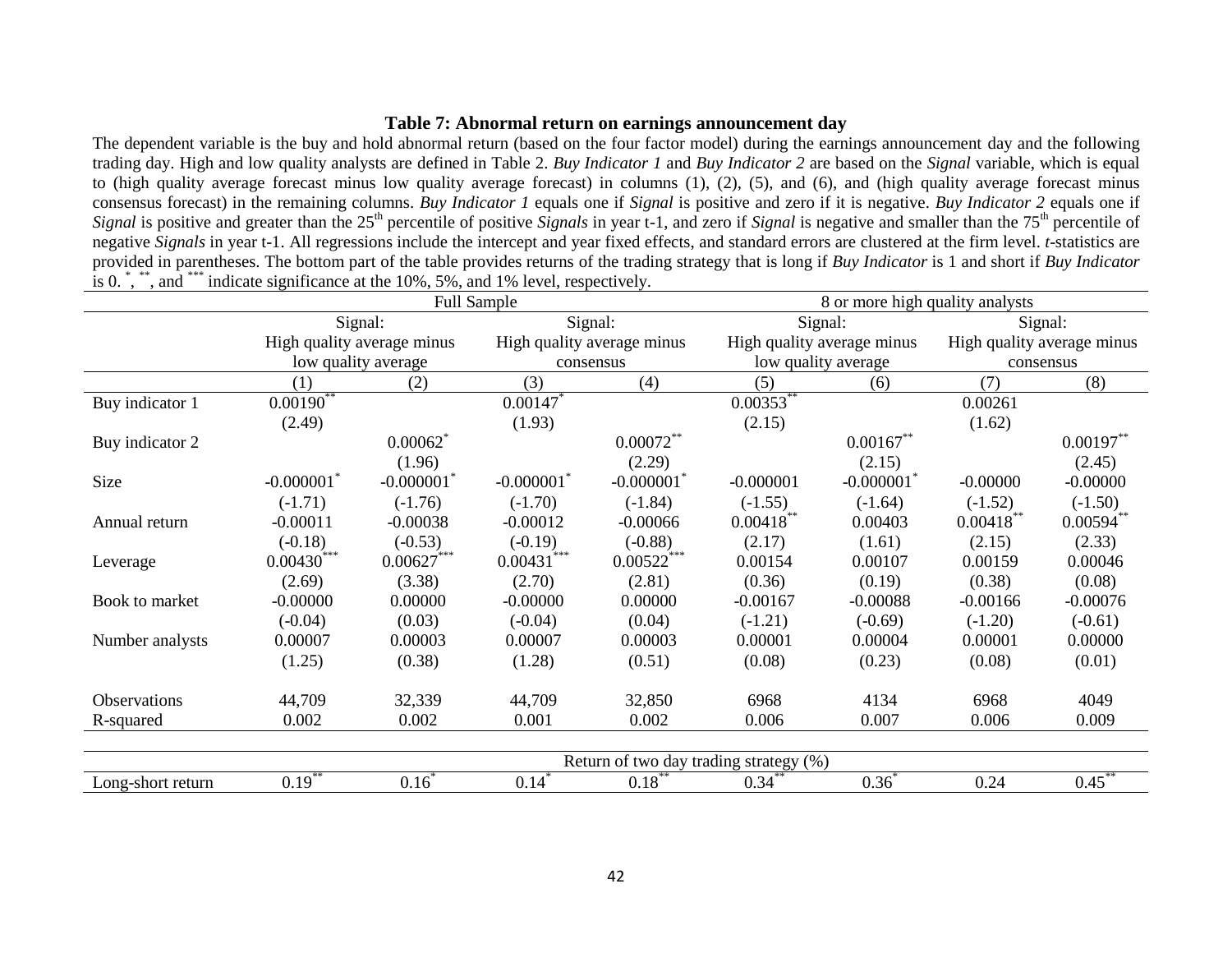### **Table 8: Predictive Market and Industry Returns**

The dependent variables are the firm's monthly value-weighted return and the industry return (based on twodigit SIC code) in Panels A and Panel B, respectively. The analysis considers all recommendation changes made on the same month in which the analysts are ranked (based on observed actual annual earnings). A recommendation is an integer 1-5, where 1 is strong buy, 5 is strong sell, and 3 is hold. A recommendation change is the negative of the current recommendation of an analyst minus the previous recommendation of analyst, so that a positive (negative) recommendation change is an upgrade (downgrade). High and low quality analysts are defined in Table 2. *Mean rec. change* is the mean of all recommendation changes of all analysts who provided a recommendation change during the month in which the firm's earnings is announced. *Percentage rec. change down* is the percentage of recommendations that are downgrades out of all recommendation changes made by analysts who provided a recommendation change during the month in which the firm's earnings is announced. High (low) quality mean rec. change is the mean of recommendation changes of high (low) quality analysts who provided a recommendation change during the month in which the firm's earnings is announced. Percentage rec. change down, high (low) quality is the percentage of recommendations that are downgrades out of all recommendation of high (low) ranked analysts who provided a recommendation change during the month in which the firm's earnings is announced. All independent variables are measured in the month prior to the dependent variable's month. The models use Newey-West standard errors with three lags. *t*-statistics are provided in parentheses. \*, \*\*, and \*\*\* indicate significance at the 10%, 5%, and 1% level, respectively.

| <b>Panel A: Predicting Market Returns</b> |              |              |                   |                |               |            |  |  |  |
|-------------------------------------------|--------------|--------------|-------------------|----------------|---------------|------------|--|--|--|
|                                           | (1)          | (2)          | (3)               | (4)            | (5)           | (6)        |  |  |  |
| Market return $(t-1)$                     | 0.07426      | 0.07124      | 0.07181           | 0.07679        | 0.07676       | 0.07093    |  |  |  |
|                                           | (0.93)       | (0.91)       | (0.90)            | (0.98)         | (0.99)        | (0.91)     |  |  |  |
| Mean rec. change                          | 0.01362      |              |                   |                |               |            |  |  |  |
|                                           | (1.41)       |              |                   |                |               |            |  |  |  |
| High quality mean rec. change             |              | 0.01563      |                   |                |               |            |  |  |  |
|                                           |              | (1.86)       |                   |                |               |            |  |  |  |
| Low quality mean rec. change              |              |              | 0.00494           |                |               |            |  |  |  |
|                                           |              |              | (0.67)            |                |               |            |  |  |  |
| Percentage rec. change down               |              |              |                   | $-0.04227$     |               |            |  |  |  |
|                                           |              |              |                   | $(-1.62)$      |               |            |  |  |  |
| Percentage rec. change down,              |              |              |                   |                | $-0.05154$ ** |            |  |  |  |
| high quality                              |              |              |                   |                | $(-2.04)$     |            |  |  |  |
| Percentage rec. change down,              |              |              |                   |                |               | $-0.01117$ |  |  |  |
| low quality                               |              |              |                   |                |               | $(-0.59)$  |  |  |  |
| Constant                                  | $0.00918***$ | $0.00959***$ | $0.00814^{***}\,$ | $0.02286^{**}$ | $0.02626***$  | 0.01164    |  |  |  |
|                                           | (3.53)       | (3.60)       | (2.96)            | (2.55)         | (3.09)        | (1.60)     |  |  |  |
| Obs. (number of months)                   | 266          | 266          | 266               | 266            | 266           | 266        |  |  |  |
| Adjusted R-squared                        | 0.0125       | 0.0181       | 0.0074            | 0.0165         | 0.0252        | 0.0074     |  |  |  |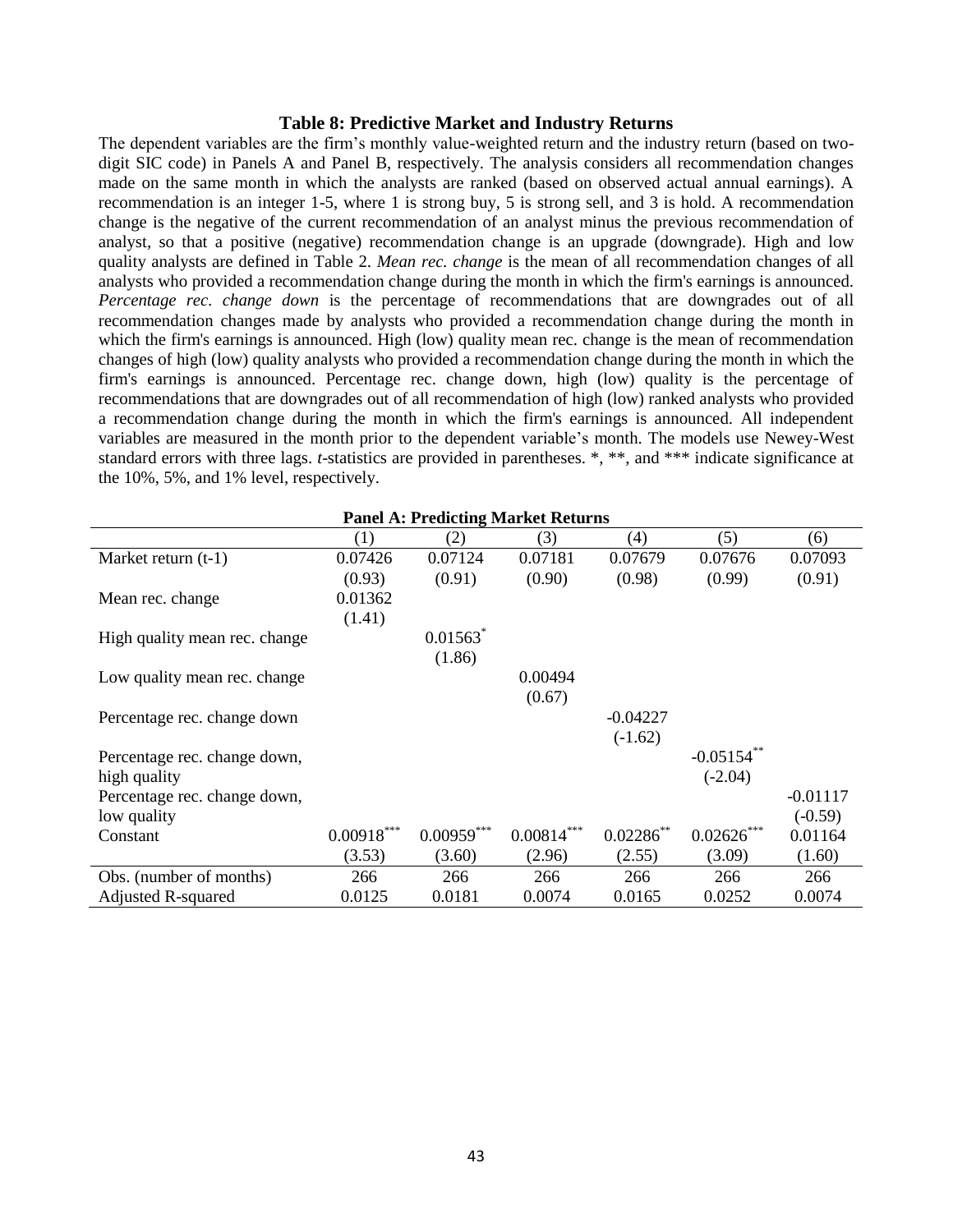# **Table 8 (continued)**

| <b>Panel B: Predicting Industry Returns</b> |                         |                           |             |             |             |              |  |  |  |
|---------------------------------------------|-------------------------|---------------------------|-------------|-------------|-------------|--------------|--|--|--|
|                                             | (1)                     | (2)                       | (3)         | (4)         | (5)         | (6)          |  |  |  |
| Industry return $(t-1)$                     | $0.0481***$             | $0.04\overline{77}^{***}$ | $0.0485***$ | $0.0485***$ | $0.0482***$ | $0.0480***$  |  |  |  |
|                                             | (2.78)                  | (2.75)                    | (2.79)      | (2.79)      | (2.78)      | (2.77)       |  |  |  |
| Mean rec. change                            | 0.0011                  |                           |             |             |             |              |  |  |  |
|                                             | (1.26)                  |                           |             |             |             |              |  |  |  |
| High quality mean rec. change               |                         | $0.0021***$               |             |             |             |              |  |  |  |
|                                             |                         | (2.39)                    |             |             |             |              |  |  |  |
| Low quality mean rec. change                |                         |                           | $-0.0003$   |             |             |              |  |  |  |
|                                             |                         |                           | $(-0.36)$   |             |             |              |  |  |  |
| Percentage rec. change down                 |                         |                           |             | $-0.0018$   |             |              |  |  |  |
|                                             |                         |                           |             | $(-0.72)$   |             |              |  |  |  |
| Percentage rec. change down,                |                         |                           |             |             | $-0.0036$   |              |  |  |  |
| high quality                                |                         |                           |             |             | $(-1.49)$   |              |  |  |  |
| Percentage rec. change down,                |                         |                           |             |             |             | 0.0041       |  |  |  |
| low quality                                 |                         |                           |             |             |             | (1.89)       |  |  |  |
| Constant                                    | $0.0087^{\ast\ast\ast}$ | $0.0088***$               | $0.0085***$ | $0.0092***$ | 0.0096      | $0.00740***$ |  |  |  |
|                                             | (10.52)                 | (10.66)                   | (10.31)     | (7.92)      | (9.34)      | (7.09)       |  |  |  |
| <b>Observations</b>                         | 6,792                   | 6,792                     | 6,792       | 6,792       | 6,792       | 6,792        |  |  |  |
| <b>Adjusted R-squared</b>                   | 0.00229                 | 0.00289                   | 0.00207     | 0.00214     | 0.00243     | 0.00257      |  |  |  |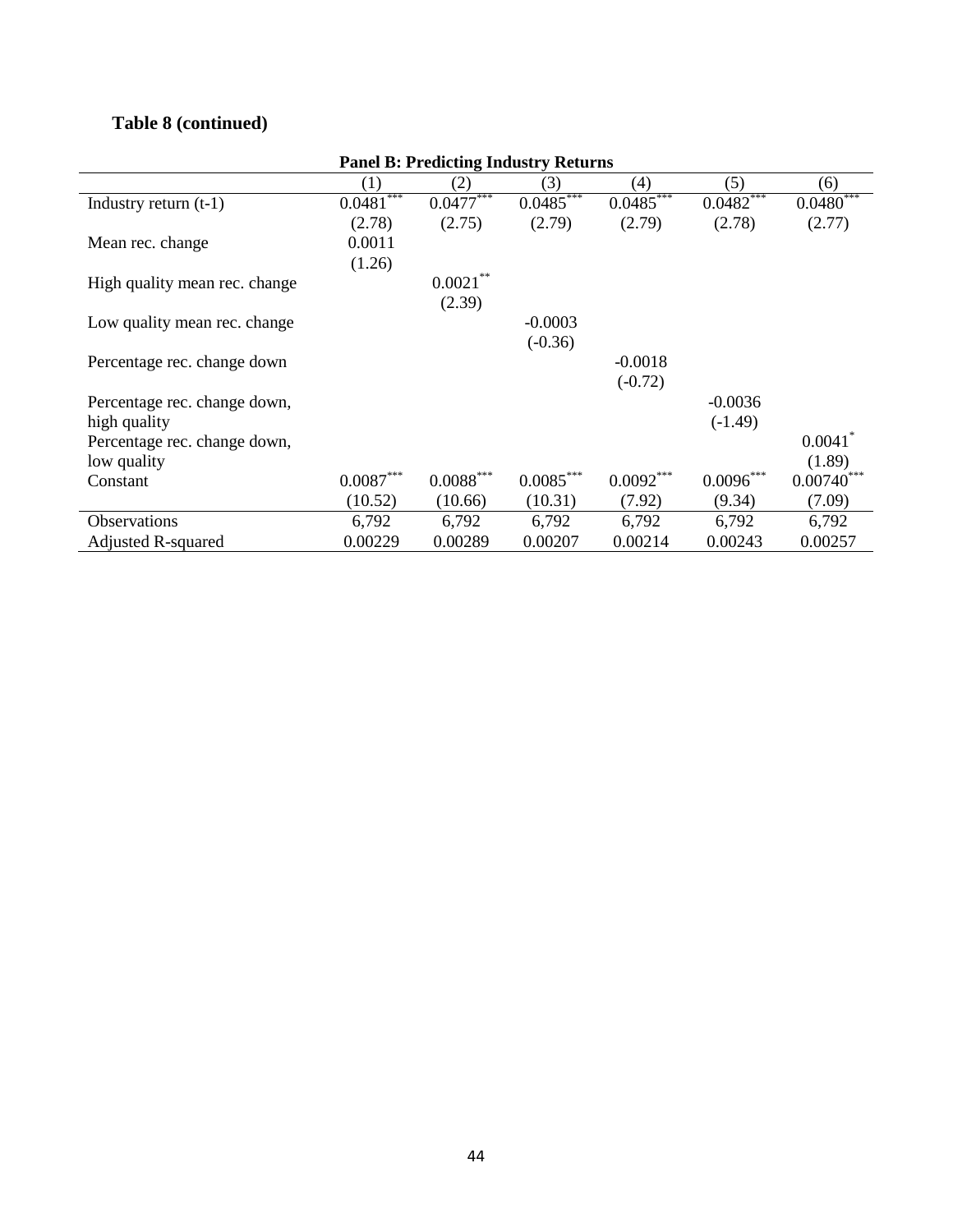### **Table 9: Dispersion, dispersion ratio, and VIX**

The dependent variable in the regressions is *RVIX,* which is the monthly percentage change of the VIX index in specifications (1)-(4) or over the year (the average of end of month VIX divided by the average end of month VIX in the previous year) in specifications (5)-(8). *Dispersion* is the firm market value-weighted standard deviation of all analysts' forecast errors in a given month or year, and *Dispersion ratio* is the firm market value-weighted average of the ratio (standard deviation of high quality analysts' forecast errors)/(standard deviation of all analysts' forecast errors). Forecast error is the difference between an analyst's forecast estimate closest to the earnings announcement prior to the announcement day and actual annual earnings, divided by the share price at the beginning of the calendar year. High quality analysts are defined in Table 2. Specifications (1)-(4) are for the first six months of each calendar year. *t*statistics are provided in parentheses and calculated using the Newey-West standard errors with three lags in the annual regression and the robust estimator of Huber and White otherwise. \*, \*\*, \*\*\* represent 10%, 5%, 1%, significance, respectively.

|                   | Panel A: Forecast dispersion and VIX |           |           |           |           |           |            |            |  |  |
|-------------------|--------------------------------------|-----------|-----------|-----------|-----------|-----------|------------|------------|--|--|
|                   |                                      |           | Monthly   |           |           |           | Annual     |            |  |  |
|                   | $\left(1\right)$                     | (2)       | (3)       | (4)       | (5)       | (6)       | (7)        | (8)        |  |  |
| Constant          | $-0.010$                             | $-0.016$  | $-0.007$  | $-0.015$  | $-0.153$  | $-0.081$  | $-0.146$   | $-0.012$   |  |  |
|                   | $(-0.55)$                            | $(-0.88)$ | $(-0.40)$ | $(-0.79)$ | $(-0.75)$ | $(-0.76)$ | $(-1.10)$  | (0.20)     |  |  |
| Dispersion        | 1.349                                |           | 0.101     |           | 66.851    |           | 62.938     |            |  |  |
|                   | (0.27)                               |           | (0.02)    |           | (0.77)    |           | (1.31)     |            |  |  |
| Dispersion at t-1 |                                      | 4.340     |           | 3.610     |           | 41.339    |            | 11.270     |  |  |
|                   |                                      | (0.65)    |           | (0.53)    |           | (0.75)    |            | (0.36)     |  |  |
| RVIX at t-1       |                                      |           | $-0.111$  | $-0.109$  |           |           | $0.398***$ | $0.391***$ |  |  |
|                   |                                      |           | $(-1.06)$ | $(-1.06)$ |           |           | (2.08)     | (5.98)     |  |  |
| Adj. R-squared    | $-0.007$                             | $-0.004$  | $-0.004$  | $-0.001$  | 0.030     | $-0.012$  | 0.162      | 0.093      |  |  |
| Number of obs.    | 133                                  | 133       | 132       | 132       | 23        | 23        | 23         | 23         |  |  |
|                   |                                      |           |           |           |           |           |            |            |  |  |

| Panel B: Dispersion ratio and VIX |             |             |             |             |          |             |            |            |  |
|-----------------------------------|-------------|-------------|-------------|-------------|----------|-------------|------------|------------|--|
|                                   | Monthly     |             |             |             | Annual   |             |            |            |  |
|                                   |             | (2)         | (3)         | (4)         | (5)      | (6)         | (7)        | (8)        |  |
| Constant                          | $-0.065$ ** | $-0.054$ ** | $-0.065$ ** | $-0.056$ ** | 0.067    | $-0.296$ ** | $-0.504$   | $-0.222$   |  |
|                                   | $(-2.48)$   | $(-2.31)$   | $(-2.45)$   | $(-2.34)$   | (0.11)   | $(-2.17)$   | $(-1.58)$  | $(-1.57)$  |  |
| Dispersion ratio                  | $0.083***$  |             | $0.082***$  |             | $-0.056$ |             | 0.604      |            |  |
|                                   | (2.58)      |             | (2.55)      |             | (0.09)   |             | (0.91)     |            |  |
| Dispersion ratio at t-1           |             | $0.067**$   |             | $0.070**$   |          | $0.383***$  |            | $0.290*$   |  |
|                                   |             | (2.04)      |             | (2.11)      |          | (3.64)      |            | (1.83)     |  |
| RVIX at t-1                       |             |             | $-0.120$    | $-0.130$    |          |             | $0.467***$ | $0.369***$ |  |
|                                   |             |             | $(-1.18)$   | $(-1.23)$   |          |             | (3.52)     | (4.66)     |  |
| Adj. R-squared                    | 0.032       | 0.020       | 0.034       | 0.026       | $-0.047$ | 0.0367      | 0.1144     | 0.1396     |  |
| Number of obs.                    | 133         | 133         | 132         | 132         | 23       | 23          | 23         | 23         |  |